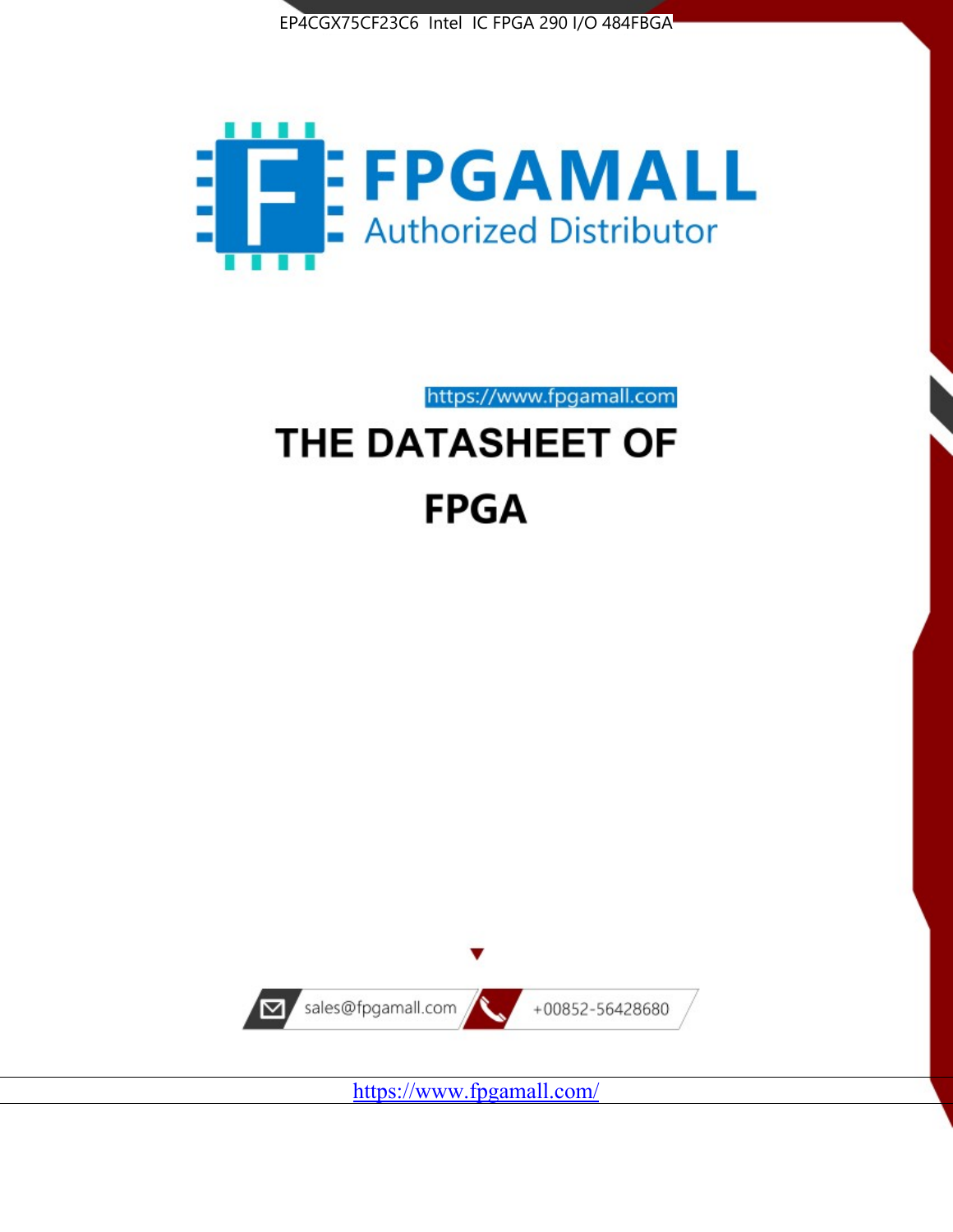

# **1. Cyclone IV Device Datasheet**

**CYIV-53001-2.0**

This chapter describes the electrical and switching characteristics for Cyclone<sup>®</sup> IV devices. Electrical characteristics include operating conditions and power consumption. Switching characteristics include transceiver specifications, core, and periphery performance. This chapter also describes I/O timing, including programmable I/O element (IOE) delay and programmable output buffer delay.

This chapter includes the following sections:

- "Operating Conditions" on page 1–1
- "Power Consumption" on page 1–16
- "Switching Characteristics" on page 1–16
- "I/O Timing" on page  $1-37$
- "Glossary" on page 1–37

## **Operating Conditions**

When Cyclone IV devices are implemented in a system, they are rated according to a set of defined parameters. To maintain the highest possible performance and reliability of Cyclone IV devices, you must consider the operating requirements described in this chapter.

Cyclone IV devices are offered in commercial, industrial, extended industrial and, automotive grades. Cyclone IV E devices offer –6 (fastest), –7, –8, –8L, and –9L speed grades for commercial devices, –8L speed grades for industrial devices, and –7 speed grade for extended industrial and automotive devices. Cyclone IV GX devices offer –6 (fastest), –7, and –8 speed grades for commercial devices and –7 speed grade for industrial devices.

**For more information about the supported speed grades for respective Cyclone IV** devices, refer to the *[Cyclone IV FPGA Device Family Overview](http://www.altera.com/literature/hb/cyclone-iv/cyiv-51001.pdf)* chapter.

 $\mathbb{I} \rightarrow \mathbb{C}$  Cyclone IV E devices are offered in core voltages of 1.0 and 1.2 V. Cyclone IV E devices with a core voltage of 1.0 V have an 'L' prefix attached to the speed grade.

In this chapter, a prefix associated with the operating temperature range is attached to the speed grades; commercial with a "C" prefix, industrial with an "I" prefix, and automotive with an "A" prefix. Therefore, commercial devices are indicated as C6, C7, C8, C8L, or C9L per respective speed grade. Industrial devices are indicated as I7, I8, or I8L. Automotive devices are indicated as A7.

@2016 Altera Corporation. All rights reserved. ALTERA, ARRIA, CYCLONE, HARDCOPY, MAX, MEGACORE, NIOS, QUARTUS and STRATIX words and logos are trademarks of Altera Corporation and registered in the U.S. Patent and Trademark



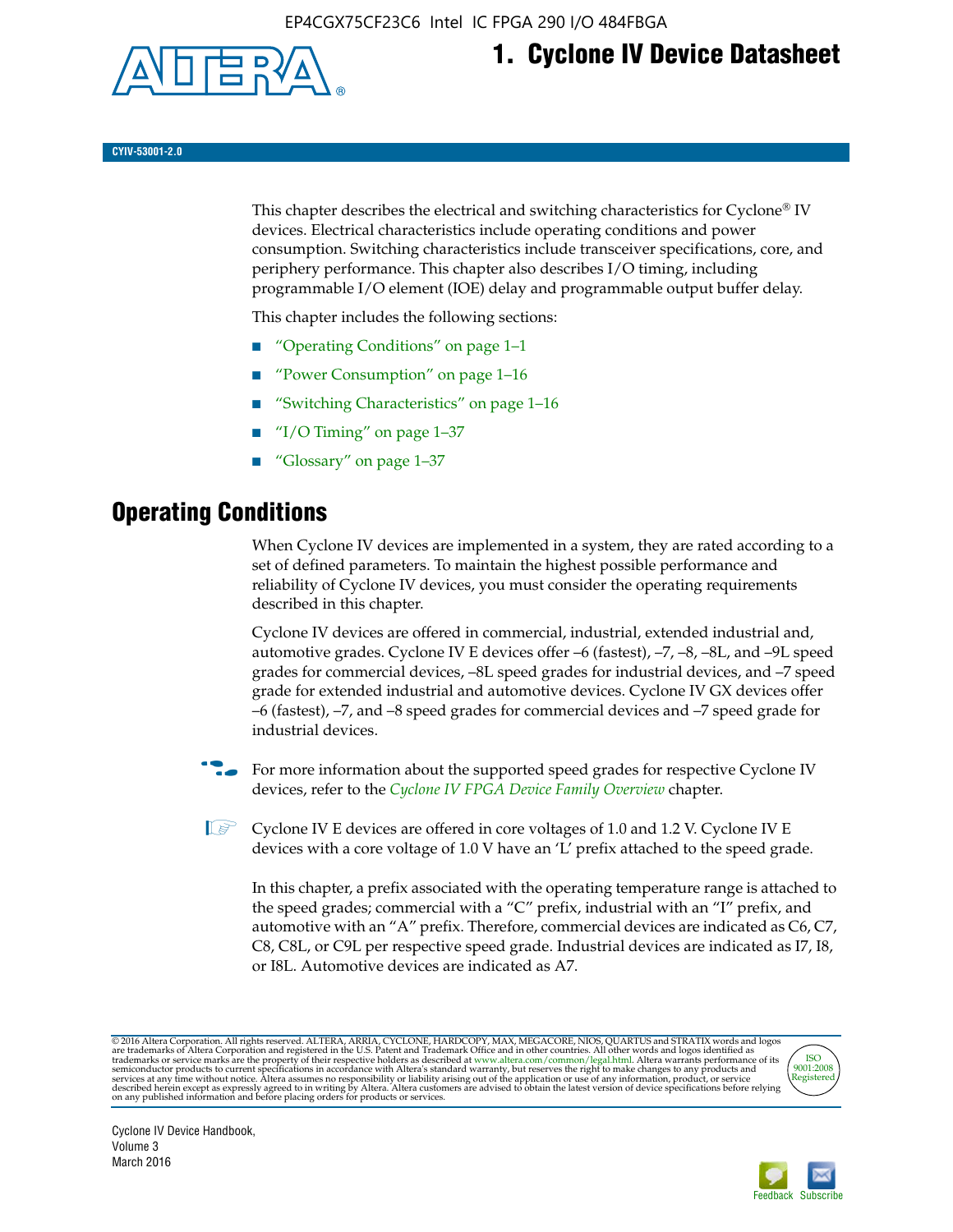**1 Cyclone IV E industrial devices I7 are offered with extended operating temperature** range.

### **Absolute Maximum Ratings**

Absolute maximum ratings define the maximum operating conditions for Cyclone IV devices. The values are based on experiments conducted with the device and theoretical modeling of breakdown and damage mechanisms. The functional operation of the device is not implied at these conditions. Table 1–1 lists the absolute maximum ratings for Cyclone IV devices.



Conditions beyond those listed in Table  $1-1$  cause permanent damage to the device. Additionally, device operation at the absolute maximum ratings for extended periods of time have adverse effects on the device.

| <b>Symbol</b>            | <b>Parameter</b>                                                                                                                             | Min    | <b>Max</b> | <b>Unit</b> |
|--------------------------|----------------------------------------------------------------------------------------------------------------------------------------------|--------|------------|-------------|
| <b>V<sub>CCINT</sub></b> | Core voltage, PCI Express <sup>®</sup> (PCIe <sup>®</sup> ) hard IP<br>block, and transceiver physical coding sublayer<br>(PCS) power supply | $-0.5$ | 1.8        | V           |
| $V_{CCA}$                | Phase-locked loop (PLL) analog power supply                                                                                                  | $-0.5$ | 3.75       | V           |
| $V_{CCD\_PLL}$           | PLL digital power supply                                                                                                                     | $-0.5$ | 1.8        | V           |
| V <sub>CCIO</sub>        | I/O banks power supply                                                                                                                       | $-0.5$ | 3.75       | V           |
| V <sub>CC_CLKIN</sub>    | Differential clock input pins power supply                                                                                                   | $-0.5$ | 4.5        | V           |
| $V_{\text{CCH_GXB}}$     | Transceiver output buffer power supply                                                                                                       | $-0.5$ | 3.75       | V           |
| $V_{\text{CCA\_GXB}}$    | Transceiver physical medium attachment (PMA)<br>and auxiliary power supply                                                                   | $-0.5$ | 3.75       | V           |
| $V_{CCL_GXB}$            | Transceiver PMA and auxiliary power supply                                                                                                   | $-0.5$ | 1.8        | V           |
| $V_{1}$                  | DC input voltage                                                                                                                             | $-0.5$ | 4.2        | V           |
| $I_{\text{OUT}}$         | DC output current, per pin                                                                                                                   | $-25$  | 40         | mA          |
| $T_{\mathtt{STG}}$       | Storage temperature                                                                                                                          | -65    | 150        | °C          |
| $T_{\rm J}$              | Operating junction temperature                                                                                                               | $-40$  | 125        | °C          |

**Table 1–1. Absolute Maximum Ratings for Cyclone IV Devices** *(1)*

**Note to Table 1–1:**

(1) Supply voltage specifications apply to voltage readings taken at the device pins with respect to ground, not at the power supply.

### **Maximum Allowed Overshoot or Undershoot Voltage**

During transitions, input signals may overshoot to the voltage shown in Table 1–2 and undershoot to –2.0 V for a magnitude of currents less than 100 mA and for periods shorter than 20 ns. Table 1–2 lists the maximum allowed input overshoot voltage and the duration of the overshoot voltage as a percentage over the lifetime of the device. The maximum allowed overshoot duration is specified as a percentage of high-time over the lifetime of the device.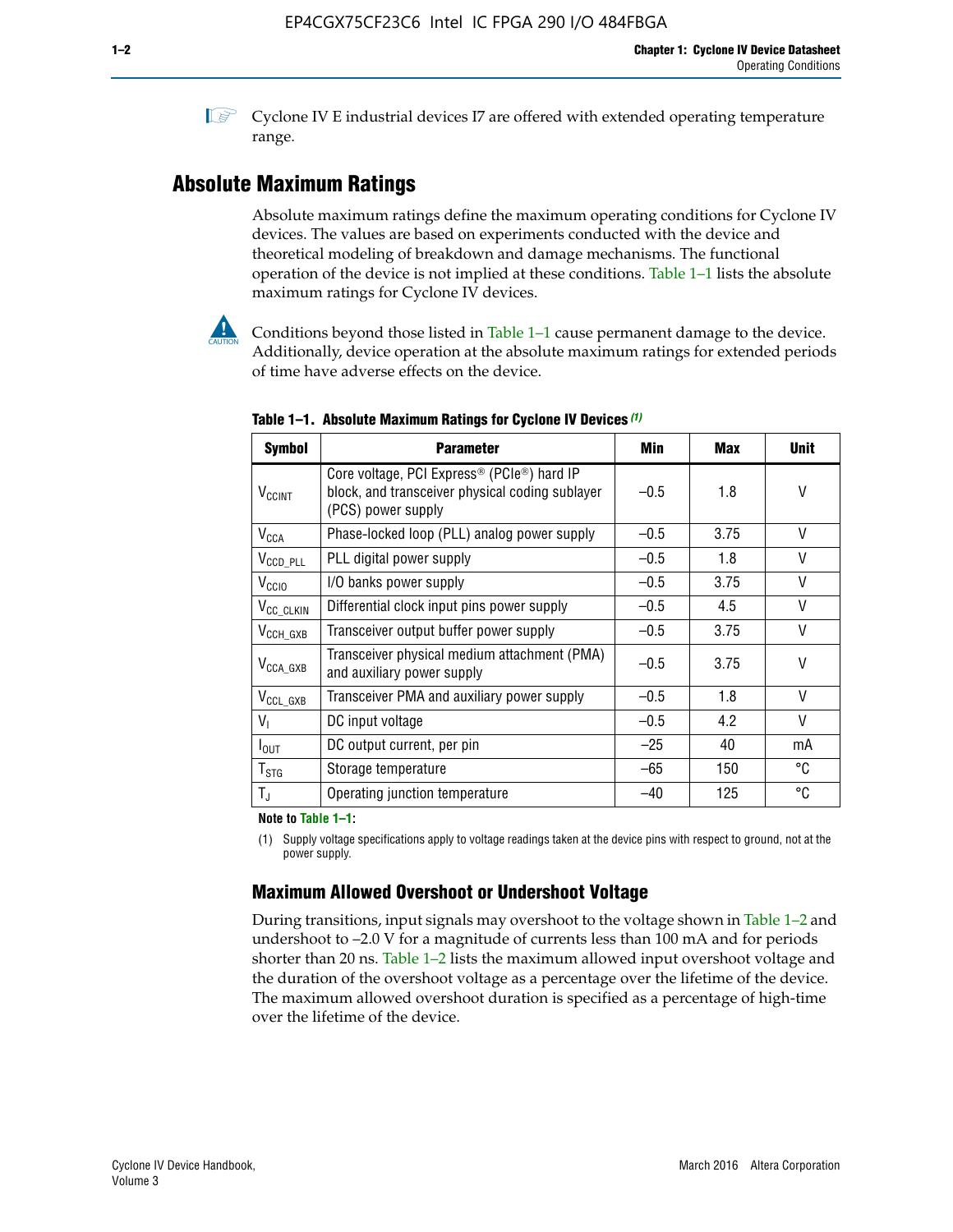$\mathbb{I}$  A DC signal is equivalent to 100% duty cycle. For example, a signal that overshoots to 4.3 V can only be at 4.3 V for 65% over the lifetime of the device; for a device lifetime of 10 years, this amounts to 65/10ths of a year.

| <b>Symbol</b> | <b>Parameter</b>    | <b>Condition (V)</b> | <b>Overshoot Duration as % of High Time</b> | Unit         |    |      |              |
|---------------|---------------------|----------------------|---------------------------------------------|--------------|----|------|--------------|
|               |                     | $V_1 = 4.20$         | 100                                         | $\%$         |    |      |              |
|               | AC Input<br>Voltage | $V_1 = 4.25$         | 98                                          | $\%$         |    |      |              |
|               |                     |                      |                                             | $V_1 = 4.30$ | 65 | $\%$ |              |
| $V_i$         |                     | $V_1 = 4.35$         | 43                                          | $\%$         |    |      |              |
|               |                     |                      |                                             |              |    |      | $V_1 = 4.40$ |
|               |                     | $V_1 = 4.45$         | 20                                          | $\%$         |    |      |              |
|               |                     | $V_1 = 4.50$         | 13                                          | $\%$         |    |      |              |
|               |                     | $V_1 = 4.55$         | 9                                           | $\%$         |    |      |              |
|               |                     | $V_1 = 4.60$         | 6                                           | $\%$         |    |      |              |

**Table 1–2. Maximum Allowed Overshoot During Transitions over a 10**-**Year Time Frame for Cyclone IV Devices**

Figure 1–1 shows the methodology to determine the overshoot duration. The overshoot voltage is shown in red and is present on the input pin of the Cyclone IV device at over 4.3 V but below 4.4 V. From Table 1–2, for an overshoot of 4.3 V, the percentage of high time for the overshoot can be as high as 65% over a 10-year period. Percentage of high time is calculated as ([delta  $T$ ]/T)  $\times$  100. This 10-year period assumes that the device is always turned on with 100% I/O toggle rate and 50% duty cycle signal. For lower I/O toggle rates and situations in which the device is in an idle state, lifetimes are increased.



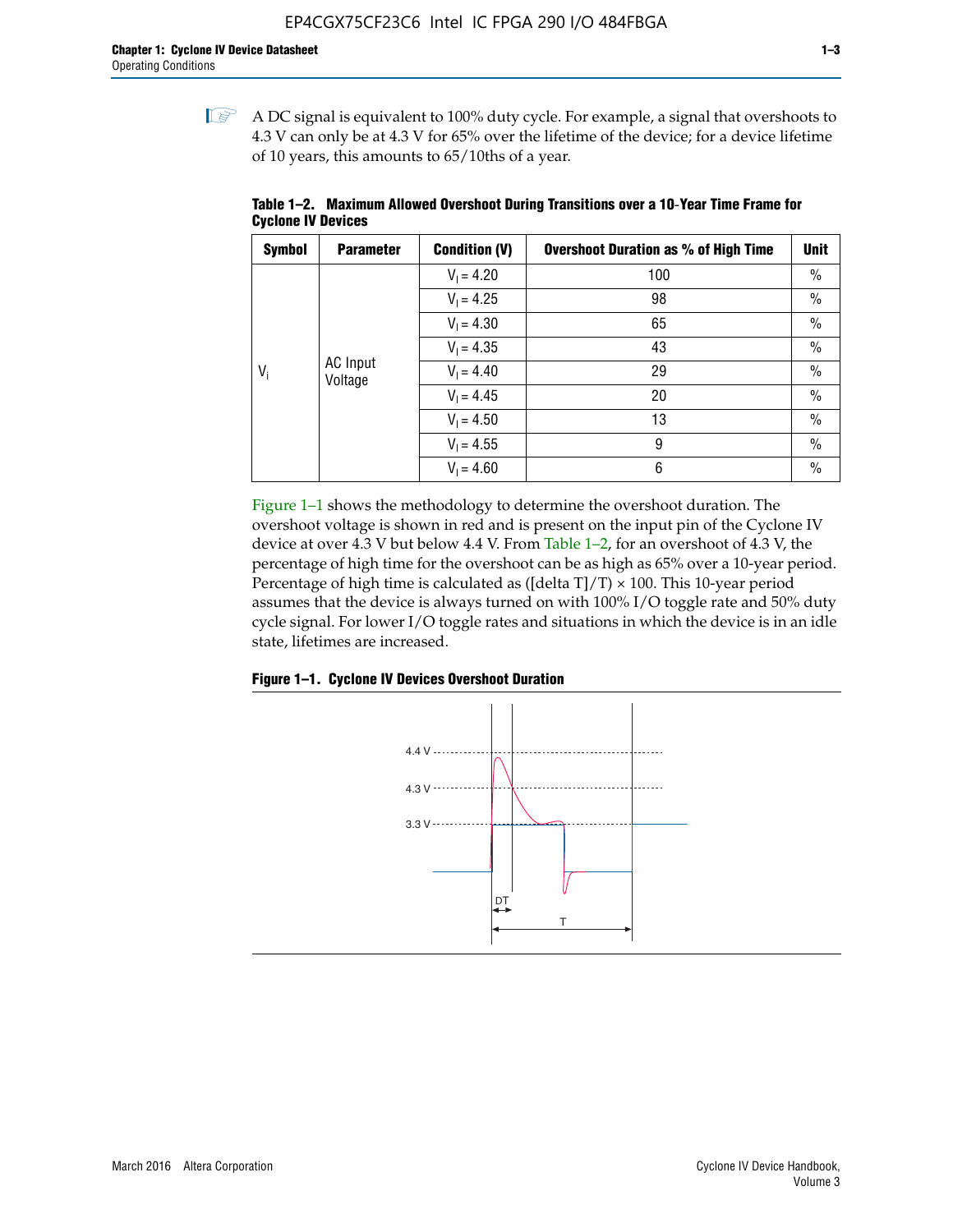# **Recommended Operating Conditions**

This section lists the functional operation limits for AC and DC parameters for Cyclone IV devices. Table 1–3 and Table 1–4 list the steady-state voltage and current values expected from Cyclone IV E and Cyclone IV GX devices. All supplies must be strictly monotonic without plateaus.

**Table 1–3. Recommended Operating Conditions for Cyclone IV E Devices** *(1)***,** *(2)* **(Part 1 of 2)**

| <b>Symbol</b>                                                                            | <b>Parameter</b>                                      | <b>Conditions</b>                        | <b>Min</b>  | <b>Typ</b>               | <b>Max</b>     | <b>Unit</b>  |
|------------------------------------------------------------------------------------------|-------------------------------------------------------|------------------------------------------|-------------|--------------------------|----------------|--------------|
|                                                                                          | Supply voltage for internal logic,<br>1.2-V operation |                                          | 1.15        | 1.2                      | 1.25           | $\mathsf{V}$ |
| $V_{CClNT}$ (3)                                                                          | Supply voltage for internal logic,<br>1.0-V operation |                                          | 0.97        | 1.0                      | 1.03           | $\mathsf{V}$ |
|                                                                                          | Supply voltage for output buffers,<br>3.3-V operation |                                          | 3.135       | 3.3                      | 3.465          | $\vee$       |
| $V_{\text{CC10}}$ (3), (4)                                                               | Supply voltage for output buffers,<br>3.0-V operation |                                          | 2.85        | 3                        | 3.15           | V            |
|                                                                                          | Supply voltage for output buffers,<br>2.5-V operation |                                          | 2.375       | 2.5                      | 2.625          | $\vee$       |
|                                                                                          | Supply voltage for output buffers,<br>1.8-V operation |                                          | 1.71        | 1.8                      | 1.89           | V            |
|                                                                                          | Supply voltage for output buffers,<br>1.5-V operation |                                          | 1.425       | 1.5                      | 1.575          | $\vee$       |
|                                                                                          | Supply voltage for output buffers,<br>1.2-V operation |                                          | 1.14        | 1.2                      | 1.26           | $\mathsf{V}$ |
| $V_{CCA}$ (3)                                                                            | Supply (analog) voltage for PLL<br>regulator          |                                          | 2.375       | 2.5                      | 2.625          | $\vee$       |
|                                                                                          | Supply (digital) voltage for PLL,<br>1.2-V operation  |                                          | 1.15        | 1.2                      | 1.25           | V            |
| $V_{\text{CCD\_PLL}}$ (3)<br>V <sub>1</sub><br>$V_0$<br>$T_{\rm J}$<br>t <sub>RAMP</sub> | Supply (digital) voltage for PLL,<br>1.0-V operation  |                                          | 0.97        | 1.0                      | 1.03           | $\vee$       |
|                                                                                          | Input voltage                                         |                                          | $-0.5$      | $\overline{\phantom{0}}$ | 3.6            | $\mathsf{V}$ |
|                                                                                          | Output voltage                                        |                                          | $\pmb{0}$   | —                        | $V_{\rm CClO}$ | $\mathsf{V}$ |
|                                                                                          |                                                       | For commercial use                       | $\mathbf 0$ |                          | 85             | °C           |
|                                                                                          | Operating junction temperature                        | For industrial use                       | $-40$       |                          | 100            | °C           |
|                                                                                          |                                                       | For extended temperature                 | $-40$       |                          | 125            | °C           |
|                                                                                          |                                                       | For automotive use                       | $-40$       | $\qquad \qquad$          | 125            | °C           |
|                                                                                          | Power supply ramp time                                | Standard power-on reset<br>$(POR)$ $(5)$ | $50 \mu s$  |                          | 50 ms          |              |
|                                                                                          |                                                       | Fast POR (6)                             | $50 \mu s$  | $\overline{\phantom{0}}$ | 3 ms           |              |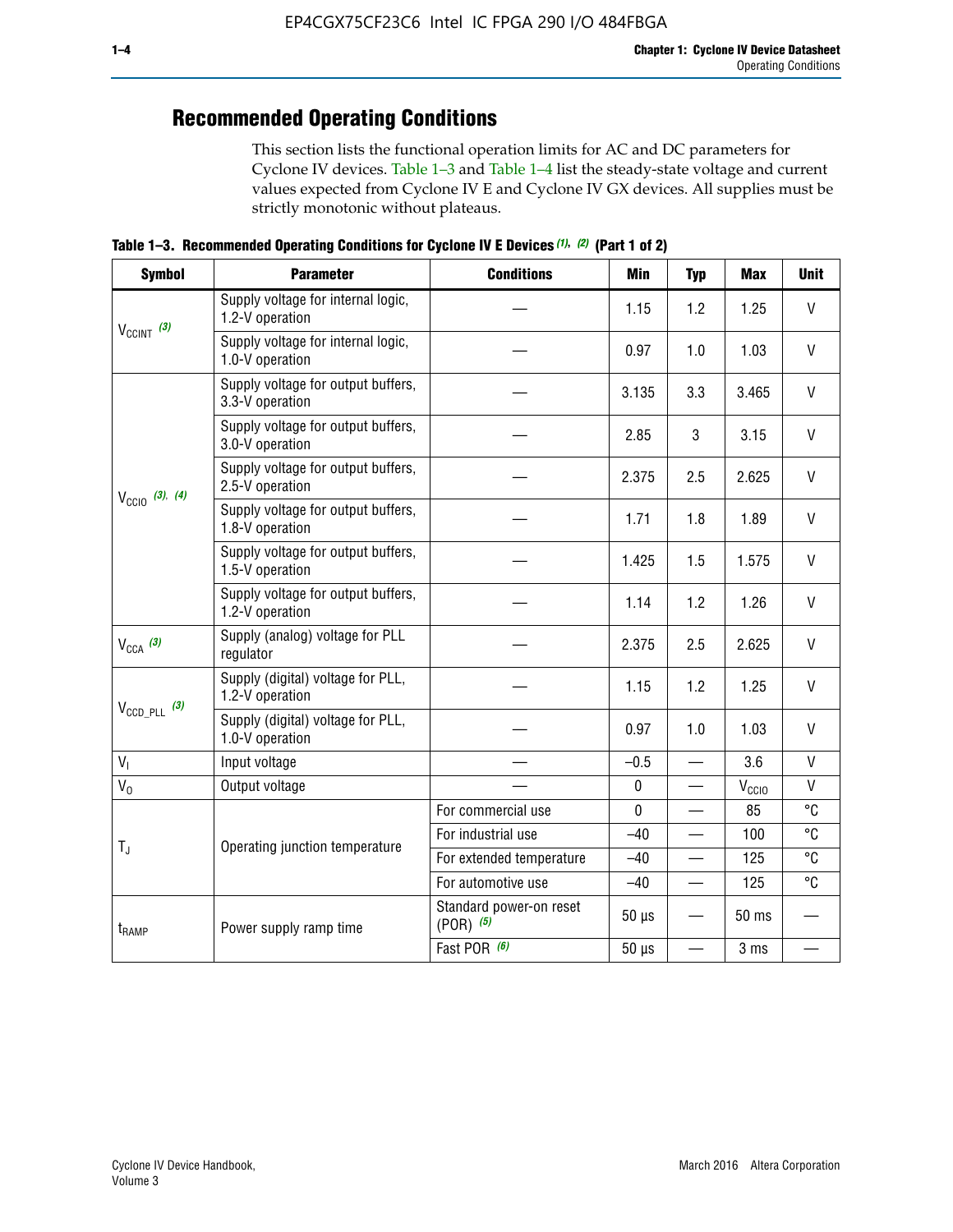#### **Table 1–3. Recommended Operating Conditions for Cyclone IV E Devices** *(1)***,** *(2)* **(Part 2 of 2)**

| <b>Symbol</b>      | <b>Parameter</b>                                              | <b>Conditions</b> | Min | Typ | <b>Max</b> | Unit |
|--------------------|---------------------------------------------------------------|-------------------|-----|-----|------------|------|
| <sup>I</sup> Diode | Magnitude of DC current across<br>PCI-clamp diode when enable |                   |     |     | 10         | mA   |

#### **Notes to Table 1–3:**

(1) Cyclone IV E 1.0 V core voltage devices only support C8L, C9L, and I8L speed grades. Cyclone IV E 1.2 V core voltage devices only support C6, C7, C8, I7, and A7 speed grades.

(2)  $V_{CCIO}$  for all I/O banks must be powered up during device operation. All vcca pins must be powered to 2.5 V (even when PLLs are not used) and must be powered up and powered down at the same time.

(3)  $V_{CC}$  must rise monotonically.

(4)  $V_{\text{CCIO}}$  powers all input buffers.

(5) The POR time for Standard POR ranges between 50 and 200 ms. Each individual power supply must reach the recommended operating range within 50 ms.

(6) The POR time for Fast POR ranges between 3 and 9 ms. Each individual power supply must reach the recommended operating range within 3 ms.

| <b>Symbol</b>                                                                                                                                                                                                                                                                                                                                                                                                                                                                                                                   | <b>Parameter</b>                                                      | <b>Conditions</b> | Min   | <b>Typ</b> | <b>Max</b>   | <b>Unit</b>  |
|---------------------------------------------------------------------------------------------------------------------------------------------------------------------------------------------------------------------------------------------------------------------------------------------------------------------------------------------------------------------------------------------------------------------------------------------------------------------------------------------------------------------------------|-----------------------------------------------------------------------|-------------------|-------|------------|--------------|--------------|
| $V_{\text{CCINT}}$ (3)                                                                                                                                                                                                                                                                                                                                                                                                                                                                                                          | Core voltage, PCIe hard IP block, and<br>transceiver PCS power supply |                   | 1.16  | 1.2        | 1.24         | V            |
| $V_{CCA}$ (1), (3)                                                                                                                                                                                                                                                                                                                                                                                                                                                                                                              | PLL analog power supply                                               |                   | 2.375 | 2.5        | 2.625        | V            |
| $V_{\text{CCD\_PLL}}$ (2)                                                                                                                                                                                                                                                                                                                                                                                                                                                                                                       | PLL digital power supply                                              |                   | 1.16  | 1.2        | 1.24         | $\mathsf{V}$ |
| $V_{\text{CC}10}$ (3), (4)                                                                                                                                                                                                                                                                                                                                                                                                                                                                                                      | I/O banks power supply for 3.3-V<br>operation                         |                   | 3.135 | 3.3        | 3.465        | V            |
|                                                                                                                                                                                                                                                                                                                                                                                                                                                                                                                                 | I/O banks power supply for 3.0-V<br>operation                         |                   | 2.85  | 3          | 3.15         | $\mathsf{V}$ |
|                                                                                                                                                                                                                                                                                                                                                                                                                                                                                                                                 | I/O banks power supply for 2.5-V<br>operation                         |                   | 2.375 | 2.5        | 2.625        | V            |
|                                                                                                                                                                                                                                                                                                                                                                                                                                                                                                                                 | I/O banks power supply for 1.8-V<br>operation                         |                   | 1.71  | 1.8        | 1.89         | $\mathsf{V}$ |
|                                                                                                                                                                                                                                                                                                                                                                                                                                                                                                                                 | I/O banks power supply for 1.5-V<br>operation                         |                   | 1.425 | 1.5        | 1.575        | V            |
|                                                                                                                                                                                                                                                                                                                                                                                                                                                                                                                                 | I/O banks power supply for 1.2-V<br>operation                         |                   | 1.14  | 1.2        | 1.26         | V            |
| Differential clock input pins power<br>supply for 3.3-V operation<br>Differential clock input pins power<br>supply for 3.0-V operation<br>Differential clock input pins power<br>supply for 2.5-V operation<br>V <sub>CC_CLKIN</sub><br>(3), (5), (6)<br>Differential clock input pins power<br>supply for 1.8-V operation<br>Differential clock input pins power<br>supply for 1.5-V operation<br>Differential clock input pins power<br>supply for 1.2-V operation<br>Transceiver output buffer power supply<br>$V_{CCH_GXB}$ |                                                                       |                   | 3.135 | 3.3        | 3.465        | V            |
|                                                                                                                                                                                                                                                                                                                                                                                                                                                                                                                                 |                                                                       | 2.85              | 3     | 3.15       | $\mathsf{V}$ |              |
|                                                                                                                                                                                                                                                                                                                                                                                                                                                                                                                                 |                                                                       |                   | 2.375 | 2.5        | 2.625        | V            |
|                                                                                                                                                                                                                                                                                                                                                                                                                                                                                                                                 |                                                                       |                   | 1.71  | 1.8        | 1.89         | V            |
|                                                                                                                                                                                                                                                                                                                                                                                                                                                                                                                                 |                                                                       |                   | 1.425 | 1.5        | 1.575        | V            |
|                                                                                                                                                                                                                                                                                                                                                                                                                                                                                                                                 |                                                                       |                   | 1.14  | 1.2        | 1.26         | $\vee$       |
|                                                                                                                                                                                                                                                                                                                                                                                                                                                                                                                                 |                                                                       |                   | 2.375 | 2.5        | 2.625        | V            |

#### **Table 1–4. Recommended Operating Conditions for Cyclone IV GX Devices (Part 1 of 2)**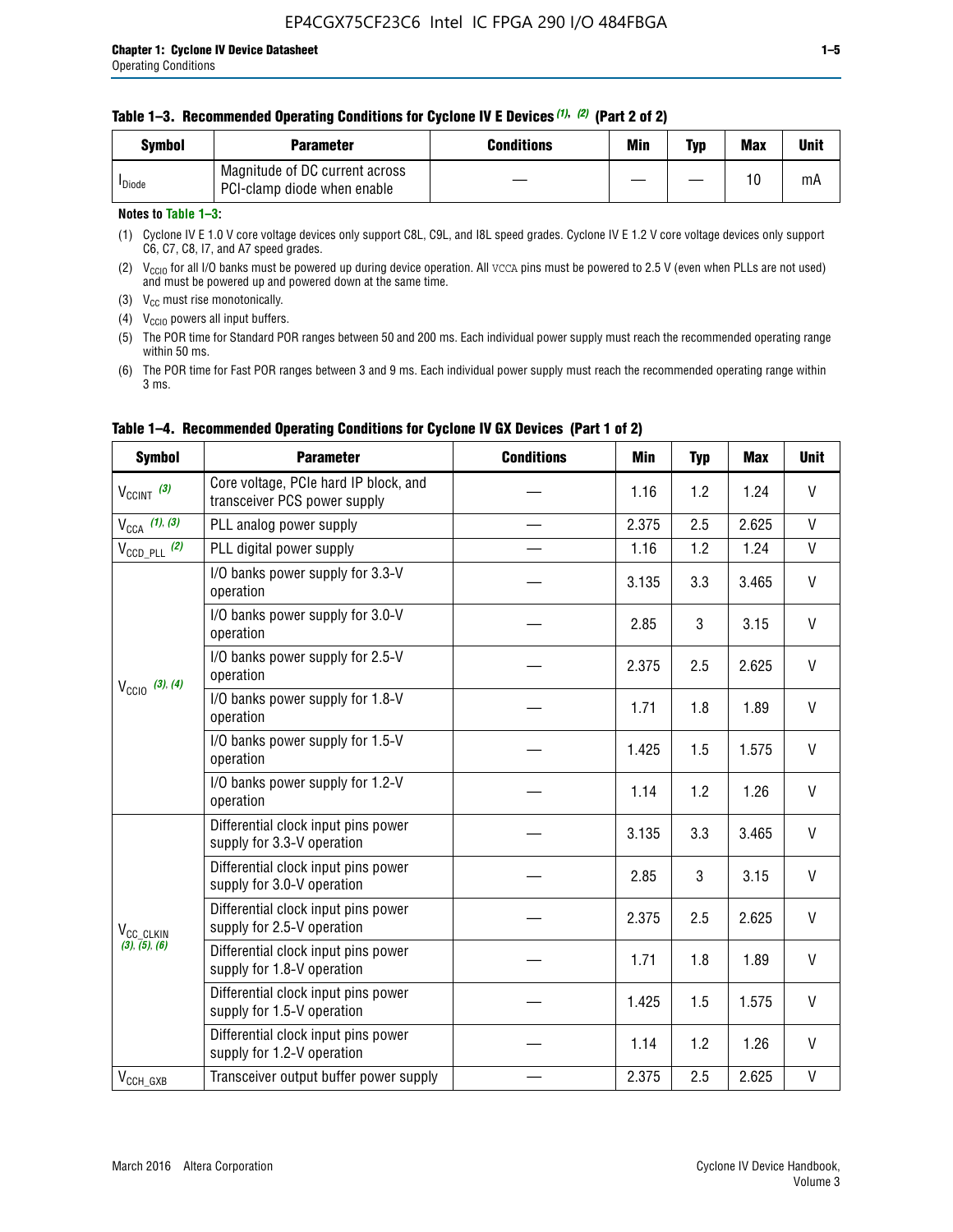| <b>Symbol</b>         | <b>Parameter</b>                                               | <b>Conditions</b>                        | Min          | Typ | Max               | <b>Unit</b> |
|-----------------------|----------------------------------------------------------------|------------------------------------------|--------------|-----|-------------------|-------------|
| $V_{\text{CCA\_GXB}}$ | Transceiver PMA and auxiliary power<br>supply                  |                                          | 2.375        | 2.5 | 2.625             | $\vee$      |
| $V_{CCL_GXB}$         | Transceiver PMA and auxiliary power<br>supply                  |                                          | 1.16         | 1.2 | 1.24              | V           |
| $V_{1}$               | DC input voltage                                               |                                          | $-0.5$       |     | 3.6               | V           |
| $V_0$                 | DC output voltage                                              |                                          | $\mathbf{0}$ |     | V <sub>CCIO</sub> | ٧           |
|                       | Operating junction temperature                                 | For commercial use                       | $\mathbf{0}$ |     | 85                | °C          |
| T,                    |                                                                | For industrial use                       | $-40$        |     | 100               | °C          |
| $t_{\rm{RAMP}}$       | Power supply ramp time                                         | Standard power-on reset<br>$(POR)$ $(7)$ | $50 \mu s$   |     | $50$ ms           |             |
|                       |                                                                | Fast POR $(8)$                           | $50 \mu s$   |     | 3 <sub>ms</sub>   |             |
| <b>I</b> Diode        | Magnitude of DC current across<br>PCI-clamp diode when enabled |                                          |              |     | 10                | mA          |

**Table 1–4. Recommended Operating Conditions for Cyclone IV GX Devices (Part 2 of 2)**

#### **Notes to Table 1–4:**

- (1) All VCCA pins must be powered to 2.5 V (even when PLLs are not used) and must be powered up and powered down at the same time.
- (2) You must connect  $V_{CCD-PLL}$  to  $V_{CCINT}$  through a decoupling capacitor and ferrite bead.
- (3) Power supplies must rise monotonically.
- (4)  $V_{\text{CCIO}}$  for all I/O banks must be powered up during device operation. Configurations pins are powered up by V<sub>CCIO</sub> of I/O Banks 3, 8, and 9 where I/O Banks 3 and 9 only support V<sub>CCIO</sub> of 1.5, 1.8, 2.5, 3.0, and 3.3 V. For fast passive parallel (FPP) configuration mode, the V<sub>CCIO</sub> level of I/O<br>Bank 8 must be powered up to 1.5, 1.8, 2.5, 3.0, and 3.3 V.
- (5) You must set  $V_{CC_CCLKIN}$  to 2.5 V if you use CLKIN as a high-speed serial interface (HSSI) refclk or as a DIFFCLK input.
- (6) The CLKIN pins in I/O Banks 3B and 8B can support single-ended I/O standard when the pins are used to clock left PLLs in non-transceiver applications.
- (7) The POR time for Standard POR ranges between 50 and 200 ms.  $V_{\text{CCIA}}$ ,  $V_{\text{CCIA}}$ , and  $V_{\text{CCIO}}$  of I/O Banks 3, 8, and 9 must reach the recommended operating range within 50 ms.
- (8) The POR time for Fast POR ranges between 3 and 9 ms.  $V_{\text{CCH},T}$ ,  $V_{\text{CCA}}$ , and  $V_{\text{CCI}}$  of I/O Banks 3, 8, and 9 must reach the recommended operating range within 3 ms.

### **ESD Performance**

This section lists the electrostatic discharge (ESD) voltages using the human body model (HBM) and charged device model (CDM) for Cyclone IV devices general purpose I/Os (GPIOs) and high-speed serial interface (HSSI) I/Os. Table 1–5 lists the ESD for Cyclone IV devices GPIOs and HSSI I/Os.

|  | Table 1–5. ESD for Cyclone IV Devices GPIOs and HSSI I/Os |  |
|--|-----------------------------------------------------------|--|
|--|-----------------------------------------------------------|--|

| <b>Symbol</b>  | <b>Parameter</b>                      | <b>Passing Voltage</b> | <b>Unit</b> |
|----------------|---------------------------------------|------------------------|-------------|
|                | ESD voltage using the HBM (GPIOs) (1) | ± 2000                 |             |
| <b>VESDHBM</b> | ESD using the HBM (HSSI I/Os) (2)     | ± 1000                 |             |
|                | ESD using the CDM (GPIOs)             | ± 500                  |             |
| <b>VESDCDM</b> | ESD using the CDM (HSSI I/Os) (2)     | ± 250                  |             |

#### **Notes to Table 1–5:**

(1) The passing voltage for EP4CGX15 and EP4CGX30 row I/Os is ±1000V.

(2) This value is applicable only to Cyclone IV GX devices.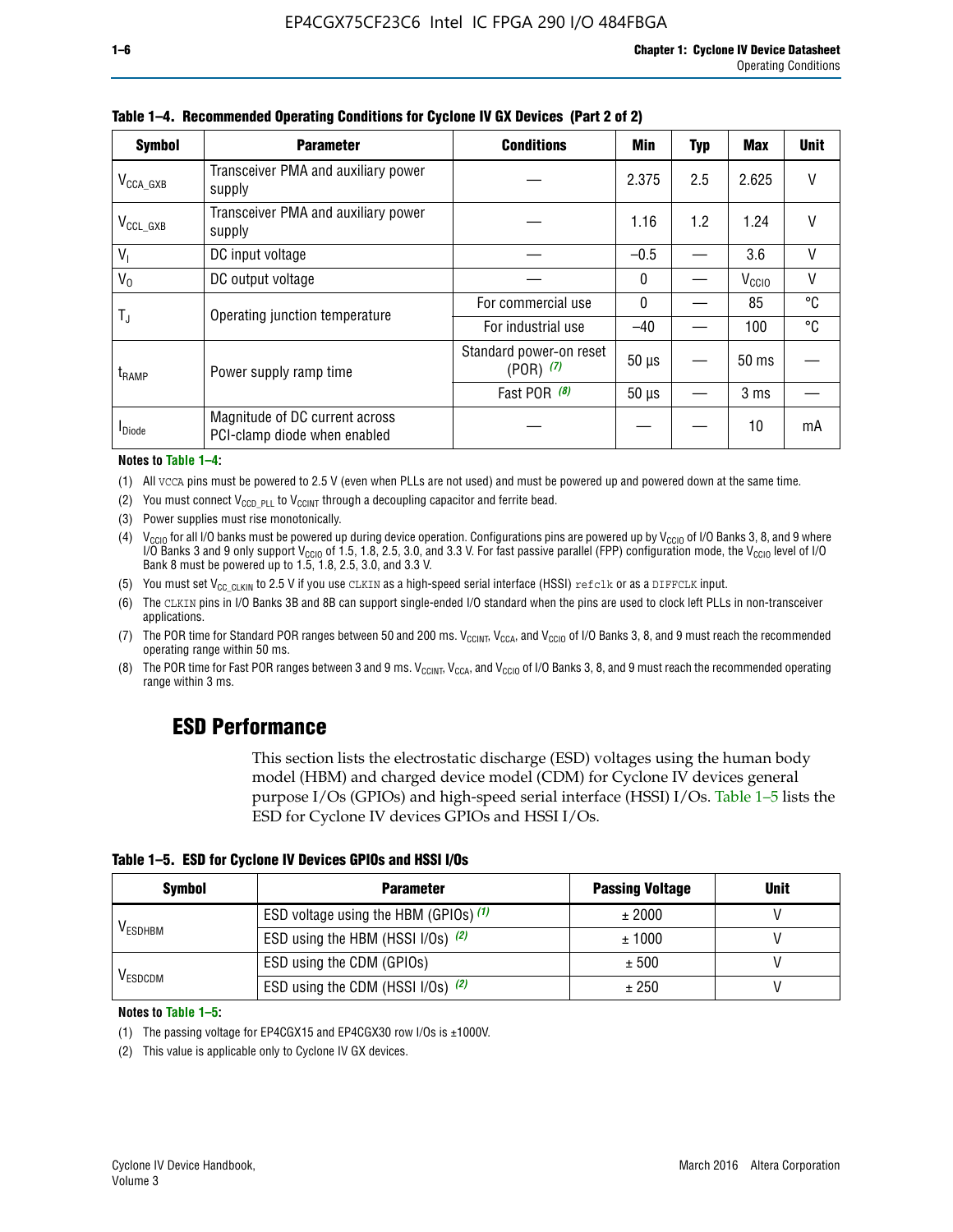### **DC Characteristics**

This section lists the I/O leakage current, pin capacitance, on-chip termination (OCT) tolerance, and bus hold specifications for Cyclone IV devices.

### **Supply Current**

The device supply current requirement is the minimum current drawn from the power supply pins that can be used as a reference for power size planning. Use the Excel-based early power estimator (EPE) to get the supply current estimates for your design because these currents vary greatly with the resources used. Table 1–6 lists the I/O pin leakage current for Cyclone IV devices.

**Table 1–6. I/O Pin Leakage Current for Cyclone IV Devices** *(1)***,** *(2)*

| <b>Symbol</b> | <b>Parameter</b>                     | <b>Conditions</b>                     | <b>Device</b> | Min   | Typ | <b>Max</b> | <b>Unit</b> |
|---------------|--------------------------------------|---------------------------------------|---------------|-------|-----|------------|-------------|
| -lı           | Input pin leakage current            | $V_1 = 0$ V to $V_{\text{CCIOMAX}}$   |               | $-10$ |     | 10         | μA          |
| $I_{0Z}$      | Tristated I/O pin leakage<br>current | $V_0 = 0 V$ to $V_{\text{CCIOMAX}}$ I |               | $-10$ |     | 10         | μA          |

**Notes to Table 1–6:**

(1) This value is specified for normal device operation. The value varies during device power-up. This applies for all V<sub>CCIO</sub> settings (3.3, 3.0, 2.5, 1.8, 1.5, and 1.2 V).

(2) The 10 µA I/O leakage current limit is applicable when the internal clamping diode is off. A higher current can be observed when the diode is on.

### **Bus Hold**

The bus hold retains the last valid logic state after the source driving it either enters the high impedance state or is removed. Each I/O pin has an option to enable bus hold in user mode. Bus hold is always disabled in configuration mode.

Table 1–7 lists bus hold specifications for Cyclone IV devices.

|                                                   |                                  | $V_{CClO}$ (V) |            |       |            |            |            |            |            |       |            |       |            |             |
|---------------------------------------------------|----------------------------------|----------------|------------|-------|------------|------------|------------|------------|------------|-------|------------|-------|------------|-------------|
| <b>Parameter</b>                                  | <b>Condition</b>                 |                | $1.2$      |       | 1.5        |            | 1.8        |            | 2.5        |       | 3.0        |       | 3.3        | <b>Unit</b> |
|                                                   |                                  | <b>Min</b>     | <b>Max</b> | Min   | <b>Max</b> | <b>Min</b> | <b>Max</b> | <b>Min</b> | <b>Max</b> | Min   | <b>Max</b> | Min   | <b>Max</b> |             |
| <b>Bus hold</b><br>low,<br>sustaining<br>current  | $V_{IN}$ > $V_{IL}$<br>(maximum) | 8              |            | 12    |            | $30\,$     |            | 50         |            | 70    |            | 70    |            | μA          |
| <b>Bus hold</b><br>high,<br>sustaining<br>current | $V_{IN}$ < $V_{IL}$<br>(minimum) | $-8$           |            | $-12$ |            | $-30$      |            | $-50$      |            | $-70$ |            | $-70$ |            | μA          |
| <b>Bus hold</b><br>low,<br>overdrive<br>current   | $0 V < V_{IN} < V_{CG10}$        |                | 125        |       | 175        |            | 200        |            | 300        |       | 500        |       | 500        | μA          |
| <b>Bus hold</b><br>high,<br>overdrive<br>current  | $0 V < V_{IN} < V_{CG10}$        |                | $-125$     |       | $-175$     |            | $-200$     |            | $-300$     |       | $-500$     |       | $-500$     | μA          |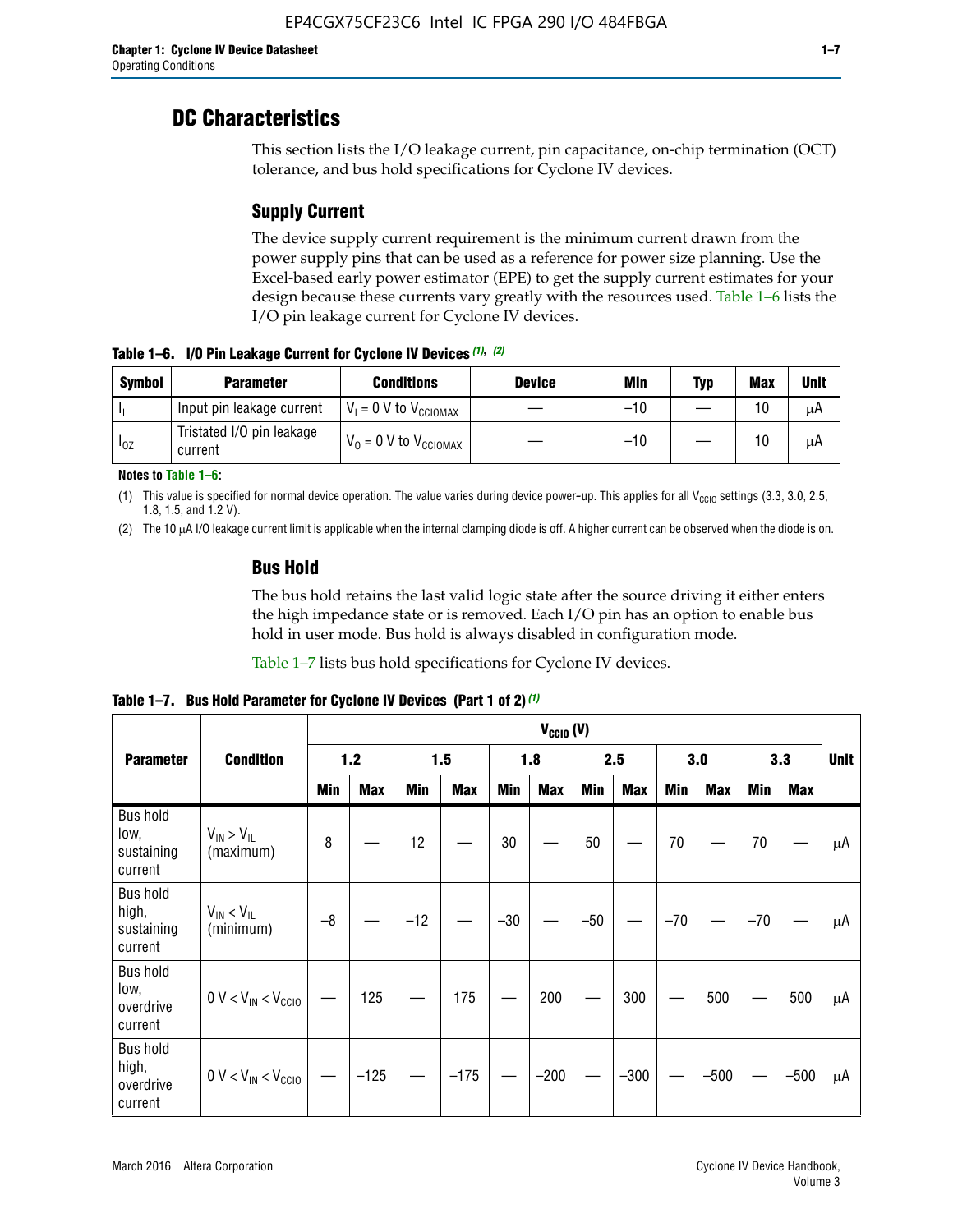| <b>Parameter</b>       |                  |            | $V_{CClO}$ (V) |            |                        |     |            |            |     |     |            |             |     |  |
|------------------------|------------------|------------|----------------|------------|------------------------|-----|------------|------------|-----|-----|------------|-------------|-----|--|
|                        | <b>Condition</b> | 1.2<br>1.5 |                |            | 1.8                    | 2.5 |            | 3.0        |     | 3.3 |            | <b>Unit</b> |     |  |
|                        |                  | <b>Min</b> | <b>Max</b>     | <b>Min</b> | <b>Max</b>             | Min | <b>Max</b> | <b>Min</b> | Max | Min | <b>Max</b> | <b>Min</b>  | Max |  |
| Bus hold trip<br>point |                  | 0.3        | 0.9            |            | $0.375$   1.125   0.68 |     | 1.07       | 0.7        | 1.7 | 0.8 | n          | 0.8         |     |  |

**Table 1–7. Bus Hold Parameter for Cyclone IV Devices (Part 2 of 2)** *(1)*

**Note to Table 1–7:**

(1) Bus hold trip points are based on the calculated input voltages from the JEDEC standard.

### **OCT Specifications**

Table 1–8 lists the variation of OCT without calibration across process, temperature, and voltage (PVT).

**Table 1–8. Series OCT Without Calibration Specifications for Cyclone IV Devices**

|                                   |                       | <b>Resistance Tolerance</b> |                                                                             |               |
|-----------------------------------|-----------------------|-----------------------------|-----------------------------------------------------------------------------|---------------|
| <b>Description</b>                | $V_{\text{CCIO}}$ (V) | <b>Commercial Maximum</b>   | <b>Industrial, Extended</b><br>industrial, and<br><b>Automotive Maximum</b> | <b>Unit</b>   |
|                                   | 3.0                   | ±30                         | ±40                                                                         | $\frac{0}{0}$ |
|                                   | 2.5                   | ±30                         | ±40                                                                         | $\frac{0}{0}$ |
| Series OCT without<br>calibration | 1.8                   | ±40                         | ±50                                                                         | $\frac{0}{0}$ |
|                                   | 1.5                   | ±50                         | ±50                                                                         | $\frac{0}{0}$ |
|                                   | 1.2                   | ±50                         | ±50                                                                         | $\frac{0}{0}$ |

OCT calibration is automatically performed at device power-up for OCT-enabled I/Os.

Table 1–9 lists the OCT calibration accuracy at device power-up.

|  | Table 1–9.  Series OCT with Calibration at Device Power-Up Specifications for Cyclone IV Devices |  |  |  |
|--|--------------------------------------------------------------------------------------------------|--|--|--|
|--|--------------------------------------------------------------------------------------------------|--|--|--|

|                                   |                | <b>Calibration Accuracy</b> |                                                                             |               |
|-----------------------------------|----------------|-----------------------------|-----------------------------------------------------------------------------|---------------|
| <b>Description</b>                | $V_{CGI0} (V)$ | <b>Commercial Maximum</b>   | <b>Industrial, Extended</b><br>industrial, and<br><b>Automotive Maximum</b> | Unit          |
|                                   | 3.0            | ±10                         | ±10                                                                         | $\%$          |
| Series OCT with                   | 2.5            | ±10                         | ±10                                                                         | $\frac{0}{0}$ |
| calibration at device<br>power-up | 1.8            | ±10                         | ±10                                                                         | $\frac{0}{0}$ |
|                                   | 1.5            | ±10                         | ±10                                                                         | $\frac{0}{0}$ |
|                                   | 1.2            | ±10                         | ±10                                                                         | $\frac{0}{0}$ |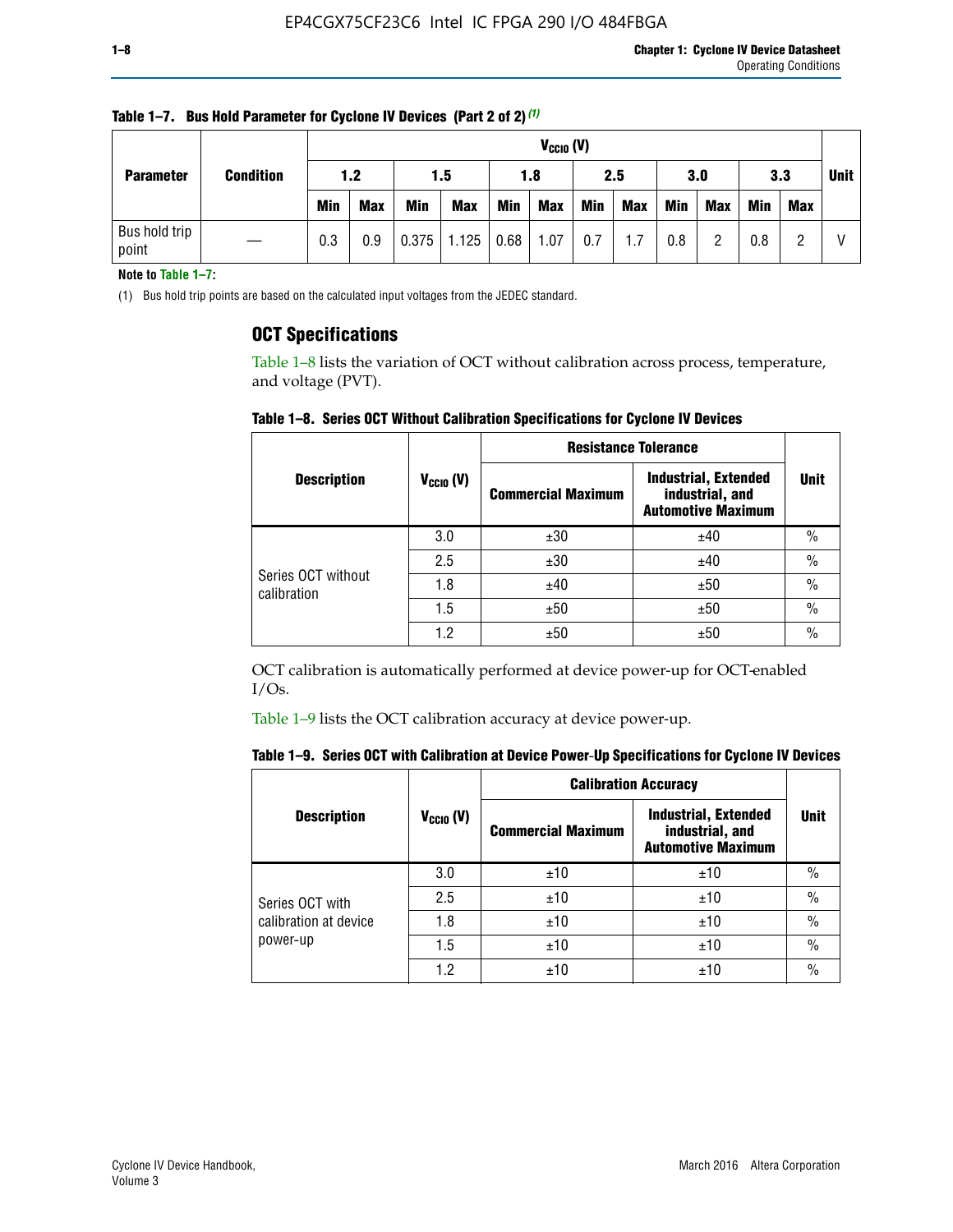The OCT resistance may vary with the variation of temperature and voltage after calibration at device power-up. Use Table 1–10 and Equation 1–1 to determine the final OCT resistance considering the variations after calibration at device power-up. Table 1–10 lists the change percentage of the OCT resistance with voltage and temperature.

**Table 1–10. OCT Variation After Calibration at Device Power**-**Up for Cyclone IV Devices**

| <b>Nominal Voltage</b> | dR/dT (%/°C) | $dR/dV$ (%/mV) |
|------------------------|--------------|----------------|
| 3.0                    | 0.262        | $-0.026$       |
| 2.5                    | 0.234        | $-0.039$       |
| 1.8                    | 0.219        | $-0.086$       |
| 1.5                    | 0.199        | $-0.136$       |
| 1.2                    | 0.161        | $-0.288$       |

#### **Equation 1–1. Final OCT Resistance** *(1)***,** *(2)***,** *(3)***,** *(4)***,** *(5)***,** *(6)*

 $\Delta R_V = (V_2 - V_1) \times 1000 \times dR/dV$  ––––––––––––(7)  $\Delta R_T = (T_2 - T_1) \times dR/dT$  ––––––– (8) For  $\Delta R_x < 0$ ; MF<sub>x</sub> = 1/ ( $|\Delta R_x|/100 + 1$ ) –––––– (9) For  $\Delta R_x > 0$ ;  $\text{MF}_x = \Delta R_x / 100 + 1$  ——– (10)  $MF = MF_V \times MF_T$  –––––––––––(11) Rfinal = Rinitial × MF ––––– *(12)*

#### **Notes to Equation 1–1:**

- (1)  $T_2$  is the final temperature.
- (2)  $T_1$  is the initial temperature.
- (3) MF is multiplication factor.
- (4)  $R<sub>final</sub>$  is final resistance.
- (5) Rinitial is initial resistance.
- (6) Subscript x refers to both  $\sqrt{v}$  and  $\sqrt{v}$ .
- (7)  $\Delta R_V$  is a variation of resistance with voltage.
- (8)  $\Delta R_T$  is a variation of resistance with temperature.
- (9) dR/dT is the change percentage of resistance with temperature after calibration at device power-up.
- (10) dR/dV is the change percentage of resistance with voltage after calibration at device power-up.
- (11)  $V_2$  is final voltage.
- (12)  $V_1$  is the initial voltage.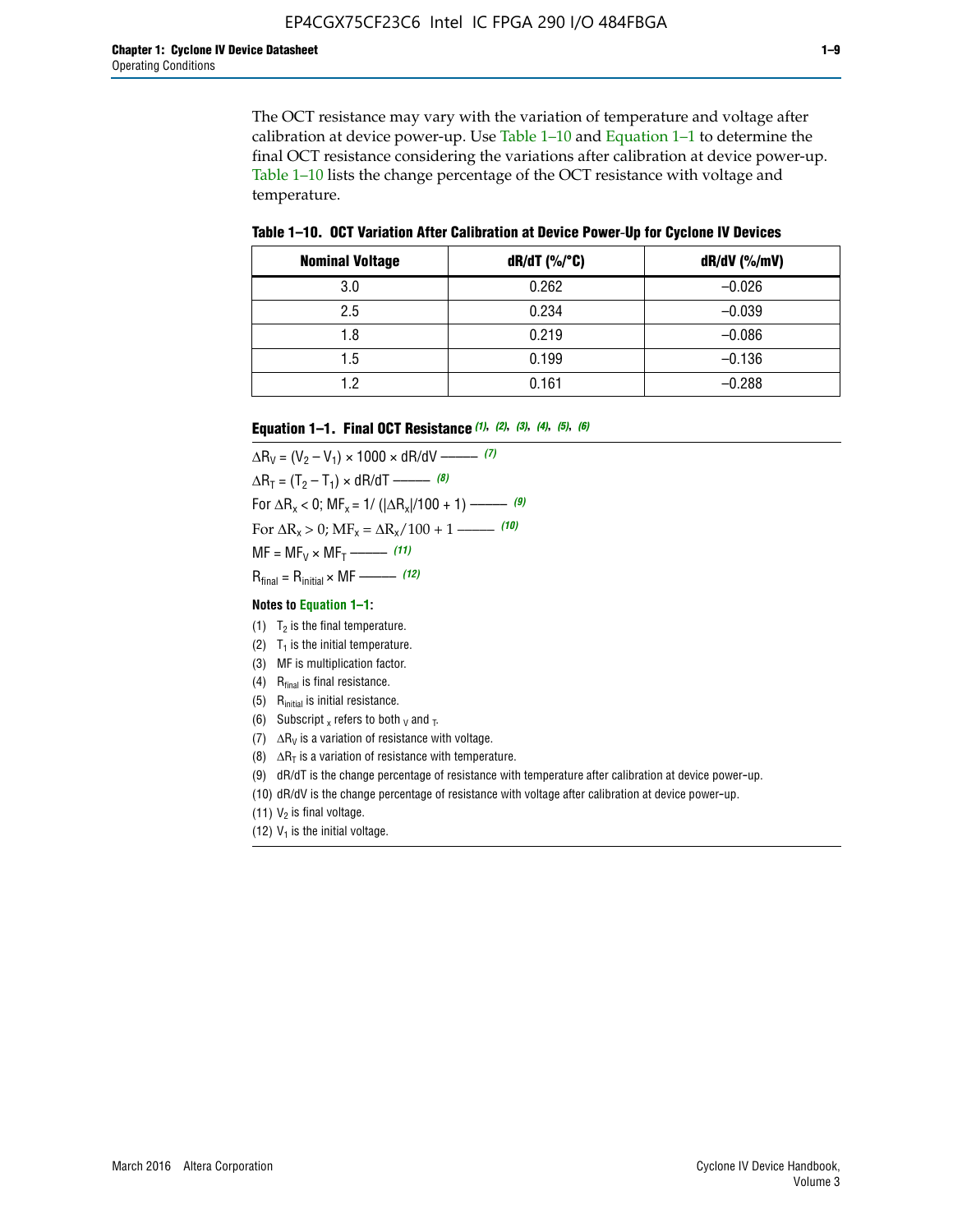Example 1-1 shows how to calculate the change of  $50$ - $\Omega$  I/O impedance from 25°C at 3.0 V to 85°C at 3.15 V.

#### **Example 1–1. Impedance Change**

 $\Delta R_V = (3.15 - 3) \times 1000 \times -0.026 = -3.83$  $\Delta R_T = (85 - 25) \times 0.262 = 15.72$ Because  $\Delta R_V$  is negative,  $MF_V = 1 / (3.83/100 + 1) = 0.963$ Because  $\Delta R_T$  is positive,  $MF_T = 15.72/100 + 1 = 1.157$  $MF = 0.963 \times 1.157 = 1.114$  $R_{final} = 50 \times 1.114 = 55.71 \Omega$ 

### **Pin Capacitance**

Table 1–11 lists the pin capacitance for Cyclone IV devices.

**Table 1–11. Pin Capacitance for Cyclone IV Devices** *(1)*

| <b>Symbol</b>       | <b>Parameter</b>                                                                                    | Typical-<br><b>Quad Flat</b><br><b>Pack</b><br>(QFP) | Typical-<br><b>Quad Flat</b><br><b>No Leads</b><br>(QFN) | Typical-<br><b>Ball-Grid</b><br><b>Array</b><br>(BGA) | <b>Unit</b> |
|---------------------|-----------------------------------------------------------------------------------------------------|------------------------------------------------------|----------------------------------------------------------|-------------------------------------------------------|-------------|
| C <sub>IOTB</sub>   | Input capacitance on top and bottom I/O pins                                                        |                                                      |                                                          | 6                                                     | рF          |
| $C_{IOLR}$          | Input capacitance on right I/O pins                                                                 |                                                      |                                                          | 5                                                     | pF          |
| $C_{LVDSLR}$        | Input capacitance on right I/O pins with dedicated LVDS output                                      | 8                                                    | 8                                                        | 7                                                     | рF          |
| $C_{VREFLR}$<br>(2) | Input capacitance on right dual-purpose VREF pin when used as<br>$V_{BFF}$ or user I/O pin          | 21                                                   | 21                                                       | 21                                                    | pF          |
| $C_{VREFTB}$<br>(2) | Input capacitance on top and bottom dual-purpose VREF pin when<br>used as $V_{BFF}$ or user I/O pin | 23(3)                                                | 23                                                       | 23                                                    | рF          |
| $C_{CLKTB}$         | Input capacitance on top and bottom dedicated clock input pins                                      |                                                      | 7                                                        | 6                                                     | рF          |
| $C_{CLKLR}$         | Input capacitance on right dedicated clock input pins                                               | 6                                                    | 6                                                        | 5                                                     | рF          |

#### **Notes to Table 1–11:**

(1) The pin capacitance applies to FBGA, UBGA, and MBGA packages.

(2) When you use the VREF pin as a regular input or output, you can expect a reduced performance of toggle rate and  $t_{\rm CO}$  because of higher pin capacitance.

(3) CVREFTB for the EP4CE22 device is 30 pF.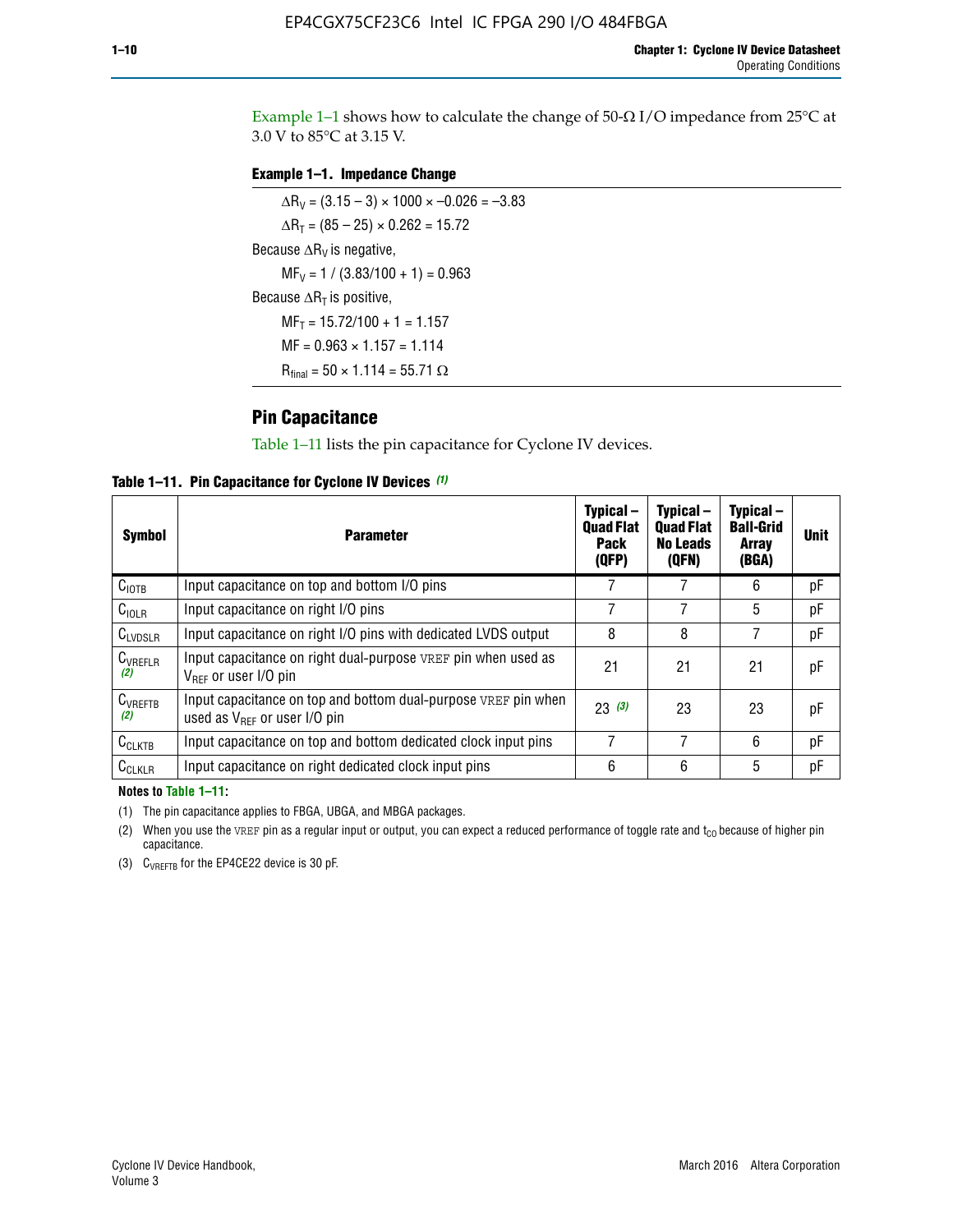### **Internal Weak Pull-Up and Weak Pull-Down Resistor**

Table 1–12 lists the weak pull-up and pull-down resistor values for Cyclone IV devices.

**Table 1–12. Internal Weak Pull**-**Up and Weak Pull**-**Down Resistor Values for Cyclone IV Devices** *(1)*

| <b>Symbol</b> | <b>Parameter</b>                                                            | <b>Conditions</b>                                  | Min | Typ | <b>Max</b> | <b>Unit</b> |
|---------------|-----------------------------------------------------------------------------|----------------------------------------------------|-----|-----|------------|-------------|
|               |                                                                             | $V_{\text{CC10}} = 3.3 \text{ V} \pm 5\%$ (2), (3) |     | 25  | 41         | kΩ          |
|               | Value of the I/O pin pull-up resistor                                       | $V_{\text{CC10}} = 3.0 \text{ V} \pm 5\%$ (2), (3) | 7   | 28  | 47         | $k\Omega$   |
|               | before and during configuration, as                                         | $V_{\text{CC10}} = 2.5 V \pm 5\%$ (2), (3)         | 8   | 35  | 61         | kΩ          |
| $R_{PU}$      | well as user mode if you enable the<br>programmable pull-up resistor option | $V_{\text{CC10}} = 1.8 V \pm 5\%$ (2), (3)         | 10  | 57  | 108        | kΩ          |
|               |                                                                             | $V_{\text{CC10}} = 1.5 V \pm 5\%$ (2), (3)         | 13  | 82  | 163        | kΩ          |
|               |                                                                             | $V_{\text{CC10}} = 1.2 \text{ V} \pm 5\%$ (2), (3) | 19  | 143 | 351        | kΩ          |
|               |                                                                             | $V_{\text{CC10}} = 3.3 V \pm 5\%$ (4)              | 6   | 19  | 30         | kΩ          |
|               |                                                                             | $V_{\text{CC10}} = 3.0 V \pm 5\%$ (4)              | 6   | 22  | 36         | kΩ          |
| $R_{PD}$      | Value of the I/O pin pull-down resistor<br>before and during configuration  | $V_{\text{CC10}} = 2.5 V \pm 5\%$ (4)              | 6   | 25  | 43         | kΩ          |
|               |                                                                             | $V_{\text{CC10}} = 1.8 \text{ V} \pm 5\%$ (4)      | 7   | 35  | 71         | kΩ          |
|               |                                                                             | $V_{\text{CC10}} = 1.5 V \pm 5\%$ (4)              | 8   | 50  | 112        | kΩ          |

#### **Notes to Table 1–12:**

- (1) All I/O pins have an option to enable weak pull-up except the configuration, test, and JTAG pins. The weak pull-down feature is only available for JTAG TCK.
- (2) Pin pull-up resistance values may be lower if an external source drives the pin higher than  $V_{\text{CCIO}}$ .
- (3)  $R_{PU} = (V_{CC10} V_1)/I_{R_PU}$ Minimum condition: –40°C; V<sub>CCIO</sub> = V<sub>CC</sub> + 5%, V<sub>I</sub> = V<sub>CC</sub> + 5% – 50 mV; Typical condition: 25°C; V<sub>CCIO</sub> = V<sub>CC</sub>, V<sub>I</sub> = 0 V; Maximum condition: 100°C;  $V_{\text{CCIO}} = V_{\text{CC}} - 5\%$ ,  $V_1 = 0$  V; in which  $V_1$  refers to the input voltage at the I/O pin.
- (4)  $R_{PD} = V_I/I_{R_PD}$ Minimum condition:  $-40^{\circ}$ C; V<sub>CCIO</sub> = V<sub>CC</sub> + 5%, V<sub>I</sub> = 50 mV; Typical condition: 25°C;  $V_{\text{CCIO}} = V_{\text{CC}}$ ,  $V_{\text{I}} = V_{\text{CC}} - 5\%$ ; Maximum condition: 100°C; V<sub>CClO</sub> = V<sub>CC</sub> – 5%, V<sub>I</sub> = V<sub>CC</sub> – 5%; in which V<sub>I</sub> refers to the input voltage at the I/O pin.

#### **Hot-Socketing**

Table 1–13 lists the hot-socketing specifications for Cyclone IV devices.

**Table 1–13. Hot**-**Socketing Specifications for Cyclone IV Devices**

| <b>Symbol</b> | <b>Maximum</b>                    |             |
|---------------|-----------------------------------|-------------|
| $I$ IOPIN(DC) | DC current per I/O pin            | $300 \mu A$ |
| $I$ IOPIN(AC) | AC current per I/O pin            | 8 mA $(1)$  |
| IXCVRTX(DC)   | DC current per transceiver TX pin | 100 mA      |
| IXCVRRX(DC)   | DC current per transceiver RX pin | 50 mA       |

**Note to Table 1–13:**

(1) The I/O ramp rate is 10 ns or more. For ramp rates faster than 10 ns, |IIOPIN| = C dv/dt, in which C is the I/O pin capacitance and dv/dt is the slew rate.

 $\mathbb{I} \rightarrow \mathbb{I}$  During hot-socketing, the I/O pin capacitance is less than 15 pF and the clock pin capacitance is less than 20 pF.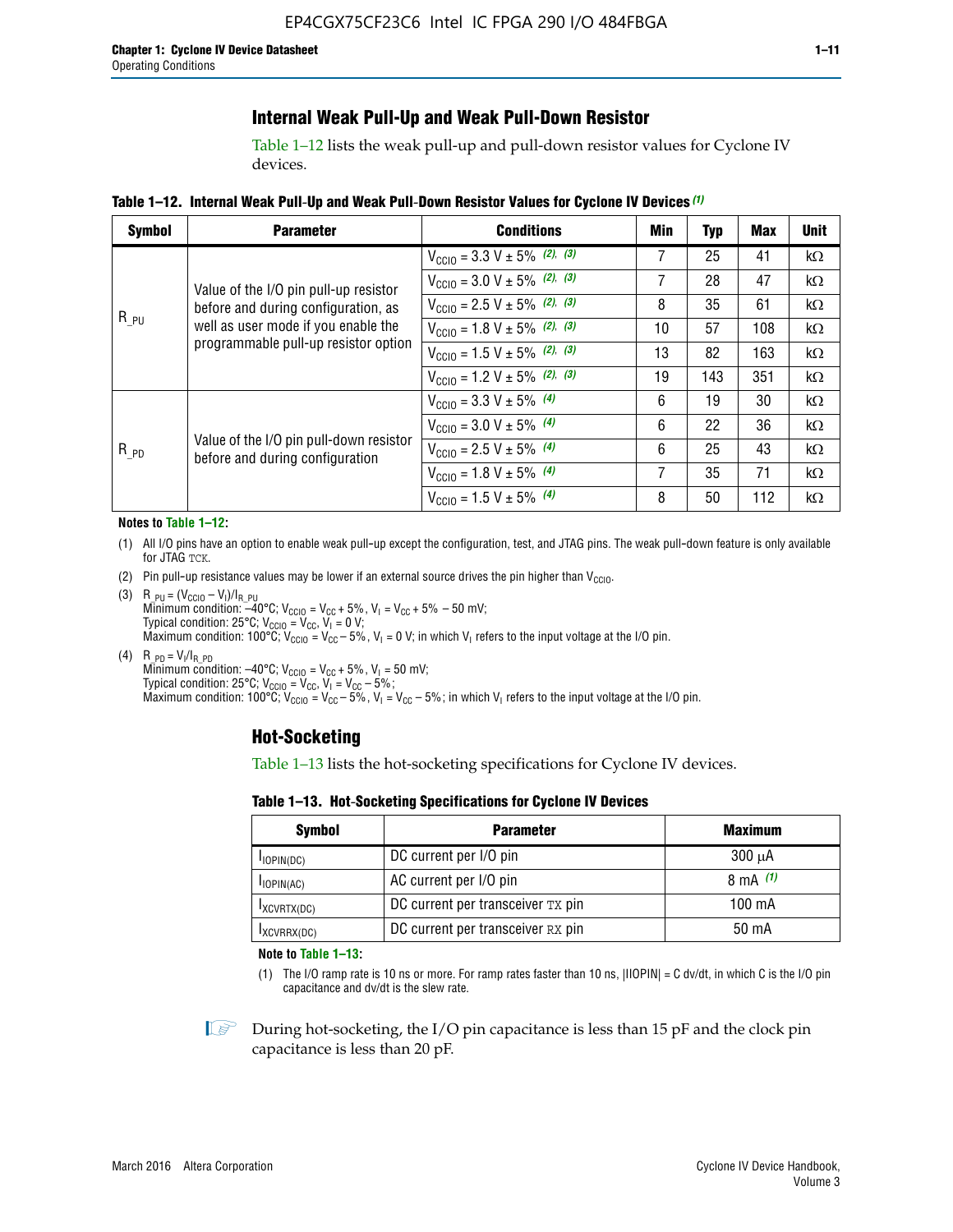### **Schmitt Trigger Input**

Cyclone IV devices support Schmitt trigger input on the TDI, TMS, TCK, nSTATUS, nCONFIG, nCE, CONF\_DONE, and DCLK pins. A Schmitt trigger feature introduces hysteresis to the input signal for improved noise immunity, especially for signals with slow edge rate. Table 1–14 lists the hysteresis specifications across the supported  $V<sub>CCIO</sub>$  range for Schmitt trigger inputs in Cyclone IV devices.

**Table 1–14. Hysteresis Specifications for Schmitt Trigger Input in Cyclone IV Devices**

| <b>Symbol</b>                  | <b>Parameter</b>               | <b>Conditions (V)</b>   | <b>Minimum</b> | <b>Unit</b> |
|--------------------------------|--------------------------------|-------------------------|----------------|-------------|
|                                |                                | $V_{\text{CGI0}} = 3.3$ | 200            | mV          |
|                                | Hysteresis for Schmitt trigger | $V_{\text{CC10}} = 2.5$ | 200            | mV          |
| $\mathsf{V}_{\mathsf{SCHMIT}}$ | input                          | $V_{\text{CCIO}} = 1.8$ | 140            | mV          |
|                                |                                | $V_{\text{CCIO}} = 1.5$ | 110            | m           |

### **I/O Standard Specifications**

The following tables list input voltage sensitivities ( $V<sub>IH</sub>$  and  $V<sub>II</sub>$ ), output voltage ( $V<sub>OH</sub>$ and  $V_{OL}$ ), and current drive characteristics ( $I_{OH}$  and  $I_{OL}$ ), for various I/O standards supported by Cyclone IV devices. Table 1–15 through Table 1–20 provide the I/O standard specifications for Cyclone IV devices.

|                   | $V_{CClO}(V)$ |            | $V_{IL}(V)$ |        |                            | $V_{IH} (V)$               | $V_{OL}(V)$             | $V_{OH} (V)$                 | l <sub>OL</sub>              | $I_{0H}$       |             |
|-------------------|---------------|------------|-------------|--------|----------------------------|----------------------------|-------------------------|------------------------------|------------------------------|----------------|-------------|
| I/O Standard      | Min           | <b>Typ</b> | Max         | Min    | Max                        | Min                        | <b>Max</b>              | Max                          | Min                          | (mA)<br>(4)    | (mA)<br>(4) |
| 3.3-V LVTTL (3)   | 3.135         | 3.3        | 3.465       |        | 0.8                        | 1.7                        | 3.6                     | 0.45                         | 2.4                          | 4              | $-4$        |
| 3.3-V LVCMOS (3)  | 3.135         | 3.3        | 3.465       |        | 0.8                        | 1.7                        | 3.6                     | 0.2                          | $V_{\text{CCIO}} - 0.2$      | $\overline{2}$ | $-2$        |
| 3.0-V LVTTL $(3)$ | 2.85          | 3.0        | 3.15        | $-0.3$ | 0.8                        | 1.7                        | $V_{\text{CC10}} + 0.3$ | 0.45                         | 2.4                          | $\overline{4}$ | $-4$        |
| 3.0-V LVCMOS (3)  | 2.85          | 3.0        | 3.15        | $-0.3$ | 0.8                        | 1.7                        | $V_{\text{CCI}0}$ + 0.3 | 0.2                          | $V_{\text{CC10}} - 0.2$      | 0.1            | $-0.1$      |
| $2.5 V$ (3)       | 2.375         | 2.5        | 2.625       | $-0.3$ | 0.7                        | 1.7                        | $V_{\text{CCI}0}$ + 0.3 | 0.4                          | 2.0                          | 1              | $-1$        |
| 1.8V              | 1.71          | 1.8        | 1.89        | $-0.3$ | 0.35x<br>V <sub>CCIO</sub> | 0.65x<br>V <sub>CCIO</sub> | 2.25                    | 0.45                         | $V_{\text{CCIO}}$ –<br>0.45  | $\overline{2}$ | $-2$        |
| 1.5V              | 1.425         | 1.5        | 1.575       | $-0.3$ | 0.35x<br>V <sub>CCIO</sub> | 0.65x<br>V <sub>CCIO</sub> | $V_{\text{CGI0}} + 0.3$ | 0.25x<br>V <sub>CCIO</sub>   | 0.75x<br>V <sub>CCIO</sub>   | $\overline{2}$ | $-2$        |
| 1.2V              | 1.14          | 1.2        | 1.26        | $-0.3$ | 0.35x<br>V <sub>CCIO</sub> | 0.65x<br>V <sub>CCIO</sub> | $V_{\text{CGI0}} + 0.3$ | 0.25x<br>V <sub>CCIO</sub>   | 0.75x<br>V <sub>CCIO</sub>   | $\overline{2}$ | $-2$        |
| 3.0-V PCI         | 2.85          | 3.0        | 3.15        |        | 0.3x<br>V <sub>CCIO</sub>  | 0.5x<br>V <sub>CCIO</sub>  | $V_{\text{CC10}} + 0.3$ | $0.1 \times V_{CC10}$        | $0.9 \times V_{\text{CC10}}$ | 1.5            | $-0.5$      |
| 3.0-V PCI-X       | 2.85          | 3.0        | 3.15        |        | 0.35x<br>V <sub>CCIO</sub> | 0.5x<br>V <sub>CCIO</sub>  | $V_{\text{CC10}} + 0.3$ | $0.1 \times V_{\text{CCIO}}$ | $0.9 \times V_{\text{CC10}}$ | 1.5            | $-0.5$      |

**Table 1–15. Single**-**Ended I/O Standard Specifications for Cyclone IV Devices** *(1)***,** *(2)*

#### **Notes to Table 1–15:**

(1) For voltage-referenced receiver input waveform and explanation of terms used in Table 1–15, refer to "Glossary" on page 1–37.

(2) AC load  $CL = 10$  pF

(3) For more information about interfacing Cyclone IV devices with 3.3/3.0/2.5-V LVTTL/LVCMOS I/O standards, refer to *[AN 447: Interfacing Cyclone III](http://www.altera.com/literature/an/an447.pdf)  [and Cyclone IV Devices with 3.3/3.0/2.5-V LVTTL/LVCMOS I/O Systems](http://www.altera.com/literature/an/an447.pdf)*.

(4) To meet the IOL and IOH specifications, you must set the current strength settings accordingly. For example, to meet the **3.3-V LVTTL** specification (4 mA), set the current strength settings to 4 mA or higher. Setting at lower current strength may not meet the lou and lon specifications in the handbook.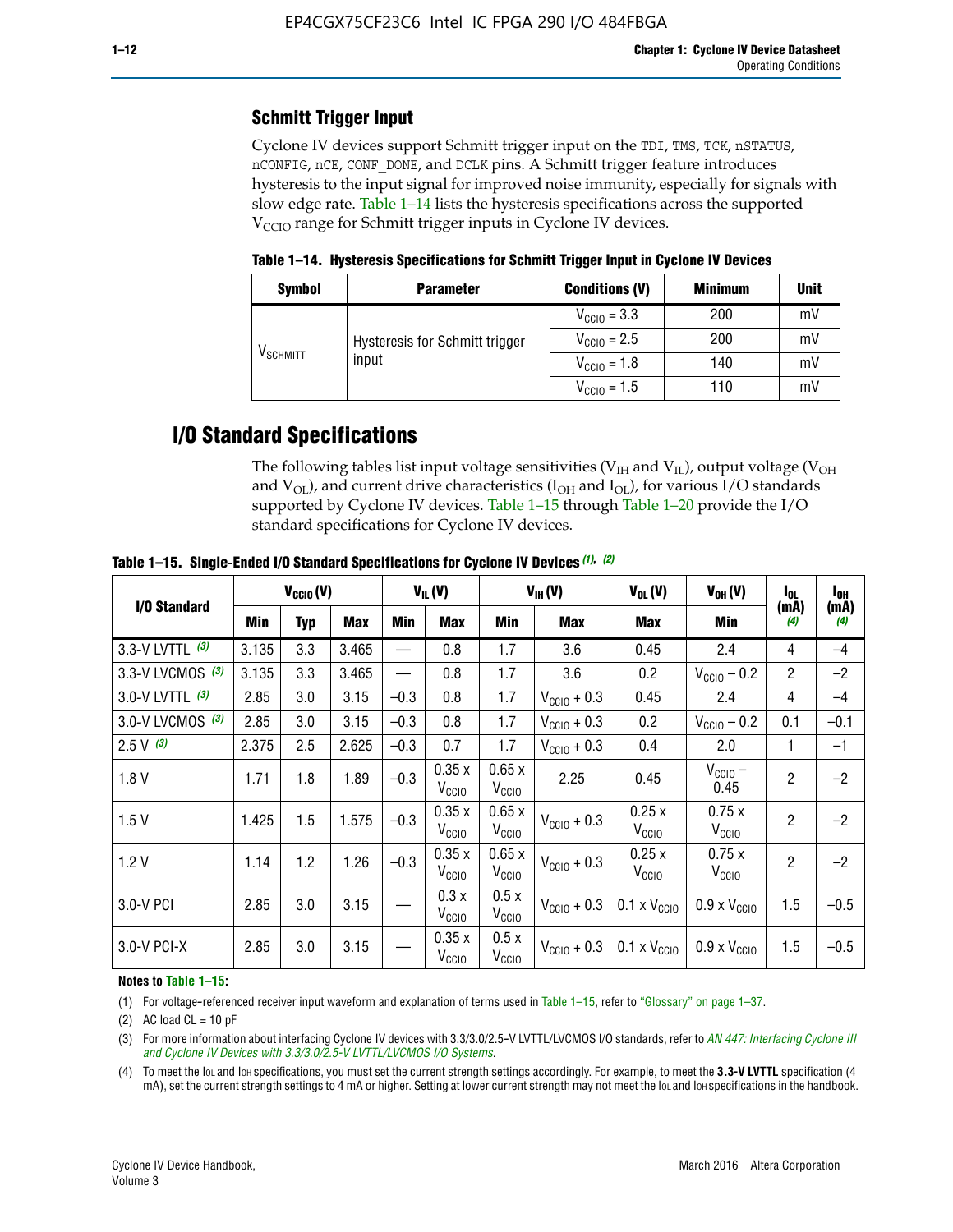| 1/0                           | $V_{CGI0}(V)$ |            |            |                                                                        | $V_{REF}(V)$                                                         |                                                                        |                     |                           | $V_{TT} (V)$ (2)    |  |  |  |
|-------------------------------|---------------|------------|------------|------------------------------------------------------------------------|----------------------------------------------------------------------|------------------------------------------------------------------------|---------------------|---------------------------|---------------------|--|--|--|
| <b>Standard</b>               | <b>Min</b>    | <b>Typ</b> | <b>Max</b> | Min                                                                    | <b>Typ</b>                                                           | <b>Max</b>                                                             | Min                 | <b>Typ</b>                | Max                 |  |  |  |
| SSTL-2<br>Class I, II         | 2.375         | 2.5        | 2.625      | 1.19                                                                   | 1.25                                                                 | 1.31                                                                   | $V_{REF}$ –<br>0.04 | V <sub>REF</sub>          | $V_{REF}$ +<br>0.04 |  |  |  |
| SSTL-18<br>Class I, II        | 1.7           | 1.8        | 1.9        | 0.833                                                                  | 0.9                                                                  | 0.969                                                                  | $V_{REF}$ –<br>0.04 | V <sub>REF</sub>          | $V_{REF}$ +<br>0.04 |  |  |  |
| HSTL-18<br>Class I, II        | 1.71          | 1.8        | .89        | 0.85                                                                   | 0.9                                                                  | 0.95                                                                   | 0.85                | 0.9                       | 0.95                |  |  |  |
| <b>HSTL-15</b><br>Class I, II | 1.425         | 1.5        | 1.575      | 0.71                                                                   | 0.75                                                                 | 0.79                                                                   | 0.71                | 0.75                      | 0.79                |  |  |  |
| HSTL-12<br>Class I, II        | 1.14          | 1.2        | 1.26       | $0.48 \times V_{\text{CC10}}$ (3)<br>$0.47 \times V_{\text{CC10}}$ (4) | $0.5 \times V_{\text{CC10}}$ (3)<br>$0.5 \times V_{\text{CC10}}$ (4) | $0.52 \times V_{\text{CC10}}$ (3)<br>$0.53 \times V_{\text{CC10}}$ (4) |                     | 0.5x<br>V <sub>CCIO</sub> |                     |  |  |  |

|  |  |  |  | Table 1–16. Single-Ended SSTL and HSTL I/O Reference Voltage Specifications for Cyclone IV Devices (1) |
|--|--|--|--|--------------------------------------------------------------------------------------------------------|
|--|--|--|--|--------------------------------------------------------------------------------------------------------|

#### **Notes to Table 1–16:**

(1) For an explanation of terms used in Table 1–16, refer to "Glossary" on page 1–37.

(2)  $V_{TT}$  of the transmitting device must track  $V_{REF}$  of the receiving device.

(3) Value shown refers to DC input reference voltage,  $V_{REF(DC)}$ .

(4) Value shown refers to AC input reference voltage,  $V_{REF(AC)}$ .

|  | Table 1–17.  Single-Ended SSTL and HSTL I/O Standards Signal Specifications for Cyclone IV Devices |  |  |  |  |  |
|--|----------------------------------------------------------------------------------------------------|--|--|--|--|--|
|--|----------------------------------------------------------------------------------------------------|--|--|--|--|--|

| I/O                        |         | $V_{IL(DC)}(V)$        |                                      | $V_{IH(DC)}(V)$       |         | $V_{IL(AC)}(V)$     |                     | $V_{IH(AC)}(V)$      | $V_{OL}(V)$                        | $V_{OH} (V)$                       | l <sub>ol</sub> | $I_{0H}$ |
|----------------------------|---------|------------------------|--------------------------------------|-----------------------|---------|---------------------|---------------------|----------------------|------------------------------------|------------------------------------|-----------------|----------|
| <b>Standard</b>            | Min     | <b>Max</b>             | Min                                  | <b>Max</b>            | Min     | <b>Max</b>          | Min                 | <b>Max</b>           | <b>Max</b>                         | Min                                | (mA)            | (mA)     |
| SSTL-2<br>Class I          |         | $\rm V_{REF}-$<br>0.18 | $V_{REF} +$<br>0.18                  |                       |         | $V_{REF}$ –<br>0.35 | $V_{REF} +$<br>0.35 |                      | $V_{TT}$ –<br>0.57                 | $V_{TT}$ +<br>0.57                 | 8.1             | $-8.1$   |
| SSTL-2<br>Class II         |         | $V_{REF}$ –<br>0.18    | $V_{REF} +$<br>0.18                  |                       |         | $V_{REF}$ –<br>0.35 | $V_{REF} +$<br>0.35 |                      | $V_{TT}$ –<br>0.76                 | $V_{TT}$ +<br>0.76                 | 16.4            | $-16.4$  |
| <b>SSTL-18</b><br>Class I  |         | $V_{REF}$ –<br>0.125   | $V_{REF}$ +<br>0.125                 |                       |         | $V_{REF}$ –<br>0.25 | $V_{REF}$ +<br>0.25 |                      | $V_{TT}$ –<br>0.475                | $V_{TT}$ +<br>0.475                | 6.7             | $-6.7$   |
| <b>SSTL-18</b><br>Class II |         | $V_{REF}$ –<br>0.125   | $V_{REF}$ +<br>0.125                 |                       |         | $V_{REF}$ –<br>0.25 | $V_{REF}$ +<br>0.25 |                      | 0.28                               | $V_{CC10} -$<br>0.28               | 13.4            | $-13.4$  |
| HSTL-18<br>Class I         |         | $V_{REF}$ –<br>0.1     | $V_{REF} +$<br>0.1                   |                       |         | $V_{REF}$ –<br>0.2  | $V_{REF}$ +<br>0.2  |                      | 0.4                                | $V_{CCIO}$ –<br>0.4                | 8               | $-8$     |
| HSTL-18<br>Class II        |         | $V_{REF}$ –<br>0.1     | $V_{REF} +$<br>0.1                   |                       |         | $V_{REF}$ –<br>0.2  | $V_{REF} +$<br>0.2  |                      | 0.4                                | $V_{CC10}$ –<br>0.4                | 16              | $-16$    |
| HSTL-15<br>Class I         |         | $V_{REF}$ –<br>0.1     | $V_{REF} +$<br>0.1                   |                       |         | $V_{REF}$ –<br>0.2  | $V_{REF}$ +<br>0.2  |                      | 0.4                                | $V_{\text{CC1O}} -$<br>0.4         | 8               | $-8$     |
| HSTL-15<br>Class II        |         | $V_{REF}$ –<br>0.1     | $\mathsf{V}_{\mathsf{REF}}$ +<br>0.1 |                       |         | $V_{REF}$ –<br>0.2  | $V_{REF}$ +<br>0.2  |                      | 0.4                                | $V_{CC10}$ –<br>0.4                | 16              | $-16$    |
| <b>HSTL-12</b><br>Class I  | $-0.15$ | $V_{REF}-$<br>0.08     | $V_{REF} +$<br>0.08                  | $V_{CGI0} + 0.15$     | $-0.24$ | $V_{REF}$ –<br>0.15 | $V_{REF} +$<br>0.15 | $V_{CCIO} +$<br>0.24 | $0.25 \times$<br>V <sub>CCIO</sub> | $0.75 \times$<br>V <sub>CCIO</sub> | 8               | $-8$     |
| HSTL-12<br>Class II        | $-0.15$ | $V_{REF}-$<br>0.08     | $V_{REF} +$<br>0.08                  | $V_{\rm CClO} + 0.15$ | $-0.24$ | $V_{REF}$ –<br>0.15 | $V_{REF} +$<br>0.15 | $V_{CC10}$ +<br>0.24 | $0.25 \times$<br>V <sub>CCIO</sub> | $0.75 \times$<br>V <sub>CCIO</sub> | 14              | $-14$    |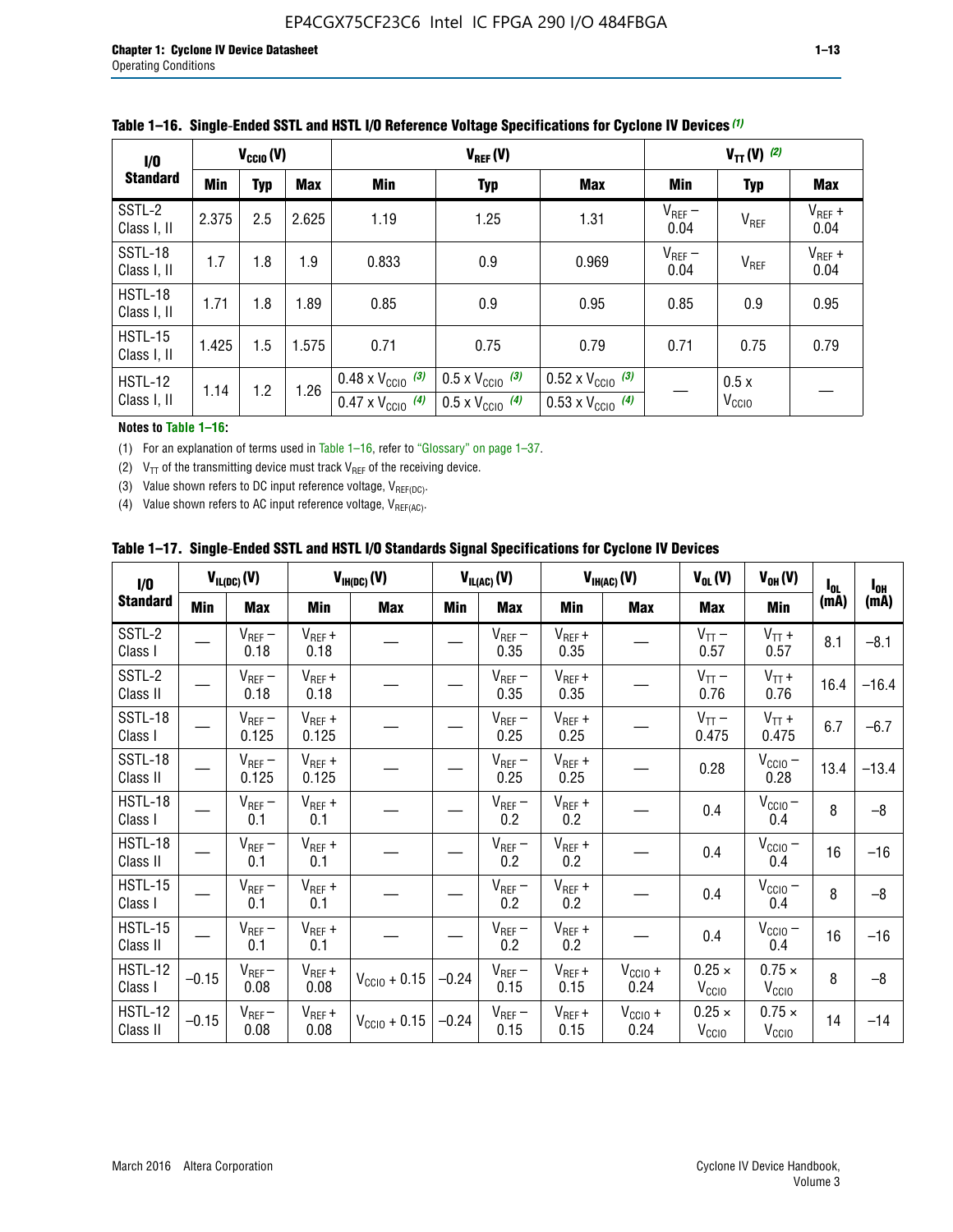**f For more information about receiver input and transmitter output waveforms, and for** other differential I/O standards, refer to the *[I/O Features in Cyclone IV Devices](http://www.altera.com/literature/hb/cyclone-iv/cyiv-51006.pdf)* chapter*.*

**Table 1–18. Differential SSTL I/O Standard Specifications for Cyclone IV Devices** *(1)*

| I/O Standard<br>SSTL-2 |       | $V_{\text{CCIO}}(V)$ |            |      | $V_{\text{Swing(DC)}}(V)$ |                           | $V_{X(AC)}(V)$ |                                 | (V) | $V_{\text{Swing}(AC)}$       |                                | $V_{OX(AC)}(V)$ |                                 |
|------------------------|-------|----------------------|------------|------|---------------------------|---------------------------|----------------|---------------------------------|-----|------------------------------|--------------------------------|-----------------|---------------------------------|
|                        | Min   | Typ                  | <b>Max</b> | Min  | <b>Max</b>                | <b>Min</b>                | <b>Typ</b>     | <b>Max</b>                      | Min | <b>Max</b>                   | Min                            | <b>Typ</b>      | <b>Max</b>                      |
| Class I, II            | 2.375 | 2.5                  | 2.625      | 0.36 | V <sub>CCIO</sub>         | $V_{\text{CC10}}/2 - 0.2$ |                | $V_{\text{CC10}}/2$<br>$+0.2$   | 0.7 | $V_{\text{CCI}}$<br>$\Omega$ | $V_{\text{CC10}}/2 -$<br>0.125 |                 | $V_{\text{CC10}}/2$<br>$+0.125$ |
| SSTL-18<br>Class I, II | 1.7   | .8                   | .90        | 0.25 | V <sub>CCIO</sub>         | $V_{CC10}/2 -$<br>0.175   |                | $V_{\text{CC10}}/2$<br>$+0.175$ | 0.5 | $V_{\text{CCI}}$<br>0        | $V_{\text{CC10}}/2 -$<br>0.125 |                 | $V_{\text{CC10}}/2$<br>$+0.125$ |

#### **Note to Table 1–18:**

(1) Differential SSTL requires a  $V_{REF}$  input.

**Table 1–19. Differential HSTL I/O Standard Specifications for Cyclone IV Devices** *(1)*

|                               | $V_{CClO}(V)$ |     |            |         | $V_{\text{DIF(DC)}}(V)$ |                               | $V_{X(AC)}(V)$ |                            |                            | $V_{CM(DC)}(V)$ |                            |         | $V_{\text{DIF(AC)}}(V)$    |
|-------------------------------|---------------|-----|------------|---------|-------------------------|-------------------------------|----------------|----------------------------|----------------------------|-----------------|----------------------------|---------|----------------------------|
| I/O Standard                  | Min           | Typ | <b>Max</b> | Min     | <b>Max</b>              | Min                           | <b>Typ</b>     | <b>Max</b>                 | Min                        | <b>Typ</b>      | <b>Max</b>                 | Mi<br>n | <b>Max</b>                 |
| HSTL-18<br>Class I, II        | 1.71          | 1.8 | .89        | 0.2     |                         | 0.85                          |                | 0.95                       | 0.85                       |                 | 0.95                       | 0.4     |                            |
| <b>HSTL-15</b><br>Class I, II | 1.425         | 1.5 | .575       | $0.2\,$ |                         | 0.71                          |                | 0.79                       | 0.71                       |                 | 0.79                       | 0.4     |                            |
| <b>HSTL-12</b><br>Class I, II | 1.14          | 1.2 | 1.26       | 0.16    | V <sub>CCIO</sub>       | $0.48 \times V_{\text{CC10}}$ |                | 0.52x<br>V <sub>CCIO</sub> | 0.48x<br>V <sub>CCIO</sub> |                 | 0.52x<br>V <sub>CCIO</sub> | 0.3     | 0.48x<br>V <sub>CCIO</sub> |

#### **Note to Table 1–19:**

(1) Differential HSTL requires a  $V_{REF}$  input.

**Table 1–20. Differential I/O Standard Specifications for Cyclone IV Devices** *(1)* **(Part 1 of 2)**

| I/O Standard                       |       | $V_{CCl0} (V)$ |            |            | $V_{ID}$ (mV) |      | $V_{\text{lcm}}(V)^{(2)}$                  |            |     | $V_{0D}$ (mV) $(3)$ |     |       | $V_{0S} (V)^{(3)}$ |       |
|------------------------------------|-------|----------------|------------|------------|---------------|------|--------------------------------------------|------------|-----|---------------------|-----|-------|--------------------|-------|
|                                    | Min   | Typ            | <b>Max</b> | <b>Min</b> | Max           | Min  | <b>Condition</b>                           | <b>Max</b> | Min | Typ                 | Max | Min   | <b>Typ</b>         | Max   |
|                                    |       |                |            |            |               | 0.05 | $D_{MAX} \leq 500$ Mbps                    | 1.80       |     |                     |     |       |                    |       |
| <b>LVPECL</b><br>(Row I/Os)<br>(6) | 2.375 | 2.5            | 2.625      | 100        |               | 0.55 | 500 Mbps $\leq D_{MAX}$<br>$\leq$ 700 Mbps | 1.80       |     |                     |     |       |                    |       |
|                                    |       |                |            |            |               | 1.05 | $D_{MAX}$ > 700 Mbps                       | 1.55       |     |                     |     |       |                    |       |
| <b>LVPECL</b>                      |       |                |            |            |               | 0.05 | $D_{MAX} \leq 500$ Mbps                    | 1.80       |     |                     |     |       |                    |       |
| (Column<br>$1/Os)$ (6)             | 2.375 | 2.5            | 2.625      | 100        |               | 0.55 | 500 Mbps $\leq D_{MAX}$<br>$\leq$ 700 Mbps | 1.80       |     |                     |     |       |                    |       |
|                                    |       |                |            |            |               | 1.05 | $D_{MAX}$ > 700 Mbps                       | 1.55       |     |                     |     |       |                    |       |
|                                    |       |                |            |            |               | 0.05 | $D_{MAX} \leq 500$ Mbps                    | 1.80       |     |                     |     |       |                    |       |
| LVDS (Row<br>I/Os)                 | 2.375 | 2.5            | 2.625      | 100        |               | 0.55 | 500 Mbps $\leq D_{MAX}$<br>$\leq 700$ Mbps | 1.80       | 247 |                     | 600 | 1.125 | 1.25               | 1.375 |
|                                    |       |                |            |            |               | 1.05 | $D_{MAX}$ > 700 Mbps                       | 1.55       |     |                     |     |       |                    |       |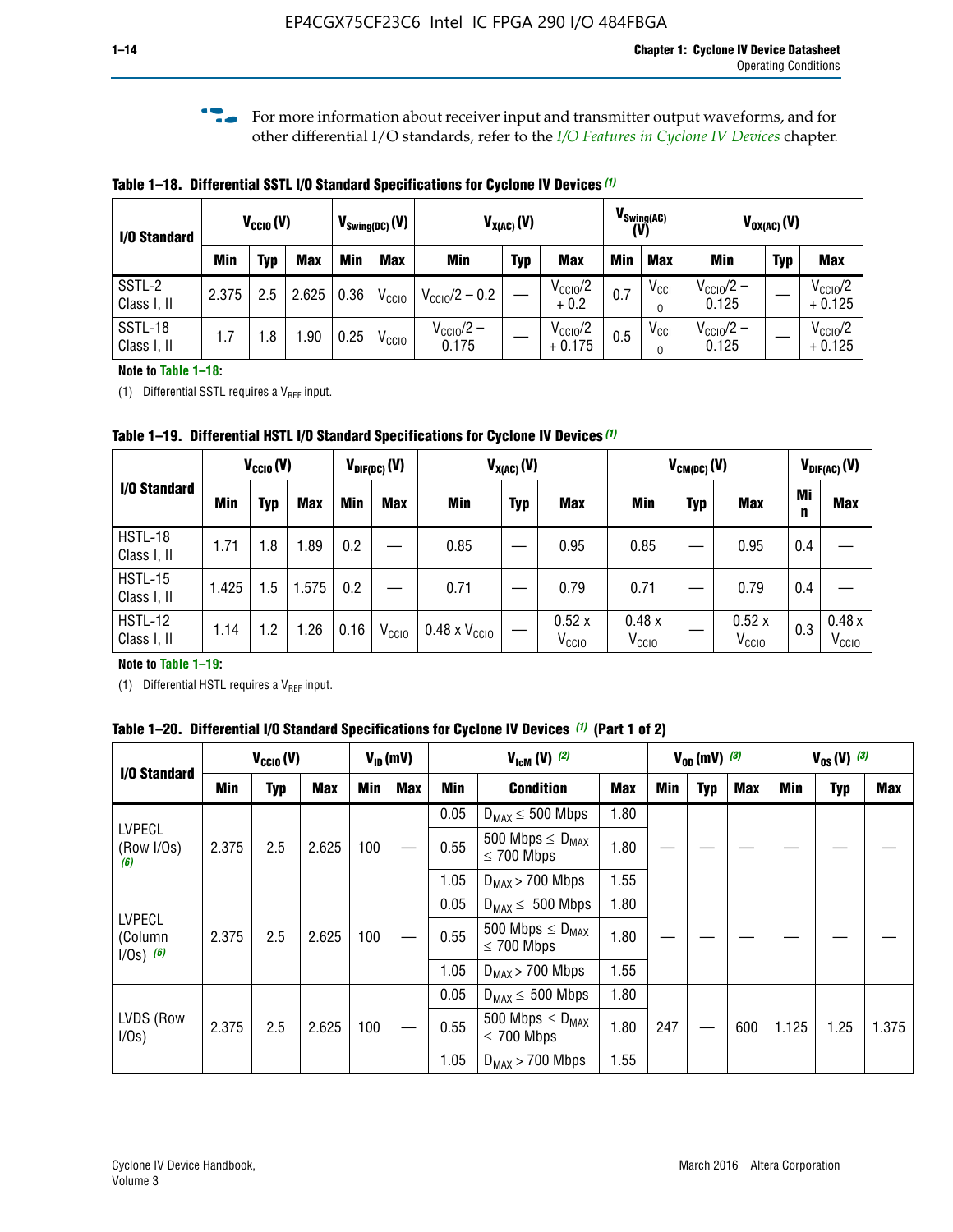#### EP4CGX75CF23C6 Intel IC FPGA 290 I/O 484FBGA

| I/O Standard                             |            | $V_{CClO}(V)$ |            |            | $V_{ID}(mV)$ |            | $V_{\text{lcm}}(V)^{(2)}$                  |            |            | $V_{0D}$ (mV) $(3)$ |            |            | $V_{0S} (V)$ (3) |       |
|------------------------------------------|------------|---------------|------------|------------|--------------|------------|--------------------------------------------|------------|------------|---------------------|------------|------------|------------------|-------|
|                                          | <b>Min</b> | <b>Typ</b>    | <b>Max</b> | <b>Min</b> | <b>Max</b>   | <b>Min</b> | <b>Condition</b>                           | <b>Max</b> | <b>Min</b> | <b>Typ</b>          | <b>Max</b> | <b>Min</b> | <b>Typ</b>       | Max   |
|                                          |            |               |            |            |              | 0.05       | $D_{MAX} \leq 500$ Mbps                    | 1.80       |            |                     |            |            |                  |       |
| <b>LVDS</b><br>(Column<br>$I/Os$ )       | 2.375      | 2.5           | 2.625      | 100        |              | 0.55       | 500 Mbps $\leq D_{MAX}$<br>$\leq 700$ Mbps | 1.80       | 247        |                     | 600        | 1.125      | 1.25             | 1.375 |
|                                          |            |               |            |            |              | 1.05       | $D_{MAX}$ > 700 Mbps                       | 1.55       |            |                     |            |            |                  |       |
| <b>BLVDS (Row</b><br>$1/0s)$ (4)         | 2.375      | 2.5           | 2.625      | 100        |              |            |                                            |            |            |                     |            |            |                  |       |
| <b>BLVDS</b><br>(Column<br>$1/0s)$ (4)   | 2.375      | 2.5           | 2.625      | 100        |              |            |                                            |            |            |                     |            |            |                  |       |
| mini-LVDS<br>(Row I/Os)<br>(5)           | 2.375      | 2.5           | 2.625      |            |              |            |                                            |            | 300        |                     | 600        | 1.0        | 1.2              | 1.4   |
| mini-LVDS<br>(Column<br>$1/0s)$ (5)      | 2.375      | 2.5           | 2.625      |            |              |            |                                            |            | 300        |                     | 600        | 1.0        | 1.2              | 1.4   |
| RSDS <sup>®</sup> (Row<br>$1/0s$ ) $(5)$ | 2.375      | 2.5           | 2.625      |            |              |            |                                            |            | 100        | 200                 | 600        | 0.5        | 1.2              | 1.5   |
| <b>RSDS</b><br>(Column<br>$1/0s)$ (5)    | 2.375      | 2.5           | 2.625      |            |              |            |                                            |            | 100        | 200                 | 600        | 0.5        | 1.2              | 1.5   |
| PPDS (Row<br>$1/Os)$ (5)                 | 2.375      | 2.5           | 2.625      |            |              |            |                                            |            | 100        | 200                 | 600        | 0.5        | 1.2              | 1.4   |
| <b>PPDS</b><br>(Column<br>$1/0s)$ (5)    | 2.375      | 2.5           | 2.625      |            |              |            |                                            |            | 100        | 200                 | 600        | 0.5        | 1.2              | 1.4   |

#### **Table 1–20. Differential I/O Standard Specifications for Cyclone IV Devices** *(1)* **(Part 2 of 2)**

#### **Notes to Table 1–20:**

(1) For an explanation of terms used in Table 1–20, refer to "Glossary" on page 1–37.

(2)  $V_{IN}$  range: 0  $V \le V_{IN} \le 1.85$  V.

(3) R<sub>L</sub> range:  $90 \le R_L \le 110 \Omega$ .

(4) There are no fixed  $V_{IN}$ ,  $V_{OD}$ , and  $V_{OS}$  specifications for BLVDS. They depend on the system topology.

(5) The Mini-LVDS, RSDS, and PPDS standards are only supported at the output pins.

(6) The LVPECL I/O standard is only supported on dedicated clock input pins. This I/O standard is not supported for output pins.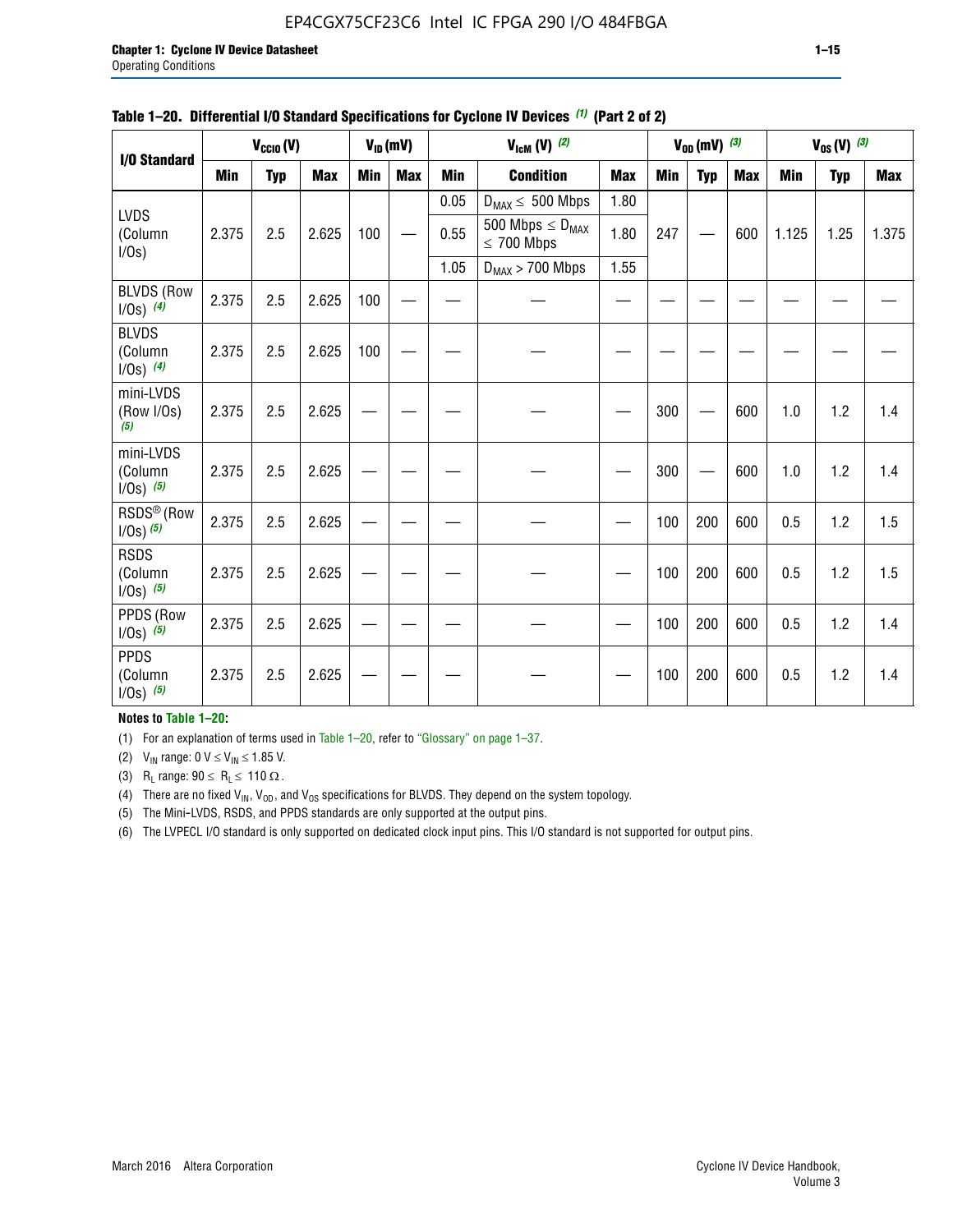# **Power Consumption**

Use the following methods to estimate power for a design:

- the Excel-based EPE
- the Quartus® II PowerPlay power analyzer feature

The interactive Excel-based EPE is used prior to designing the device to get a magnitude estimate of the device power. The Quartus II PowerPlay power analyzer provides better quality estimates based on the specifics of the design after place-and-route is complete. The PowerPlay power analyzer can apply a combination of user-entered, simulation-derived, and estimated signal activities that, combined with detailed circuit models, can yield very accurate power estimates.

f For more information about power estimation tools, refer to the *[Early Power Estimator](http://www.altera.com/literature/ug/ug_epe.pdf
)  [User Guide](http://www.altera.com/literature/ug/ug_epe.pdf
)* and the *[PowerPlay Power Analysis](http://www.altera.com/literature/hb/qts/qts_qii53013.pdf)* chapter in volume 3 of the *Quartus II Handboo*k.

# **Switching Characteristics**

This section provides performance characteristics of Cyclone IV core and periphery blocks for commercial grade devices.

These characteristics can be designated as Preliminary or Final.

- Preliminary characteristics are created using simulation results, process data, and other known parameters. The upper-right hand corner of these tables show the designation as "Preliminary".
- Final numbers are based on actual silicon characterization and testing. The numbers reflect the actual performance of the device under worst-case silicon process, voltage, and junction temperature conditions. There are no designations on finalized tables.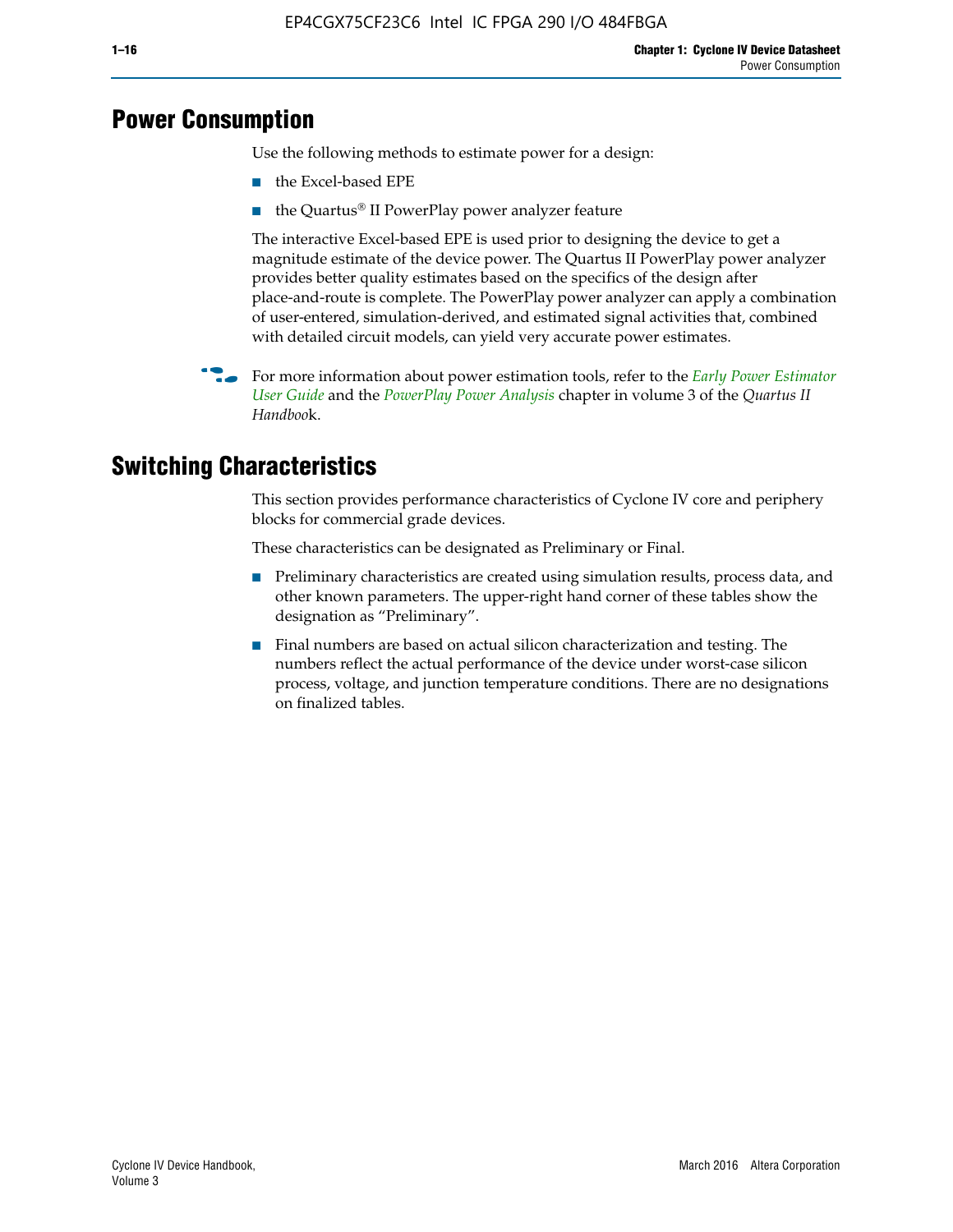# **Transceiver Performance Specifications**

Table 1–21 lists the Cyclone IV GX transceiver specifications.

#### **Table 1–21. Transceiver Specification for Cyclone IV GX Devices (Part 1 of 4)**

| Symbol/                                                   |                                                      |                     | C <sub>6</sub>             |                                                                     |                     | C7, I7                     |                |                     | C <sub>8</sub>  |                |              |
|-----------------------------------------------------------|------------------------------------------------------|---------------------|----------------------------|---------------------------------------------------------------------|---------------------|----------------------------|----------------|---------------------|-----------------|----------------|--------------|
| <b>Description</b>                                        | <b>Conditions</b>                                    | <b>Min</b>          | <b>Typ</b>                 | <b>Max</b>                                                          | <b>Min</b>          | <b>Typ</b>                 | <b>Max</b>     | <b>Min</b>          | <b>Typ</b>      | <b>Max</b>     | <b>Unit</b>  |
| <b>Reference Clock</b>                                    |                                                      |                     |                            |                                                                     |                     |                            |                |                     |                 |                |              |
| Supported I/O<br><b>Standards</b>                         |                                                      |                     |                            | 1.2 V PCML, 1.5 V PCML, 3.3 V PCML, Differential LVPECL, LVDS, HCSL |                     |                            |                |                     |                 |                |              |
| Input frequency<br>from REFCLK input<br>pins              |                                                      | 50                  |                            | 156.25                                                              | 50                  |                            | 156.25         | 50                  |                 | 156.25         | <b>MHz</b>   |
| Spread-spectrum<br>modulating clock<br>frequency          | Physical interface<br>for PCI Express<br>(PIPE) mode | 30                  |                            | 33                                                                  | 30                  |                            | 33             | 30                  |                 | 33             | kHz          |
| Spread-spectrum<br>downspread                             | PIPE mode                                            |                     | 0 <sub>to</sub><br>$-0.5%$ |                                                                     |                     | 0 <sub>to</sub><br>$-0.5%$ |                |                     | 0 to<br>$-0.5%$ |                |              |
| Peak-to-peak<br>differential input<br>voltage             |                                                      | 0.1                 |                            | 1.6                                                                 | 0.1                 |                            | 1.6            | 0.1                 |                 | 1.6            | $\mathsf{V}$ |
| V <sub>ICM</sub> (AC coupled)                             |                                                      |                     | $1100 \pm 5\%$             |                                                                     |                     | $1100 \pm 5\%$             |                |                     | $1100 \pm 5\%$  |                | mV           |
| $VICM$ (DC coupled)                                       | HCSL I/O<br>standard for PCIe<br>reference clock     | 250                 |                            | 550                                                                 | 250                 |                            | 550            | 250                 |                 | 550            | mV           |
| <b>Transmitter REFCLK</b><br>Phase Noise (1)              | Frequency offset                                     |                     |                            | $-123$                                                              |                     |                            | $-123$         |                     |                 | $-123$         | dBc/Hz       |
| <b>Transmitter REFCLK</b><br>Total Jitter (1)             | $= 1$ MHz $- 8$ MHZ                                  |                     |                            | 42.3                                                                |                     |                            | 42.3           |                     |                 | 42.3           | ps           |
| $R_{ref}$                                                 |                                                      |                     | 2000<br>± 1%               |                                                                     |                     | 2000<br>± 1%               |                |                     | 2000<br>± 1%    |                | $\Omega$     |
| <b>Transceiver Clock</b>                                  |                                                      |                     |                            |                                                                     |                     |                            |                |                     |                 |                |              |
| cal blk clk clock<br>frequency                            |                                                      | 10                  |                            | 125                                                                 | 10                  |                            | 125            | 10                  |                 | 125            | <b>MHz</b>   |
| fixedclk Clock<br>frequency                               | <b>PCIe Receiver</b><br>Detect                       |                     | 125                        |                                                                     |                     | 125                        |                |                     | 125             |                | <b>MHz</b>   |
| reconfig clk<br>clock frequency                           | Dynamic<br>reconfiguration<br>clock frequency        | 2.5/<br>37.5<br>(2) |                            | 50                                                                  | 2.5/<br>37.5<br>(2) |                            | 50             | 2.5/<br>37.5<br>(2) |                 | 50             | <b>MHz</b>   |
| Delta time between<br>reconfig_clk                        |                                                      |                     |                            | $\overline{2}$                                                      |                     |                            | $\overline{2}$ |                     |                 | $\overline{2}$ | ms           |
| Transceiver block<br>minimum<br>power-down pulse<br>width |                                                      |                     | 1                          |                                                                     |                     | 1                          |                |                     | $\mathbf{1}$    |                | $\mu s$      |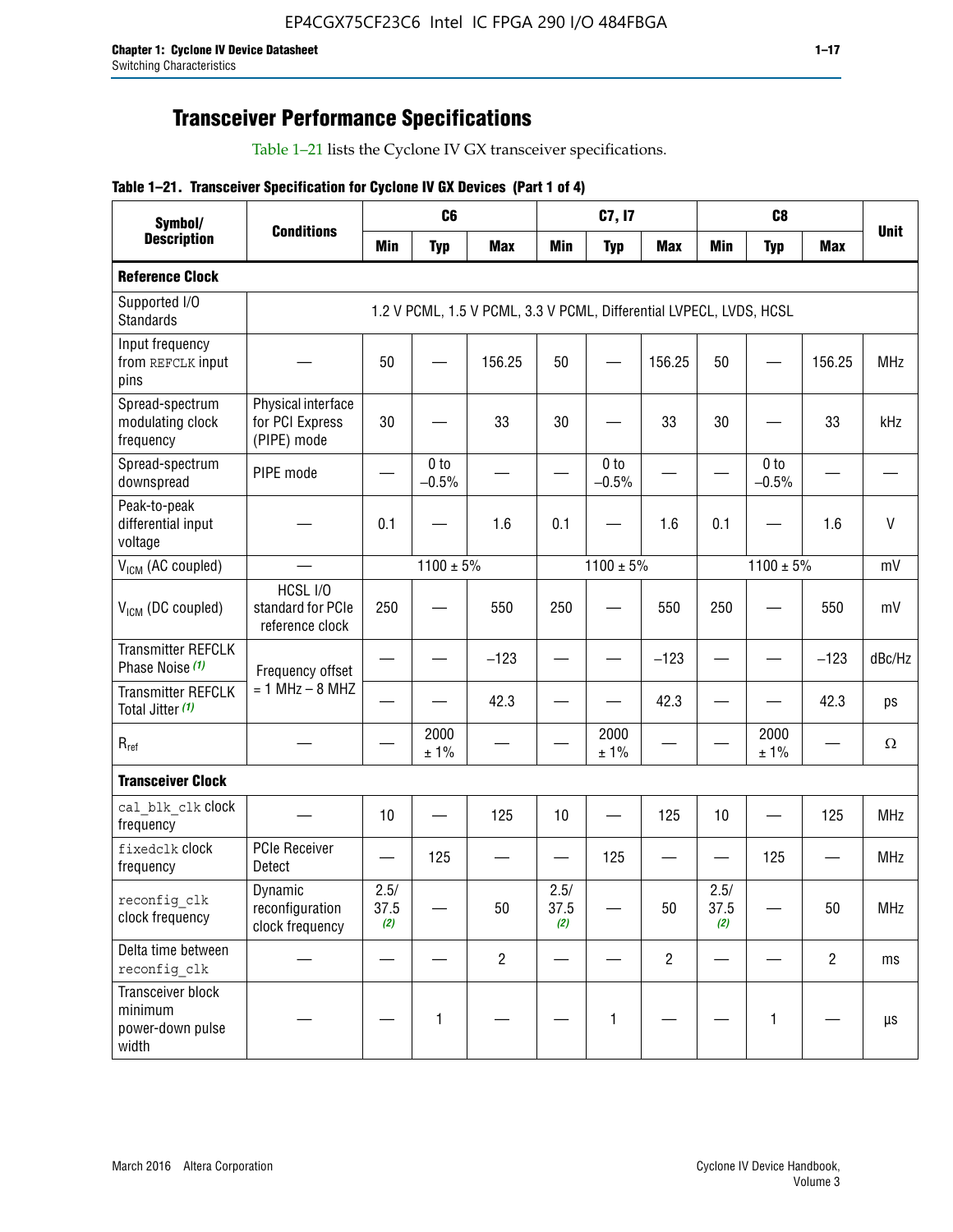| Symbol/                                                                                        |                                                                           |                          | C <sub>6</sub>   |                                    |                          | C7, I7                             |                                     |                          | C <sub>8</sub>           |                                 |              |
|------------------------------------------------------------------------------------------------|---------------------------------------------------------------------------|--------------------------|------------------|------------------------------------|--------------------------|------------------------------------|-------------------------------------|--------------------------|--------------------------|---------------------------------|--------------|
| <b>Description</b>                                                                             | <b>Conditions</b>                                                         | <b>Min</b>               | <b>Typ</b>       | <b>Max</b>                         | <b>Min</b>               | <b>Typ</b>                         | <b>Max</b>                          | <b>Min</b>               | <b>Typ</b>               | <b>Max</b>                      | <b>Unit</b>  |
| <b>Receiver</b>                                                                                |                                                                           |                          |                  |                                    |                          |                                    |                                     |                          |                          |                                 |              |
| Supported I/O<br>Standards                                                                     | 1.4 V PCML,<br>1.5 V PCML,<br>2.5 V PCML,<br>LVPECL, LVDS                 |                          |                  |                                    |                          |                                    |                                     |                          |                          |                                 |              |
| Data rate (F324 and<br>smaller package) (15)                                                   |                                                                           | 600                      |                  | 2500                               | 600                      |                                    | 2500                                | 600                      |                          | 2500                            | <b>Mbps</b>  |
| Data rate (F484 and<br>larger package) (15)                                                    |                                                                           | 600                      |                  | 3125                               | 600                      |                                    | 3125                                | 600                      |                          | 2500                            | <b>Mbps</b>  |
| Absolute V <sub>MAX</sub> for a<br>receiver pin $(3)$                                          |                                                                           |                          |                  | 1.6                                |                          |                                    | 1.6                                 |                          |                          | 1.6                             | $\mathsf{V}$ |
| Operational V <sub>MAX</sub> for<br>a receiver pin                                             |                                                                           |                          |                  | 1.5                                |                          |                                    | 1.5                                 |                          |                          | 1.5                             | $\vee$       |
| Absolute V <sub>MIN</sub> for a<br>receiver pin                                                |                                                                           | $-0.4$                   |                  |                                    | $-0.4$                   |                                    |                                     | $-0.4$                   |                          |                                 | V            |
| Peak-to-peak<br>differential input<br>voltage V <sub>ID</sub> (diff p-p)                       | $V_{IGM} = 0.82 V$<br>setting, Data Rate<br>$= 600$ Mbps to<br>3.125 Gbps | 0.1                      |                  | 2.7                                | 0.1                      |                                    | 2.7                                 | 0.1                      |                          | 2.7                             | $\vee$       |
| <b>V<sub>ICM</sub></b>                                                                         | $V_{IGM} = 0.82 V$<br>setting                                             |                          | 820 $\pm$<br>10% |                                    |                          | 820 $\pm$<br>10%                   |                                     |                          | 820 $\pm$<br>10%         |                                 | mV           |
| Differential on-chip                                                                           | 100 $-\Omega$ setting                                                     |                          | 100              |                                    |                          | 100                                |                                     |                          | 100                      | —                               | $\Omega$     |
| termination resistors                                                                          | 150 $-\Omega$ setting                                                     |                          | 150              | $\overline{\phantom{0}}$           |                          | 150                                |                                     | $\sim$                   | 150                      | $\overline{\phantom{0}}$        | $\Omega$     |
| Differential and<br>common mode<br>return loss                                                 | PIPE, Serial<br>Rapid I/O SR,<br>SATA, CPRI LV,<br>SDI, XAUI              | Compliant                |                  |                                    |                          |                                    |                                     |                          |                          |                                 |              |
| Programmable ppm<br>detector $(4)$                                                             |                                                                           |                          |                  |                                    |                          | ± 62.5, 100, 125, 200,<br>250, 300 |                                     |                          |                          |                                 | ppm          |
| Clock data recovery<br>(CDR) ppm<br>tolerance (without<br>spread-spectrum<br>clocking enabled) |                                                                           |                          |                  | $\pm 300$ (5),<br>±350<br>(6), (7) |                          |                                    | ±300<br>$(5)$ ,<br>±350<br>(6), (7) |                          |                          | ±300<br>(5)<br>±350<br>(6), (7) | ppm          |
| CDR ppm tolerance<br>(with synchronous<br>spread-spectrum<br>clocking enabled) (8)             |                                                                           |                          |                  | 350 to<br>$-5350$<br>(7), (9)      |                          |                                    | 350 to<br>$-5350$<br>(7), (9)       |                          |                          | 350 to<br>$-5350$<br>(7), (9)   | ppm          |
| Run length                                                                                     |                                                                           | $\overline{\phantom{0}}$ | 80               | $\qquad \qquad$                    |                          | 80                                 | $\qquad \qquad$                     | —                        | 80                       |                                 | UI           |
|                                                                                                | No Equalization                                                           | —                        |                  | 1.5                                |                          |                                    | 1.5                                 | $\overline{\phantom{0}}$ |                          | 1.5                             | dB           |
| Programmable                                                                                   | Medium Low                                                                | $\qquad \qquad$          |                  | 4.5                                | $\overline{\phantom{0}}$ | $\overline{\phantom{0}}$           | 4.5                                 |                          | $\qquad \qquad$          | 4.5                             | dB           |
| equalization                                                                                   | Medium High                                                               | $\overline{\phantom{0}}$ |                  | 5.5                                |                          |                                    | 5.5                                 | —                        | $\overline{\phantom{0}}$ | 5.5                             | dB           |
|                                                                                                | High                                                                      |                          |                  | $\overline{7}$                     | $\overline{\phantom{0}}$ |                                    | $\overline{7}$                      | —                        |                          | $\overline{7}$                  | dB           |

### **Table 1–21. Transceiver Specification for Cyclone IV GX Devices (Part 2 of 4)**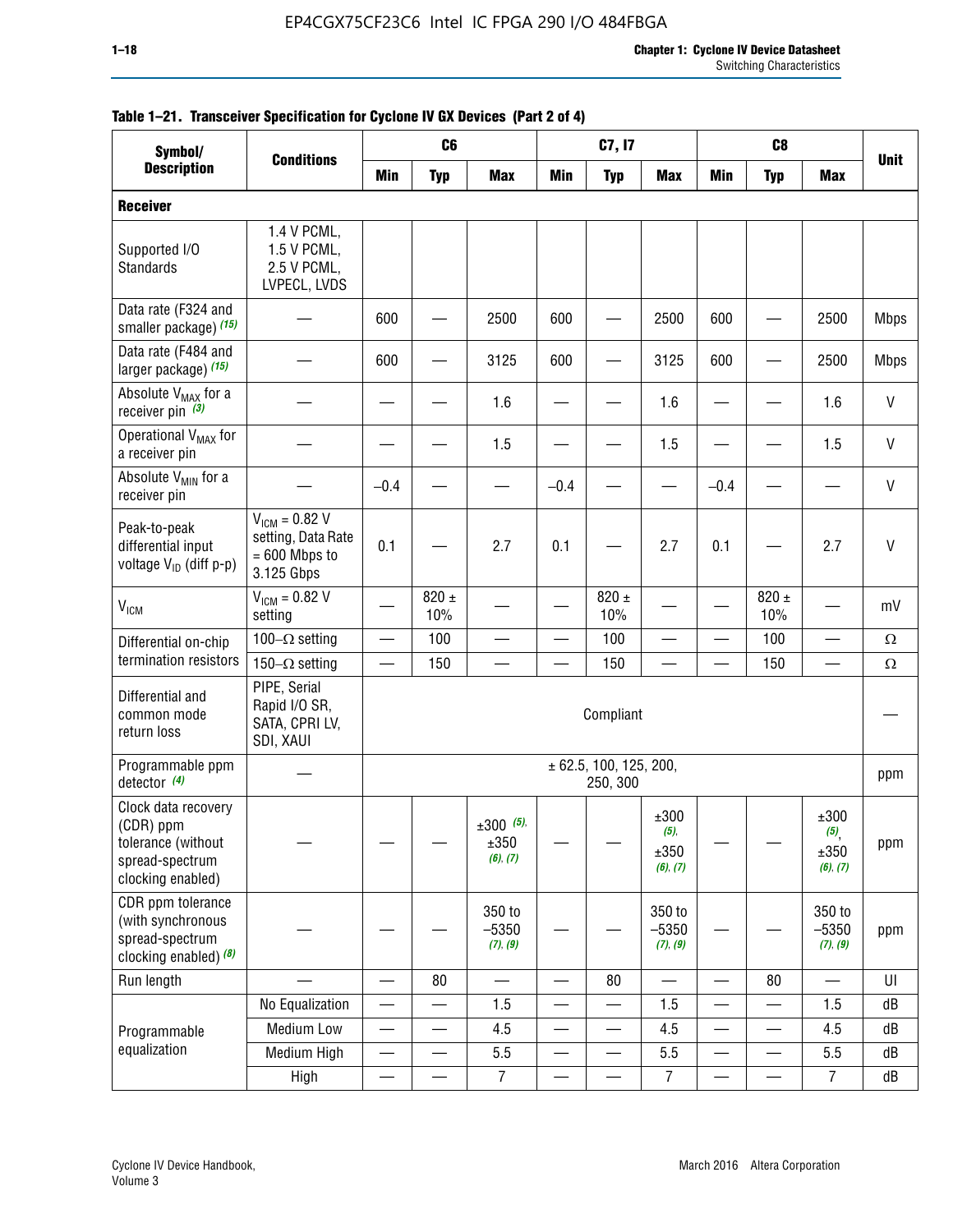| Symbol/                                                                 |                                                                     |            | C <sub>6</sub>           |                          |                          | C7, I7     |                          |                          | C <sub>8</sub>           |            |                                |
|-------------------------------------------------------------------------|---------------------------------------------------------------------|------------|--------------------------|--------------------------|--------------------------|------------|--------------------------|--------------------------|--------------------------|------------|--------------------------------|
| <b>Description</b>                                                      | <b>Conditions</b>                                                   | <b>Min</b> | <b>Typ</b>               | <b>Max</b>               | <b>Min</b>               | <b>Typ</b> | <b>Max</b>               | <b>Min</b>               | <b>Typ</b>               | <b>Max</b> | <b>Unit</b>                    |
| Signal detect/loss<br>threshold                                         | PIPE mode                                                           | 65         |                          | 175                      | 65                       |            | 175                      | 65                       |                          | 175        | mV                             |
| $t_{LTR}$ (10)                                                          | $\overline{\phantom{0}}$                                            | $\equiv$   | $\overline{\phantom{0}}$ | 75                       | $\overline{\phantom{0}}$ | —          | 75                       | $\overline{\phantom{0}}$ |                          | 75         | μs                             |
| (11)<br>t <sub>LTR-LTD_Manual</sub>                                     | —                                                                   | 15         |                          |                          | 15                       |            |                          | 15                       |                          |            | μs                             |
| $t_{LTD}$ (12)                                                          | $\overline{\phantom{0}}$                                            | 0          | 100                      | 4000                     | 0                        | 100        | 4000                     | 0                        | 100                      | 4000       | ns                             |
| $t_{\text{LTD\_Manual}}$ (13)                                           |                                                                     |            |                          | 4000                     | —                        |            | 4000                     | —                        |                          | 4000       | ns                             |
| $t_{\text{LTD\_Auto}}$ (14)                                             |                                                                     |            | $\overline{\phantom{0}}$ | 4000                     | $\equiv$                 | $\equiv$   | 4000                     | $\overline{\phantom{0}}$ | $\overline{\phantom{0}}$ | 4000       | ns                             |
| Receiver buffer and<br>CDR offset<br>cancellation time<br>(per channel) |                                                                     |            |                          | 17000                    |                          |            | 17000                    |                          |                          | 17000      | recon<br>fig_c<br>1k<br>cycles |
|                                                                         | DC Gain Setting =<br>0                                              |            | 0                        |                          |                          | 0          |                          |                          | 0                        |            | dB                             |
| Programmable DC<br>gain                                                 | DC Gain Setting =<br>1                                              |            | 3                        |                          |                          | 3          |                          |                          | 3                        |            | dB                             |
|                                                                         | DC Gain Setting =<br>$\overline{c}$                                 |            | 6                        |                          |                          | 6          |                          |                          | 6                        |            | dB                             |
| <b>Transmitter</b>                                                      |                                                                     |            |                          |                          |                          |            |                          |                          |                          |            |                                |
| Supported I/O<br><b>Standards</b>                                       | 1.5 V PCML                                                          |            |                          |                          |                          |            |                          |                          |                          |            |                                |
| Data rate (F324 and<br>smaller package)                                 |                                                                     | 600        |                          | 2500                     | 600                      |            | 2500                     | 600                      |                          | 2500       | <b>Mbps</b>                    |
| Data rate (F484 and<br>larger package)                                  |                                                                     | 600        |                          | 3125                     | 600                      |            | 3125                     | 600                      |                          | 2500       | <b>Mbps</b>                    |
| V <sub>OCM</sub>                                                        | 0.65 V setting                                                      |            | 650                      |                          | $\overline{\phantom{0}}$ | 650        | $\overline{\phantom{a}}$ |                          | 650                      |            | mV                             |
| Differential on-chip                                                    | 100 $-\Omega$ setting                                               | —          | 100                      | —                        | $\qquad \qquad$          | 100        |                          | $\overline{\phantom{0}}$ | 100                      | —          | $\Omega$                       |
| termination resistors                                                   | 150 $-\Omega$ setting                                               |            | 150                      | $\overline{\phantom{0}}$ |                          | 150        |                          |                          | 150                      |            | $\Omega$                       |
| Differential and<br>common mode<br>return loss                          | PIPE, CPRI LV,<br>Serial Rapid I/O<br>SR, SDI, XAUI,<br><b>SATA</b> | Compliant  |                          |                          |                          |            |                          |                          |                          |            |                                |
| Rise time                                                               |                                                                     | 50         |                          | 200                      | 50                       |            | 200                      | 50                       |                          | 200        | ps                             |
| Fall time                                                               |                                                                     | 50         |                          | 200                      | 50                       |            | 200                      | 50                       |                          | 200        | ps                             |
| Intra-differential pair<br>skew                                         |                                                                     |            |                          | 15                       |                          |            | 15                       |                          |                          | 15         | ps                             |
| Intra-transceiver<br>block skew                                         |                                                                     |            |                          | 120                      |                          |            | 120                      |                          |                          | 120        | ps                             |

#### **Table 1–21. Transceiver Specification for Cyclone IV GX Devices (Part 3 of 4)**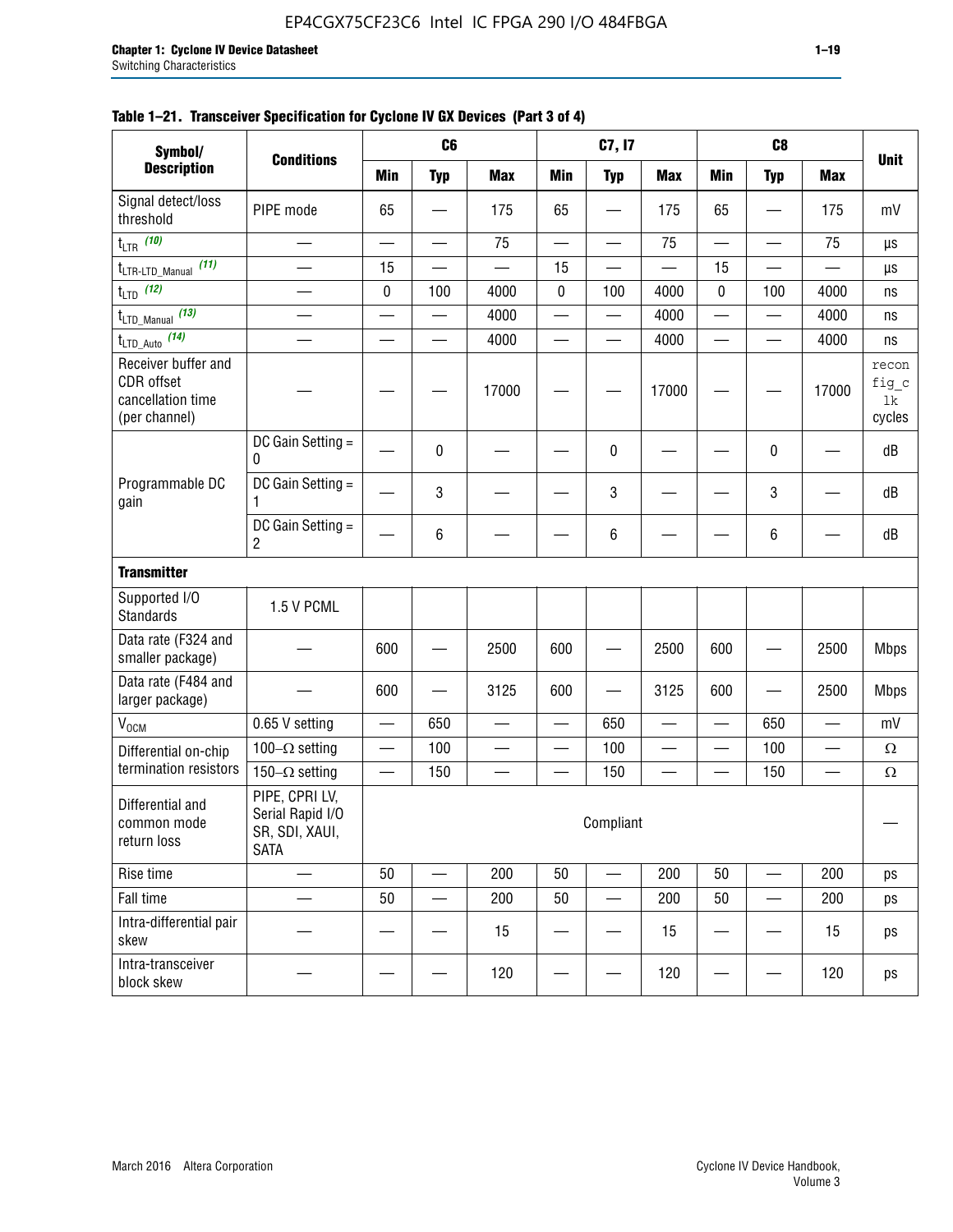#### **Table 1–21. Transceiver Specification for Cyclone IV GX Devices (Part 4 of 4)**

| Symbol/                                          | <b>Conditions</b> |                                    | C <sub>6</sub> |            |            | C7, I7     |            |            | C8  |            | <b>Unit</b> |
|--------------------------------------------------|-------------------|------------------------------------|----------------|------------|------------|------------|------------|------------|-----|------------|-------------|
| <b>Description</b>                               |                   | <b>Min</b>                         | Typ            | <b>Max</b> | <b>Min</b> | <b>Typ</b> | <b>Max</b> | <b>Min</b> | Typ | <b>Max</b> |             |
| <b>PLD-Transceiver Interface</b>                 |                   |                                    |                |            |            |            |            |            |     |            |             |
| Interface speed<br>(F324 and smaller<br>package) |                   | 25                                 |                | 125        | 25         |            | 125        | 25         |     | 125        | <b>MHz</b>  |
| Interface speed<br>(F484 and larger<br>package)  |                   | 25                                 |                | 156.25     | 25         |            | 156.25     | 25         |     | 156.25     | <b>MHz</b>  |
| Digital reset pulse<br>width                     |                   | Minimum is 2 parallel clock cycles |                |            |            |            |            |            |     |            |             |

#### **Notes to Table 1–21:**

(1) This specification is valid for transmitter output jitter specification with a maximum total jitter value of 112 ps, typically for 3.125 Gbps SRIO and XAUI protocols.

(2) The minimum reconfig\_clk frequency is 2.5 MHz if the transceiver channel is configured in **Transmitter Only** mode. The minimum reconfig\_clk frequency is 37.5 MHz if the transceiver channel is configured in **Receiver Only** or **Receiver and Transmitter** mode.

(3) The device cannot tolerate prolonged operation at this absolute maximum.

- (4) The rate matcher supports only up to  $\pm 300$  parts per million (ppm).
- (5) Supported for the F169 and F324 device packages only.
- (6) Supported for the F484, F672, and F896 device packages only. Pending device characterization.
- (7) To support CDR ppm tolerance greater than ±300 ppm, implement ppm detector in user logic and configure CDR to Manual Lock Mode.
- (8) Asynchronous spread-spectrum clocking is not supported.
- (9) For the EP4CGX30 (F484 package only), EP4CGX50, and EP4CGX75 devices, the CDR ppl tolerance is ±200 ppm.
- (10) Time taken until pll\_locked goes high after pll\_powerdown deasserts.
- (11) Time that the CDR must be kept in lock-to-reference mode after rx analogreset deasserts and before rx locktodata is asserted in manual mode.

(12) Time taken to recover valid data after the rx locktodata signal is asserted in manual mode (Figure 1–2), or after rx freqlocked signal goes high in automatic mode (Figure 1–3).

(13) Time taken to recover valid data after the rx locktodata signal is asserted in manual mode.

- (14) Time taken to recover valid data after the rx freqlocked signal goes high in automatic mode.
- (15) To support data rates lower than the minimum specification through oversampling, use the CDR in LTR mode only.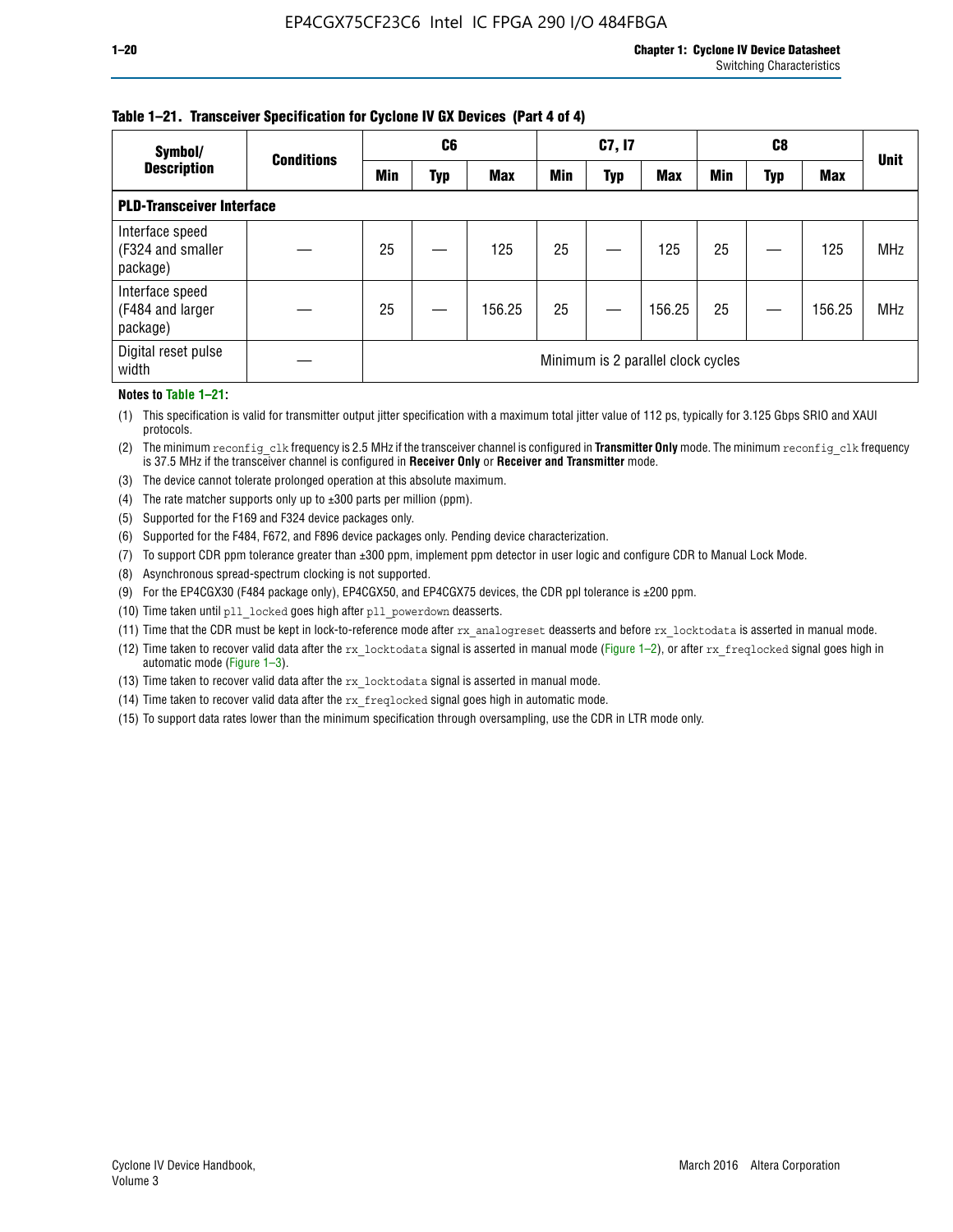Figure 1–2 shows the lock time parameters in manual mode.

 $\Box$  LTD = lock-to-data. LTR = lock-to-reference.





Figure 1–3 shows the lock time parameters in automatic mode.

**Figure 1–3. Lock Time Parameters for Automatic Mode**

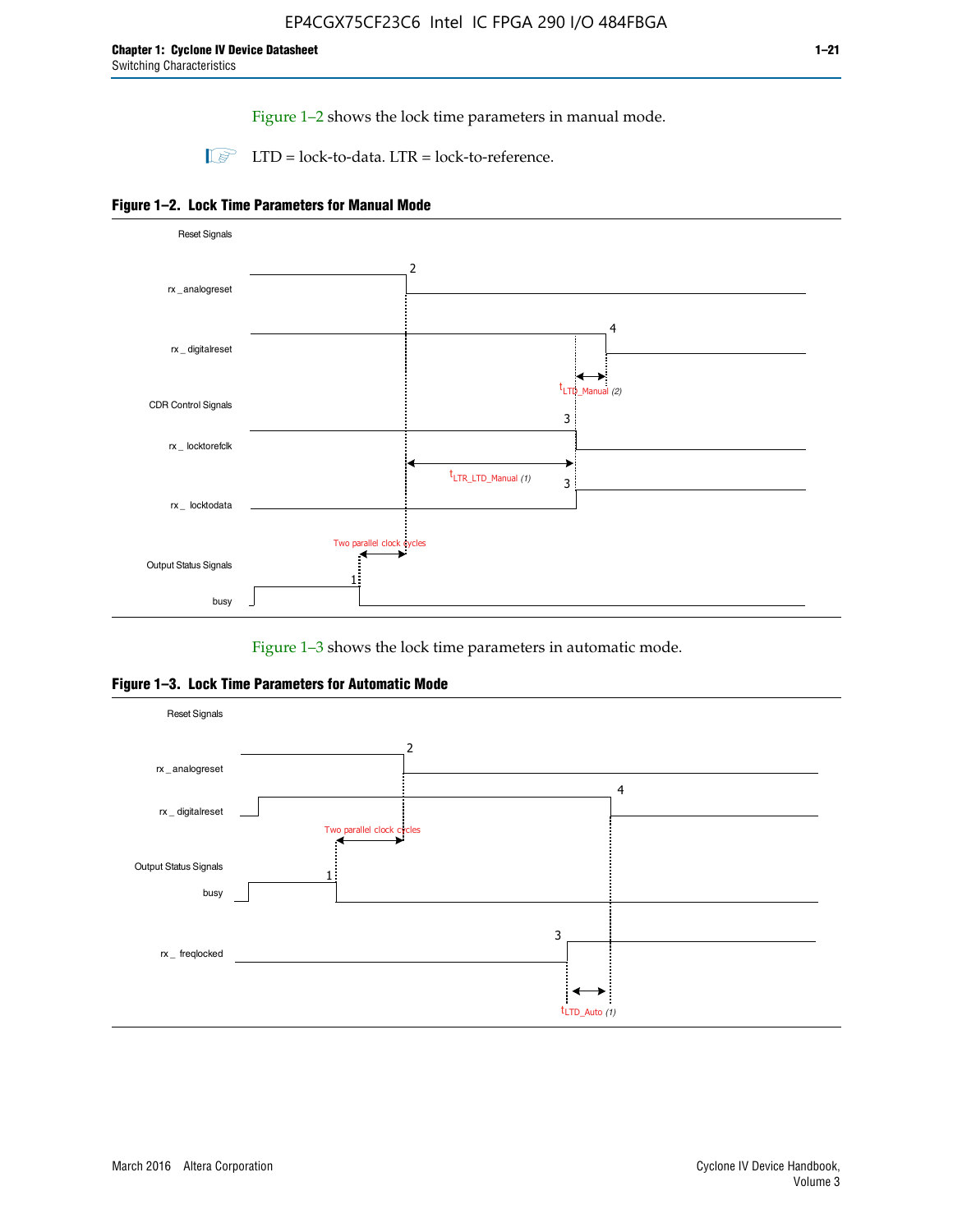#### Figure 1–4 shows the differential receiver input waveform.





Figure 1–5 shows the transmitter output waveform.





Table 1–22 lists the typical V<sub>OD</sub> for Tx term that equals 100  $\Omega$ .

| Table 1–22. Typical V <sub>0D</sub> Setting, Tx Term = 100 $\Omega$ |  |  |  |  |  |  |  |
|---------------------------------------------------------------------|--|--|--|--|--|--|--|
|---------------------------------------------------------------------|--|--|--|--|--|--|--|

| <b>Symbol</b>                                          |     | V <sub>on</sub> Setting (mV) |     |      |      |      |  |  |  |  |  |  |  |
|--------------------------------------------------------|-----|------------------------------|-----|------|------|------|--|--|--|--|--|--|--|
|                                                        |     |                              |     | 4(1) |      |      |  |  |  |  |  |  |  |
| $\rm V_{OD}$ differential peak<br>to peak typical (mV) | 400 | 600                          | 800 | 900  | 1000 | 1200 |  |  |  |  |  |  |  |

**Note to Table 1–22:**

(1) This setting is required for compliance with the PCIe protocol.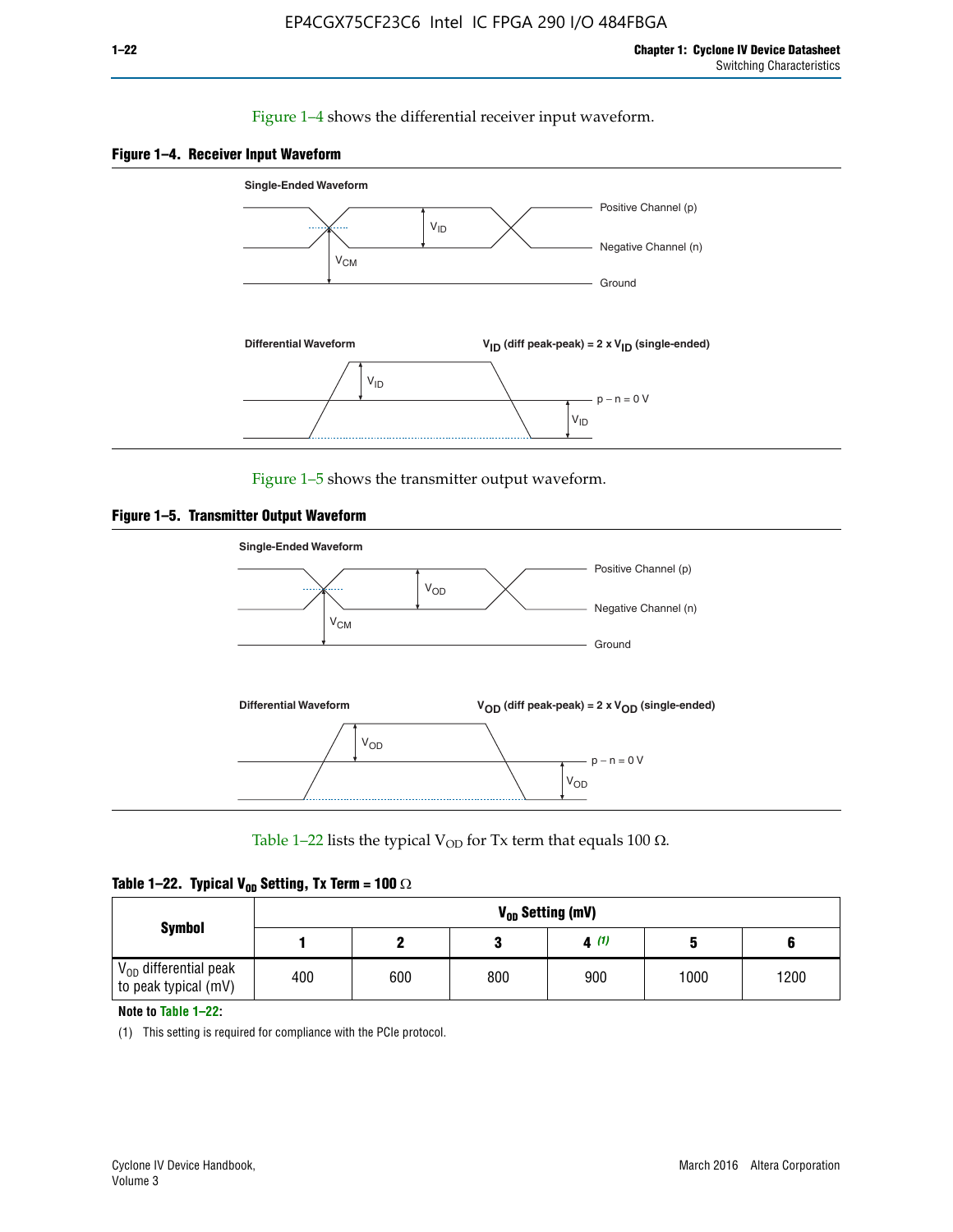Table 1–23 lists the Cyclone IV GX transceiver block AC specifications.

| Symbol/                                                                 | <b>Conditions</b>  |        | C <sub>6</sub> |            |     | C7, I7     |            |     | C <sub>8</sub> |            |             |  |
|-------------------------------------------------------------------------|--------------------|--------|----------------|------------|-----|------------|------------|-----|----------------|------------|-------------|--|
| <b>Description</b>                                                      |                    | Min    | <b>Typ</b>     | <b>Max</b> | Min | <b>Typ</b> | <b>Max</b> | Min | <b>Typ</b>     | <b>Max</b> | <b>Unit</b> |  |
| <b>PCIe Transmit Jitter Generation</b> (3)                              |                    |        |                |            |     |            |            |     |                |            |             |  |
| Total jitter at 2.5 Gbps<br>(Gen1)                                      | Compliance pattern |        |                | 0.25       |     |            | 0.25       |     |                | 0.25       | UI          |  |
| <b>PCIe Receiver Jitter Tolerance (3)</b>                               |                    |        |                |            |     |            |            |     |                |            |             |  |
| Total jitter at 2.5 Gbps<br>(Gen1)                                      | Compliance pattern |        | > 0.6          |            |     | > 0.6      |            |     | > 0.6          |            | UI          |  |
| <b>GIGE Transmit Jitter Generation (4)</b>                              |                    |        |                |            |     |            |            |     |                |            |             |  |
| Deterministic jitter                                                    | Pattern = CRPAT    |        |                | 0.14       |     |            | 0.14       |     |                | 0.14       | UI          |  |
| (peak-to-peak)                                                          |                    |        |                |            |     |            |            |     |                |            |             |  |
| Total jitter (peak-to-peak)                                             | Pattern = CRPAT    |        |                | 0.279      |     |            | 0.279      |     |                | 0.279      | UI          |  |
| <b>GIGE Receiver Jitter Tolerance (4)</b>                               |                    |        |                |            |     |            |            |     |                |            |             |  |
| Deterministic jitter<br>tolerance (peak-to-peak)                        | Pattern = CJPAT    | > 0.4  |                |            |     | > 0.4      |            |     | > 0.4          |            | U           |  |
| Combined deterministic<br>and random jitter<br>tolerance (peak-to-peak) | Pattern = CJPAT    | > 0.66 |                |            |     | > 0.66     |            |     | > 0.66         |            | UI          |  |

#### **Table 1–23. Transceiver Block AC Specification for Cyclone IV GX Devices** *(1)***,** *(2)*

#### **Notes to Table 1–23:**

(1) Dedicated refclk pins were used to drive the input reference clocks.

(2) The jitter numbers specified are valid for the stated conditions only.

(3) The jitter numbers for PIPE are compliant to the PCIe Base Specification 2.0.

(4) The jitter numbers for GIGE are compliant to the IEEE802.3-2002 Specification.

### **Core Performance Specifications**

The following sections describe the clock tree specifications, PLLs, embedded multiplier, memory block, and configuration specifications for Cyclone IV Devices.

### **Clock Tree Specifications**

Table 1–24 lists the clock tree specifications for Cyclone IV devices.

**Table 1–24. Clock Tree Performance for Cyclone IV Devices** *(Part 1 of 2)*

| <b>Device</b> |     | <b>Performance</b> |     |           |             |       |       |     |             |  |  |  |  |  |  |
|---------------|-----|--------------------|-----|-----------|-------------|-------|-------|-----|-------------|--|--|--|--|--|--|
|               | C6  | C7                 | C8  | $C8L$ (1) | $C9L$ $(1)$ | 17    | 8L(1) | A7  | <b>Unit</b> |  |  |  |  |  |  |
| EP4CE6        | 500 | 437.5              | 402 | 362       | 265         | 437.5 | 362   | 402 | <b>MHz</b>  |  |  |  |  |  |  |
| EP4CE10       | 500 | 437.5              | 402 | 362       | 265         | 437.5 | 362   | 402 | <b>MHz</b>  |  |  |  |  |  |  |
| EP4CE15       | 500 | 437.5              | 402 | 362       | 265         | 437.5 | 362   | 402 | <b>MHz</b>  |  |  |  |  |  |  |
| EP4CE22       | 500 | 437.5              | 402 | 362       | 265         | 437.5 | 362   | 402 | <b>MHz</b>  |  |  |  |  |  |  |
| EP4CE30       | 500 | 437.5              | 402 | 362       | 265         | 437.5 | 362   | 402 | <b>MHz</b>  |  |  |  |  |  |  |
| EP4CE40       | 500 | 437.5              | 402 | 362       | 265         | 437.5 | 362   | 402 | <b>MHz</b>  |  |  |  |  |  |  |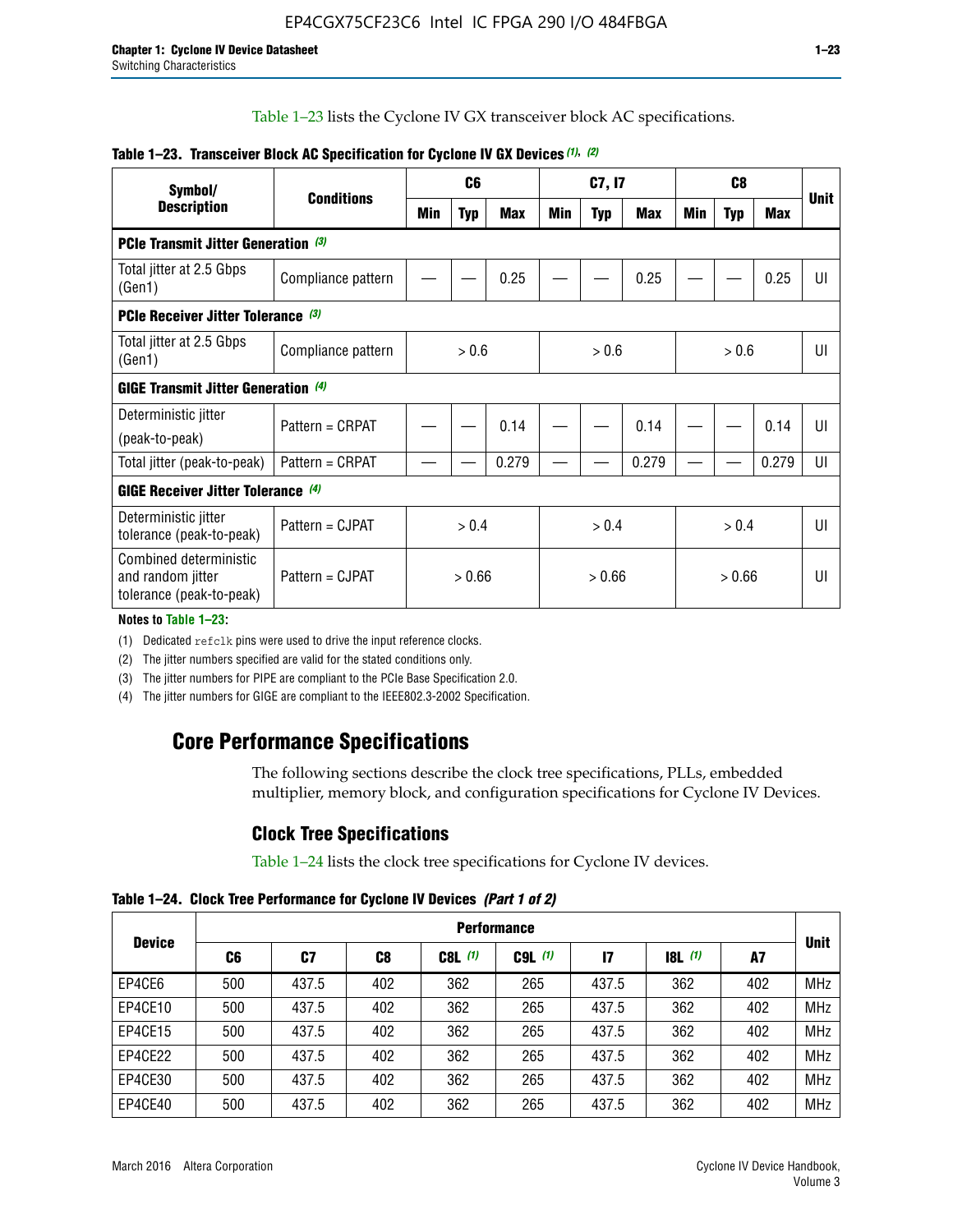|               |     | <b>Performance</b> |     |           |             |               |           |    |             |  |  |  |  |  |  |
|---------------|-----|--------------------|-----|-----------|-------------|---------------|-----------|----|-------------|--|--|--|--|--|--|
| <b>Device</b> | C6  | C7                 | C8  | $C8L$ (1) | $C9L$ $(1)$ | $\mathsf{I}7$ | $18L$ (1) | A7 | <b>Unit</b> |  |  |  |  |  |  |
| EP4CE55       | 500 | 437.5              | 402 | 362       | 265         | 437.5         | 362       |    | <b>MHz</b>  |  |  |  |  |  |  |
| EP4CE75       | 500 | 437.5              | 402 | 362       | 265         | 437.5         | 362       |    | <b>MHz</b>  |  |  |  |  |  |  |
| EP4CE115      |     | 437.5              | 402 | 362       | 265         | 437.5         | 362       |    | <b>MHz</b>  |  |  |  |  |  |  |
| EP4CGX15      | 500 | 437.5              | 402 |           |             | 437.5         |           |    | <b>MHz</b>  |  |  |  |  |  |  |
| EP4CGX22      | 500 | 437.5              | 402 |           |             | 437.5         |           |    | <b>MHz</b>  |  |  |  |  |  |  |
| EP4CGX30      | 500 | 437.5              | 402 |           |             | 437.5         |           |    | <b>MHz</b>  |  |  |  |  |  |  |
| EP4CGX50      | 500 | 437.5              | 402 |           |             | 437.5         |           |    | <b>MHz</b>  |  |  |  |  |  |  |
| EP4CGX75      | 500 | 437.5              | 402 |           |             | 437.5         |           |    | <b>MHz</b>  |  |  |  |  |  |  |
| EP4CGX110     | 500 | 437.5              | 402 |           |             | 437.5         |           |    | <b>MHz</b>  |  |  |  |  |  |  |
| EP4CGX150     | 500 | 437.5              | 402 |           |             | 437.5         |           |    | <b>MHz</b>  |  |  |  |  |  |  |

**Table 1–24. Clock Tree Performance for Cyclone IV Devices** *(Part 2 of 2)*

**Note to Table 1–24:**

(1) Cyclone IV E 1.0 V core voltage devices only support C8L, C9L, and I8L speed grades.

### **PLL Specifications**

Table 1–25 lists the PLL specifications for Cyclone IV devices when operating in the commercial junction temperature range (0°C to 85°C), the industrial junction temperature range (–40°C to 100°C), the extended industrial junction temperature range (–40°C to 125°C), and the automotive junction temperature range (–40°C to 125°C). For more information about the PLL block, refer to "Glossary" on page 1–37.

|  |  | Table 1–25. PLL Specifications for Cyclone IV Devices $(1)$ , $(2)$ (Part 1 of 2) |  |
|--|--|-----------------------------------------------------------------------------------|--|
|--|--|-----------------------------------------------------------------------------------|--|

| <b>Symbol</b>                                          | <b>Parameter</b>                                            | Min | <b>Typ</b>               | <b>Max</b> | <b>Unit</b>   |
|--------------------------------------------------------|-------------------------------------------------------------|-----|--------------------------|------------|---------------|
|                                                        | Input clock frequency $(-6, -7, -8)$ speed grades)          | 5   | —                        | 472.5      | <b>MHz</b>    |
| $f_{\text{IN}}(3)$                                     | Input clock frequency (-8L speed grade)                     | 5   |                          | 362        | <b>MHz</b>    |
|                                                        | Input clock frequency (-9L speed grade)                     | 5   | $\overline{\phantom{0}}$ | 265        | <b>MHz</b>    |
| f <sub>INPFD</sub>                                     | PFD input frequency                                         | 5   | $\overline{\phantom{0}}$ | 325        | <b>MHz</b>    |
| $f_{VCO}$ (4)                                          | PLL internal VCO operating range                            | 600 | $\overline{\phantom{0}}$ | 1300       | <b>MHz</b>    |
| f <sub>INDUTY</sub>                                    | Input clock duty cycle                                      | 40  |                          | 60         | $\frac{0}{0}$ |
| $t_{\text{INJITTER\_CCJ}}$ (5)                         | Input clock cycle-to-cycle jitter<br>$F_{RFF} \geq 100$ MHz |     |                          | 0.15       | UI            |
|                                                        | $F_{RFF}$ < 100 MHz                                         |     |                          | ±750       | ps            |
| $f_{\text{OUT\_EXT}}$ (external clock<br>output) $(3)$ | PLL output frequency                                        |     |                          | 472.5      | <b>MHz</b>    |
|                                                        | PLL output frequency (-6 speed grade)                       |     |                          | 472.5      | <b>MHz</b>    |
|                                                        | PLL output frequency (-7 speed grade)                       |     |                          | 450        | <b>MHz</b>    |
| $f_{\text{OUT}}$ (to global clock)                     | PLL output frequency (-8 speed grade)                       |     |                          | 402.5      | <b>MHz</b>    |
|                                                        | PLL output frequency (-8L speed grade)                      |     |                          | 362        | <b>MHz</b>    |
|                                                        | PLL output frequency (-9L speed grade)                      |     |                          | 265        | <b>MHz</b>    |
| t <sub>outduty</sub>                                   | Duty cycle for external clock output (when set to 50%)      | 45  | 50                       | 55         | $\frac{0}{0}$ |
| $t_{\text{LOCK}}$                                      | Time required to lock from end of device configuration      |     |                          |            | ms            |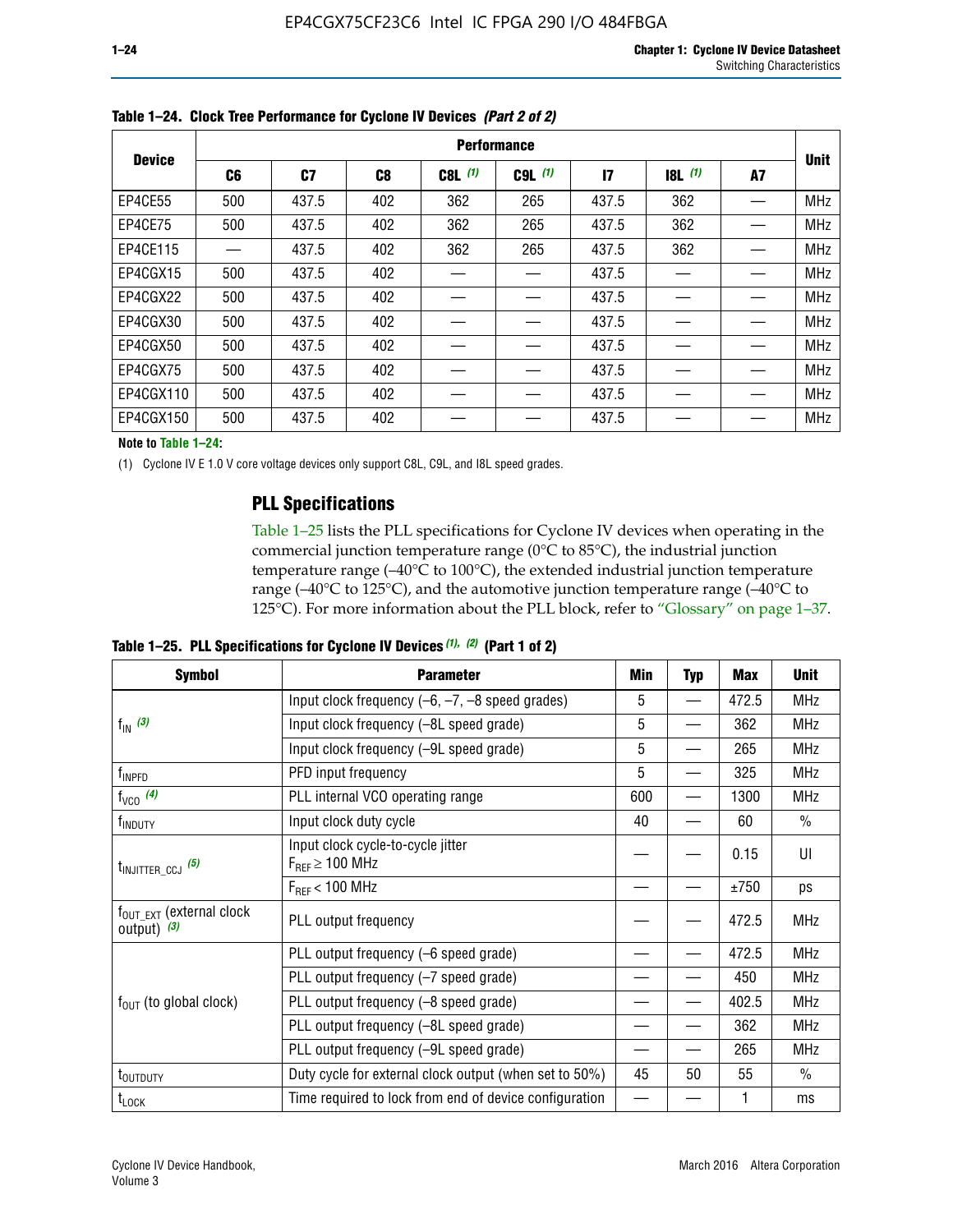|  |  | Table 1–25. PLL Specifications for Cyclone IV Devices (1), (2) (Part 2 of 2) |  |
|--|--|------------------------------------------------------------------------------|--|
|--|--|------------------------------------------------------------------------------|--|

| <b>Symbol</b>                             | <b>Parameter</b>                                                                                                                     | Min | <b>Typ</b> | <b>Max</b> | <b>Unit</b>              |
|-------------------------------------------|--------------------------------------------------------------------------------------------------------------------------------------|-----|------------|------------|--------------------------|
| t <sub>DLOCK</sub>                        | Time required to lock dynamically (after switchover,<br>reconfiguring any non-post-scale counters/delays or<br>areset is deasserted) |     |            | 1          | ms                       |
| t <sub>outjitter_period_dedclk</sub> (6)  | Dedicated clock output period jitter<br>$F_{OIII} \geq 100$ MHz                                                                      |     |            | 300        | ps                       |
|                                           | $F_{\text{OUT}}$ < 100 MHz                                                                                                           |     |            | 30         | mUI                      |
| t <sub>outjitter_ccj_dedclk</sub> (6)     | Dedicated clock output cycle-to-cycle jitter<br>$F_{\text{OUT}} \geq 100 \text{ MHz}$                                                |     |            | 300        | ps                       |
|                                           | $F_{\text{OUT}}$ < 100 MHz                                                                                                           |     |            | 30         | mUI                      |
| t <sub>outjitter_period_io</sub> (6)      | Regular I/O period jitter<br>$F_{OIII} \geq 100$ MHz                                                                                 |     |            | 650        | ps                       |
|                                           | $F_{OUT}$ < 100 MHz                                                                                                                  |     |            | 75         | mUI                      |
| t <sub>outjitter_ccj_io</sub> (6)         | Regular I/O cycle-to-cycle jitter<br>$F_{OUT} \geq 100$ MHz                                                                          |     |            | 650        | ps                       |
|                                           | $F_{\text{OUT}}$ < 100 MHz                                                                                                           |     |            | 75         | mUI                      |
| t <sub>PLL_PSERR</sub>                    | Accuracy of PLL phase shift                                                                                                          |     |            | ±50        | ps                       |
| t <sub>ARESET</sub>                       | Minimum pulse width on areset signal.                                                                                                | 10  |            |            | ns                       |
| t <sub>configpll</sub>                    | Time required to reconfigure scan chains for PLLs                                                                                    |     | 3.5(7)     |            | <b>SCANCLK</b><br>cycles |
| f <sub>SCANCLK</sub>                      | scanclk frequency                                                                                                                    |     |            | 100        | <b>MHz</b>               |
| t <sub>CASC_OUTJITTER_PERIOD_DEDCLK</sub> | Period jitter for dedicated clock output in cascaded<br>PLLs ( $F_{OUT} \ge 100$ MHz)                                                |     |            | 425        | ps                       |
| (8), (9)                                  | Period jitter for dedicated clock output in cascaded<br>PLLs ( $F_{OUT}$ < 100 MHz)                                                  |     |            | 42.5       | mUI                      |

#### **Notes to Table 1–25:**

- (1) This table is applicable for general purpose PLLs and multipurpose PLLs.
- (2) You must connect  $V_{CCD-PLL}$  to  $V_{CCINT}$  through the decoupling capacitor and ferrite bead.
- (3) This parameter is limited in the Quartus II software by the I/O maximum frequency. The maximum I/O frequency is different for each I/O standard.
- (4) The  $V_{CO}$  frequency reported by the Quartus II software in the PLL Summary section of the compilation report takes into consideration the  $V_{CO}$ post-scale counter K value. Therefore, if the counter K has a value of 2, the frequency reported can be lower than the f<sub>VCO</sub> specification.
- (5) A high input jitter directly affects the PLL output jitter. To have low PLL output clock jitter, you must provide a clean clock source that is less than 200 ps.
- (6) Peak-to-peak jitter with a probability level of 10–12 (14 sigma, 99.99999999974404% confidence level). The output jitter specification applies to the intrinsic jitter of the PLL when an input jitter of 30 ps is applied.
- (7) With 100-MHz scanclk frequency.
- (8) The cascaded PLLs specification is applicable only with the following conditions:
	- **■** Upstream PLL—0.59 MHz  $\leq$  Upstream PLL bandwidth  $<$  1 MHz
	- Downstream PLL—Downstream PLL bandwidth > 2 MHz
- (9) PLL cascading is not supported for transceiver applications.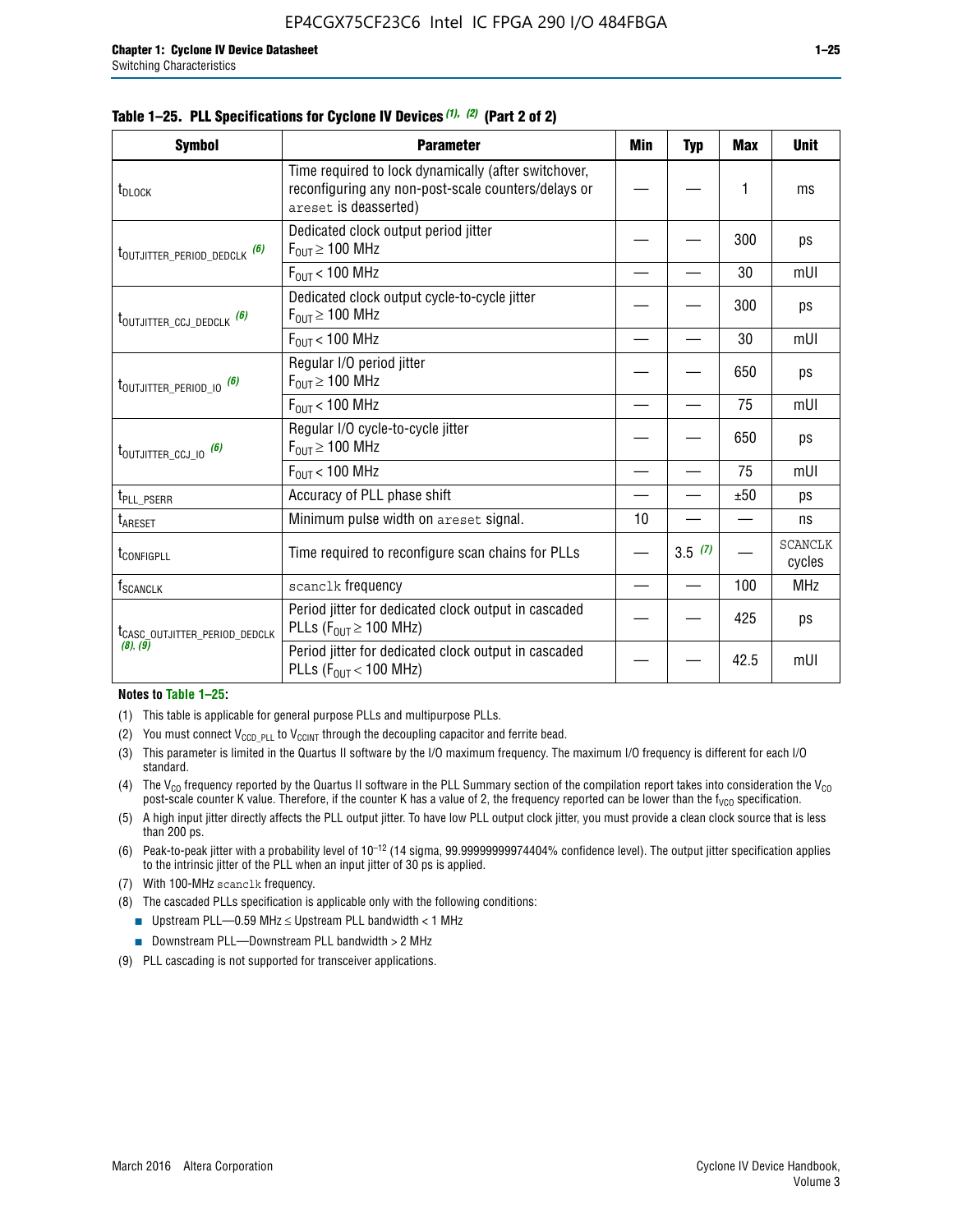### **Embedded Multiplier Specifications**

Table 1–26 lists the embedded multiplier specifications for Cyclone IV devices.

#### **Table 1–26. Embedded Multiplier Specifications for Cyclone IV Devices**

|                                | <b>Resources Used</b>        | <b>Performance</b> |            |     |                 |     |             |  |  |
|--------------------------------|------------------------------|--------------------|------------|-----|-----------------|-----|-------------|--|--|
| Mode                           | <b>Number of Multipliers</b> | C6                 | C7, I7, A7 | C8  | <b>C8L, I8L</b> | C9L | <b>Unit</b> |  |  |
| $9 \times 9$ -bit multiplier   |                              | 340                | 300        | 260 | 240             | 175 | <b>MHz</b>  |  |  |
| $18 \times 18$ -bit multiplier |                              | 287                | 250        | 200 | 185             | 135 | <b>MHz</b>  |  |  |

### **Memory Block Specifications**

Table 1–27 lists the M9K memory block specifications for Cyclone IV devices.

#### **Table 1–27. Memory Block Performance Specifications for Cyclone IV Devices**

|               |                                           |     | <b>Resources Used</b>       |                |            |                |                 |     |             |
|---------------|-------------------------------------------|-----|-----------------------------|----------------|------------|----------------|-----------------|-----|-------------|
| <b>Memory</b> | <b>Mode</b>                               | LEs | <b>M9K</b><br><b>Memory</b> | C <sub>6</sub> | C7, I7, A7 | C <sub>8</sub> | <b>C8L, I8L</b> | C9L | <b>Unit</b> |
| M9K Block     | FIFO 256 $\times$ 36                      | 47  |                             | 315            | 274        | 238            | 200             | 157 | <b>MHz</b>  |
|               | Single-port $256 \times 36$               | 0   |                             | 315            | 274        | 238            | 200             | 157 | <b>MHz</b>  |
|               | Simple dual-port $256 \times 36$ CLK      | 0   |                             | 315            | 274        | 238            | 200             | 157 | <b>MHz</b>  |
|               | True dual port $512 \times 18$ single CLK | 0   |                             | 315            | 274        | 238            | 200             | 157 | <b>MHz</b>  |

### **Configuration and JTAG Specifications**

Table 1–28 lists the configuration mode specifications for Cyclone IV devices.

#### **Table 1–28. Passive Configuration Mode Specifications for Cyclone IV Devices** *(1)*

| <b>Programming Mode</b>         | V <sub>CCINT</sub> Voltage Level (V) | <b>DCLK f<sub>MAX</sub></b> | <b>Unit</b> |
|---------------------------------|--------------------------------------|-----------------------------|-------------|
| Passive Serial (PS)             | 1.0 $(3)$                            | 66                          | MHz         |
|                                 | 1.2                                  | 133                         | MHz         |
| Fast Passive Parallel (FPP) (2) | 1.0 $(3)$                            | 66                          | <b>MHz</b>  |
|                                 | 12(4)                                | 100                         | <b>MHz</b>  |

#### **Notes to Table 1–28:**

- (1) For more information about PS and FPP configuration timing parameters, refer to the *[Configuration and Remote](http://www.altera.com/literature/hb/cyclone-iv/cyiv-51008.pdf)  [System Upgrades in Cyclone IV Devices](http://www.altera.com/literature/hb/cyclone-iv/cyiv-51008.pdf)* chapter.
- (2) FPP configuration mode supports all Cyclone IV E devices (except for E144 package devices) and EP4CGX50, EP4CGX75, EP4CGX110, and EP4CGX150 only.
- (3)  $V_{CCMT}$  = 1.0 V is only supported for Cyclone IV E 1.0 V core voltage devices.
- (4) Cyclone IV E devices support 1.2 V V<sub>CCINT</sub>. Cyclone IV E 1.2 V core voltage devices support 133 MHz DCLK f<sub>MAX</sub> for EP4CE6, EP4CE10, EP4CE15, EP4CE22, EP4CE30, and EP4CE40 only.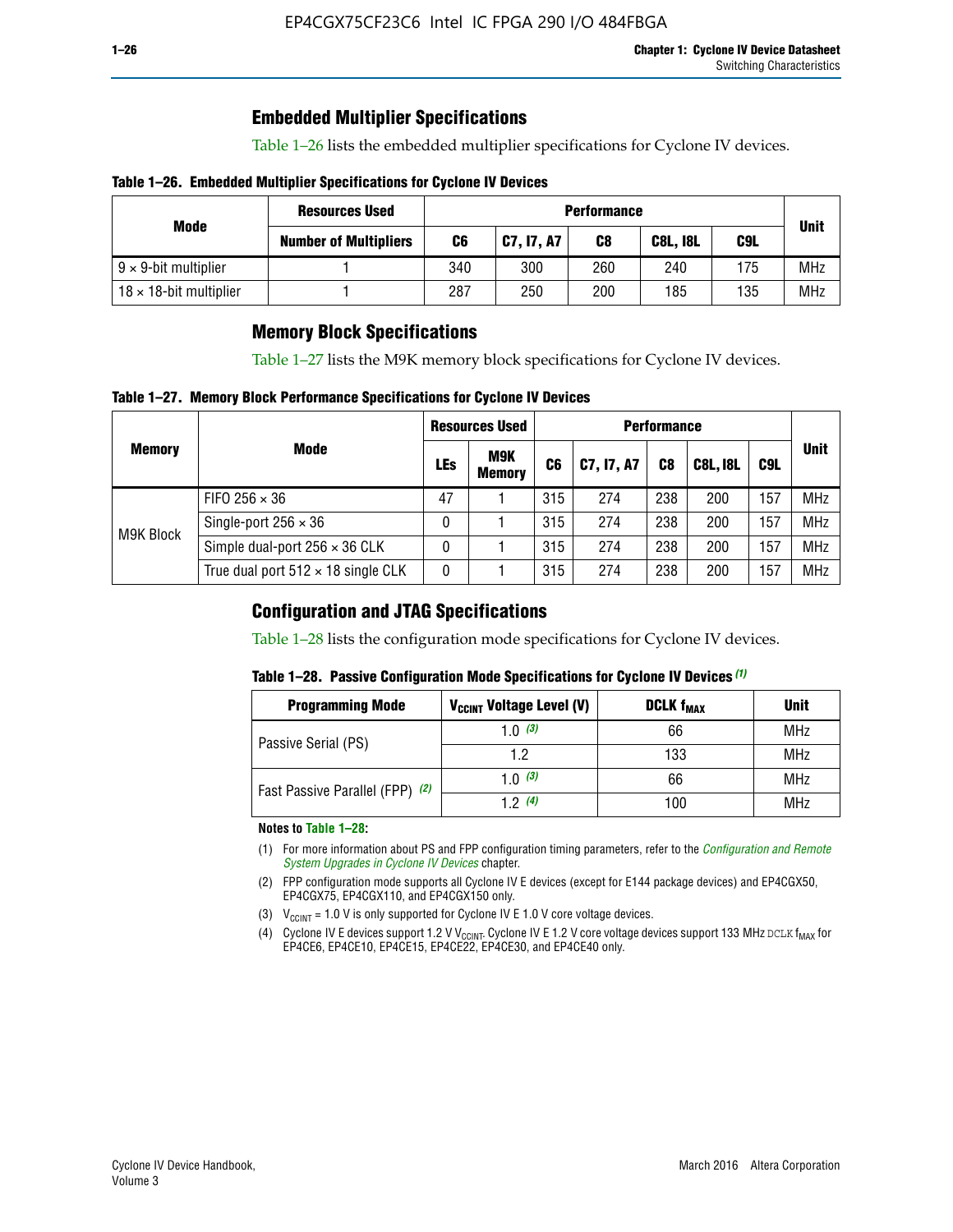Table 1–29 lists the active configuration mode specifications for Cyclone IV devices.

**Table 1–29. Active Configuration Mode Specifications for Cyclone IV Devices**

| <b>Programming Mode</b>  | <b>DCLK Range</b> | <b>Typical DCLK</b> | Unit |
|--------------------------|-------------------|---------------------|------|
| Active Parallel (AP) (1) | 20 to 40          | 33                  | MHz  |
| Active Serial (AS)       | 20 to 40          | 33                  | MHz  |

**Note to Table 1–29:**

(1) AP configuration mode is only supported for Cyclone IV E devices.

Table 1–30 lists the JTAG timing parameters and values for Cyclone IV devices.

**Table 1–30. JTAG Timing Parameters for Cyclone IV Devices** *(1)*

| <b>Symbol</b>         | <b>Parameter</b>                                       | Min | <b>Max</b> | <b>Unit</b> |
|-----------------------|--------------------------------------------------------|-----|------------|-------------|
| $t_{JCP}$             | <b>TCK clock period</b>                                | 40  |            | ns          |
| $t_{\rm JCH}$         | TCK clock high time                                    | 19  |            | ns          |
| $t_{JCL}$             | TCK clock low time                                     | 19  |            | ns          |
| $t_{JPSU\_TDI}$       | JTAG port setup time for TDI                           | 1   |            | ns          |
| t <sub>JPSU_TMS</sub> | JTAG port setup time for TMS                           | 3   |            | ns          |
| t <sub>JPH</sub>      | JTAG port hold time                                    | 10  |            | ns          |
| t <sub>JPCO</sub>     | JTAG port clock to output $(2)$ , $(3)$                |     | 15         | ns          |
| t <sub>JPZX</sub>     | JTAG port high impedance to valid output $(2)$ , $(3)$ |     | 15         | ns          |
| t <sub>JPXZ</sub>     | JTAG port valid output to high impedance $(2)$ , $(3)$ |     | 15         | ns          |
| $t_{\rm JSSU}$        | Capture register setup time                            | 5   |            | ns          |
| $t_{\mathsf{JSH}}$    | Capture register hold time                             | 10  |            | ns          |
| $t_{\rm JSCO}$        | Update register clock to output                        |     | 25         | ns          |
| $t_{\text{JSZX}}$     | Update register high impedance to valid output         |     | 25         | ns          |
| t <sub>JSXZ</sub>     | Update register valid output to high impedance         |     | 25         | ns          |

**Notes to Table 1–30:**

(1) For more information about JTAG waveforms, refer to "JTAG Waveform" in "Glossary" on page 1–37.

(2) The specification is shown for 3.3-, 3.0-, and 2.5-V LVTTL/LVCMOS operation of JTAG pins. For 1.8-V LVTTL/LVCMOS and 1.5-V LVCMOS, the output time specification is 16 ns.

(3) For EP4CGX22, EP4CGX30 (F324 and smaller package), EP4CGX110, and EP4CGX150 devices, the output time specification for 3.3-, 3.0-, and 2.5-V LVTTL/LVCMOS operation of JTAG pins is 16 ns. For 1.8-V LVTTL/LVCMOS and 1.5-V LVCMOS, the output time specification is 18 ns.

### **Periphery Performance**

This section describes periphery performance, including high-speed I/O and external memory interface.

I/O performance supports several system interfaces, such as the high-speed I/O interface, external memory interface, and the PCI/PCI-X bus interface. I/Os using the SSTL-18 Class I termination standard can achieve up to the stated DDR2 SDRAM interfacing speeds. I/Os using general-purpose I/O standards such as 3.3-, 3.0-, 2.5-, 1.8-, or 1.5-LVTTL/LVCMOS are capable of a typical 200 MHz interfacing frequency with a 10 pF load.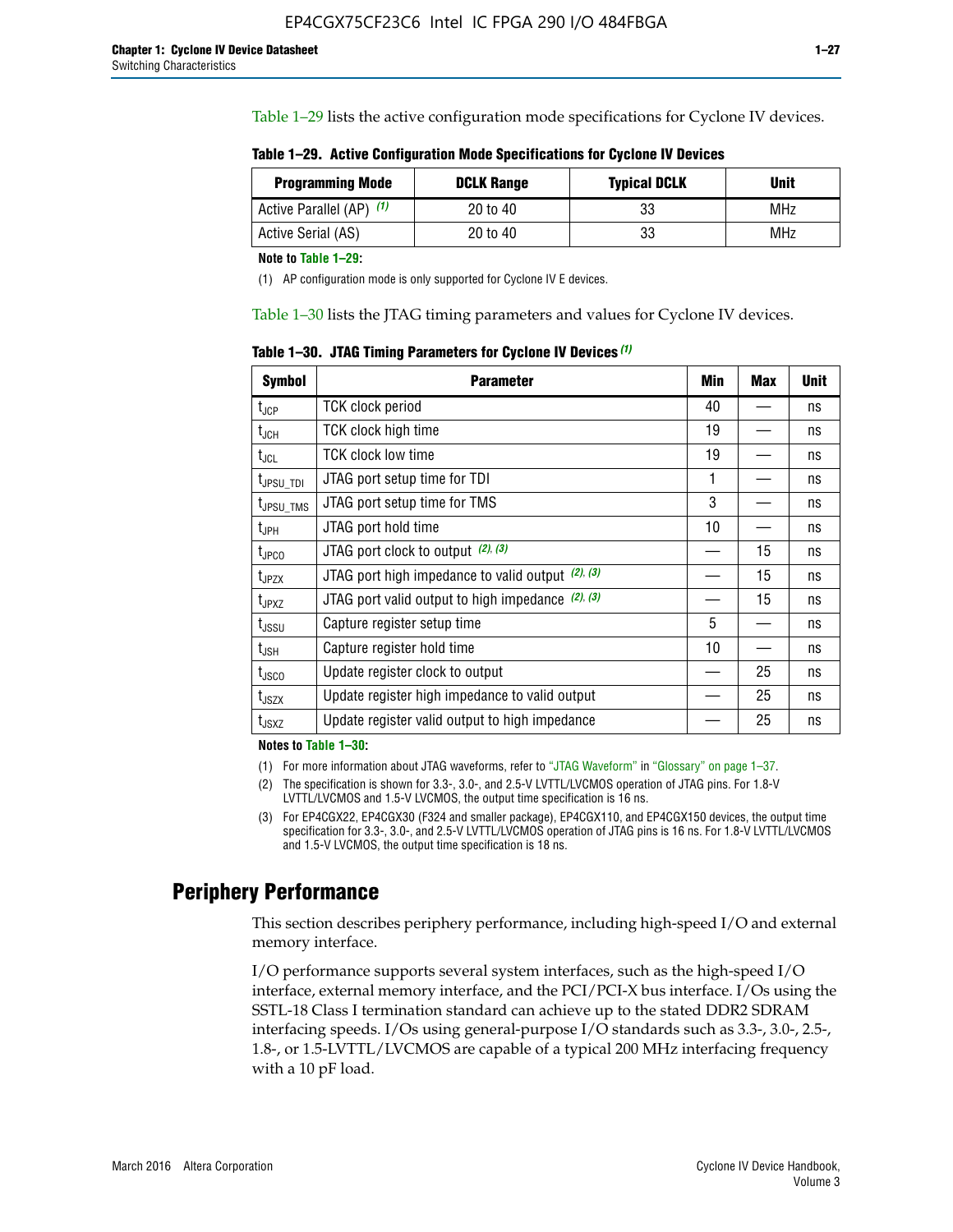- For more information about the supported maximum clock rate, device and pin planning, IP implementation, and device termination, refer to *[Section III: System](http://www.altera.com/literature/hb/external-memory/emi_intro_specs.pdf)  [Performance Specifications](http://www.altera.com/literature/hb/external-memory/emi_intro_specs.pdf)* of the *External Memory Interfaces Handbook*.
- **1 Actual achievable frequency depends on design- and system-specific factors. Perform** HSPICE/IBIS simulations based on your specific design and system setup to determine the maximum achievable frequency in your system.

### **High-Speed I/O Specifications**

Table 1–31 through Table 1–36 list the high-speed I/O timing for Cyclone IV devices. For definitions of high-speed timing specifications, refer to "Glossary" on page 1–37.

**Table 1–31. RSDS Transmitter Timing Specifications for Cyclone IV Devices** *(1)***,** *(2)***,** *(4)* **(Part 1 of 2)**

|                                                      |                                                     | C6              |                          | C7, I7     |            | <b>C8, A7</b>            |            |            | <b>C8L, I8L</b>          |            |            | C <sub>9</sub> L         |            |            |                          |            |               |
|------------------------------------------------------|-----------------------------------------------------|-----------------|--------------------------|------------|------------|--------------------------|------------|------------|--------------------------|------------|------------|--------------------------|------------|------------|--------------------------|------------|---------------|
| <b>Symbol</b>                                        | <b>Modes</b>                                        | <b>Min</b>      | <b>Typ</b>               | <b>Max</b> | <b>Min</b> | <b>Typ</b>               | <b>Max</b> | <b>Min</b> | <b>Typ</b>               | <b>Max</b> | <b>Min</b> | <b>Typ</b>               | <b>Max</b> | <b>Min</b> | <b>Typ</b>               | <b>Max</b> | <b>Unit</b>   |
|                                                      | $\times$ 10                                         | 5               | —                        | 180        | 5          | ÷,                       | 155.5      | 5          | $\overline{\phantom{0}}$ | 155.5      | 5          |                          | 155.5      | 5          |                          | 132.5      | <b>MHz</b>    |
| f <sub>HSCLK</sub><br>(input clock                   | $\times 8$                                          | 5               |                          | 180        | 5          |                          | 155.5      | 5          | $\overline{\phantom{0}}$ | 155.5      | 5          |                          | 155.5      | 5          |                          | 132.5      | <b>MHz</b>    |
|                                                      | $\times 7$                                          | 5               |                          | 180        | 5          |                          | 155.5      | 5          | $\overline{\phantom{0}}$ | 155.5      | 5          |                          | 155.5      | 5          |                          | 132.5      | <b>MHz</b>    |
| frequency)                                           | $\times$ 4                                          | 5               |                          | 180        | 5          | $\overline{\phantom{0}}$ | 155.5      | 5          | $\qquad \qquad$          | 155.5      | 5          |                          | 155.5      | 5          | $\overline{\phantom{0}}$ | 132.5      | <b>MHz</b>    |
|                                                      | $\times 2$                                          | 5               |                          | 180        | 5          |                          | 155.5      | 5          | $\equiv$                 | 155.5      | 5          | $\overline{\phantom{0}}$ | 155.5      | 5          | $\overline{\phantom{0}}$ | 132.5      | <b>MHz</b>    |
|                                                      | $\times$ 1                                          | 5               |                          | 360        | 5          |                          | 311        | 5          | $\overline{\phantom{0}}$ | 311        | 5          | $\equiv$                 | 311        | 5          | $\equiv$                 | 265        | <b>MHz</b>    |
|                                                      | $\times$ 10                                         | 100             |                          | 360        | 100        |                          | 311        | 100        | $\equiv$                 | 311        | 100        | $\overline{\phantom{0}}$ | 311        | 100        | $\overline{\phantom{0}}$ | 265        | <b>Mbps</b>   |
|                                                      | $\times 8$                                          | 80              | $\overline{\phantom{0}}$ | 360        | 80         |                          | 311        | 80         | $\overline{\phantom{0}}$ | 311        | 80         | $\overline{\phantom{0}}$ | 311        | 80         | $\overline{\phantom{0}}$ | 265        | <b>Mbps</b>   |
| Device<br>operation in                               | $\times 7$                                          | 70              | $\overline{\phantom{0}}$ | 360        | 70         | $\overline{\phantom{0}}$ | 311        | 70         | $\overline{\phantom{0}}$ | 311        | 70         |                          | 311        | 70         | $\equiv$                 | 265        | <b>Mbps</b>   |
| <b>Mbps</b>                                          | $\times$ 4                                          | 40              |                          | 360        | 40         |                          | 311        | 40         | $\overline{\phantom{0}}$ | 311        | 40         | $\overline{\phantom{0}}$ | 311        | 40         | $\overline{\phantom{0}}$ | 265        | <b>Mbps</b>   |
|                                                      | $\times 2$                                          | 20              | $\overline{\phantom{0}}$ | 360        | 20         | $\overline{\phantom{0}}$ | 311        | 20         | $\overline{\phantom{0}}$ | 311        | 20         | $\qquad \qquad$          | 311        | 20         |                          | 265        | <b>Mbps</b>   |
|                                                      | $\times$ 1                                          | 10              |                          | 360        | 10         |                          | 311        | 10         | $\overline{\phantom{0}}$ | 311        | 10         | $\overline{\phantom{0}}$ | 311        | 10         | $\overline{\phantom{0}}$ | 265        | <b>Mbps</b>   |
| t <sub>DUTY</sub>                                    | —                                                   | 45              | $\qquad \qquad$          | 55         | 45         |                          | 55         | 45         | $\overline{\phantom{0}}$ | 55         | 45         |                          | 55         | 45         |                          | 55         | $\frac{0}{0}$ |
| Transmitter<br>channel-to-<br>channel skew<br>(TCCS) |                                                     |                 |                          | 200        |            |                          | 200        |            |                          | 200        |            |                          | 200        |            |                          | 200        | ps            |
| Output jitter<br>(peak to peak)                      |                                                     |                 |                          | 500        |            |                          | 500        |            |                          | 550        |            |                          | 600        |            |                          | 700        | ps            |
| t <sub>rise</sub>                                    | $20 - 80\%$<br>$\mathrm{C}_{\text{LOAD}}$ =<br>5 pF | $\qquad \qquad$ | 500                      |            |            | 500                      |            |            | 500                      |            |            | 500                      |            |            | 500                      |            | ps            |
| t <sub>FALL</sub>                                    | $20 - 80\%$<br>$C_{LOAD} =$<br>5 pF                 |                 | 500                      |            |            | 500                      |            |            | 500                      |            |            | 500                      |            |            | 500                      |            | ps            |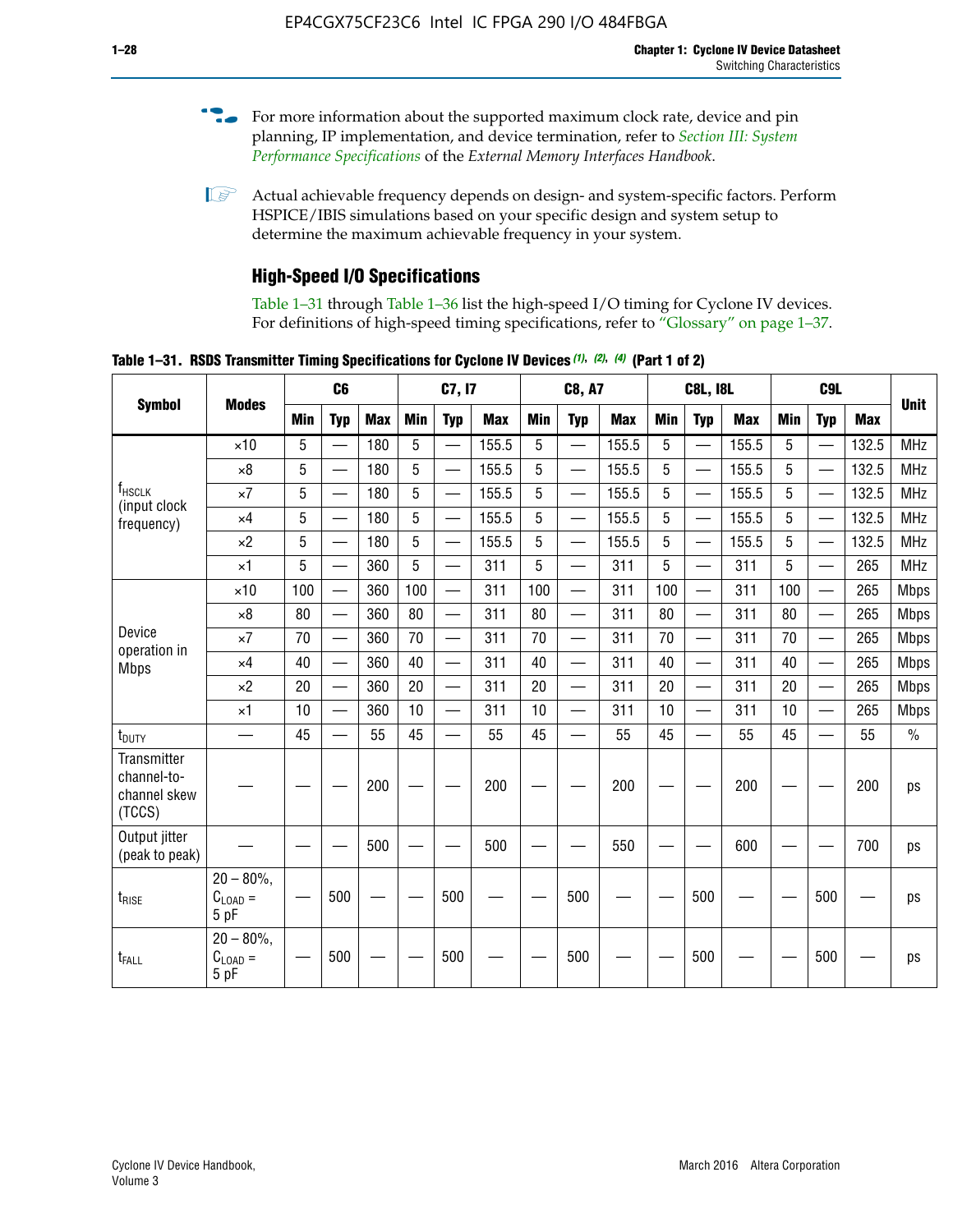#### **Table 1–31. RSDS Transmitter Timing Specifications for Cyclone IV Devices** *(1)***,** *(2)***,** *(4)* **(Part 2 of 2)**

**Notes to Table 1–31:**

(1) Applicable for true RSDS and emulated RSDS\_E\_3R transmitter.

(2) Cyclone IV E devices—true RSDS transmitter is only supported at the output pin of Row I/O Banks 1, 2, 5, and 6. Emulated RSDS transmitter is supported at the output pin of all I/O Banks. Cyclone IV GX devices—true RSDS transmitter is only supported at the output pin of Row I/O Banks 5 and 6. Emulated RSDS transmitter is supported at the output

pin of I/O Banks 3, 4, 5, 6, 7, 8, and 9. (3)  $t_{\text{LOCK}}$  is the time required for the PLL to lock from the end-of-device configuration.

(4) Cyclone IV E 1.0 V core voltage devices only support C8L, C9L, and I8L speed grades. Cyclone IV E 1.2 V core voltage devices only support C6, C7, C8, I7, and A7 speed grades. Cyclone IV GX devices only support C6, C7, C8, and I7 speed grades.

|                                 | <b>Modes</b>                                 |            | C <sub>6</sub>                   |     |            | C7, I7                   |            |                          | <b>C8, A7</b>            |            |            | <b>C8L, I8L</b>          |            |            | C <sub>9</sub> L              |            | <b>Unit</b>   |
|---------------------------------|----------------------------------------------|------------|----------------------------------|-----|------------|--------------------------|------------|--------------------------|--------------------------|------------|------------|--------------------------|------------|------------|-------------------------------|------------|---------------|
| <b>Symbol</b>                   |                                              | <b>Min</b> | <b>Typ</b>                       | Max | <b>Min</b> | <b>Typ</b>               | <b>Max</b> | <b>Min</b>               | <b>Typ</b>               | <b>Max</b> | <b>Min</b> | <b>Typ</b>               | <b>Max</b> | <b>Min</b> | <b>Typ</b>                    | <b>Max</b> |               |
|                                 | $\times$ 10                                  | 5          |                                  | 85  | 5          |                          | 85         | 5                        |                          | 85         | 5          | $\overline{\phantom{0}}$ | 85         | 5          |                               | 72.5       | <b>MHz</b>    |
|                                 | $\times 8$                                   | 5          | $\overline{\phantom{0}}$         | 85  | 5          | —                        | 85         | 5                        | $\overline{\phantom{0}}$ | 85         | 5          | $\overline{\phantom{0}}$ | 85         | 5          |                               | 72.5       | <b>MHz</b>    |
| f <sub>HSCLK</sub> (input       | $\times 7$                                   | 5          | $\overline{\phantom{0}}$         | 85  | 5          |                          | 85         | 5                        | $\overline{\phantom{0}}$ | 85         | 5          | $\overline{\phantom{0}}$ | 85         | 5          |                               | 72.5       | <b>MHz</b>    |
| clock<br>frequency)             | $\times 4$                                   | 5          | $\overline{\phantom{0}}$         | 85  | 5          | $\overline{\phantom{0}}$ | 85         | 5                        | $\overline{\phantom{0}}$ | 85         | 5          | $\overline{\phantom{0}}$ | 85         | 5          |                               | 72.5       | <b>MHz</b>    |
|                                 | $\times 2$                                   | 5          | $\overline{\phantom{0}}$         | 85  | 5          |                          | 85         | 5                        | $\overline{\phantom{0}}$ | 85         | 5          | $\overline{\phantom{0}}$ | 85         | 5          |                               | 72.5       | <b>MHz</b>    |
|                                 | $\times$ 1                                   | 5          | $\overline{\phantom{0}}$         | 170 | 5          |                          | 170        | 5                        |                          | 170        | 5          | $\overline{\phantom{0}}$ | 170        | 5          |                               | 145        | <b>MHz</b>    |
|                                 | $\times$ 10                                  | 100        | $\overline{\phantom{0}}$         | 170 | 100        | $\overline{\phantom{0}}$ | 170        | 100                      | $\overline{\phantom{0}}$ | 170        | 100        | $\overline{\phantom{0}}$ | 170        | 100        |                               | 145        | <b>Mbps</b>   |
|                                 | $\times 8$                                   | 80         | $\overbrace{\phantom{12322111}}$ | 170 | 80         | $\overline{\phantom{0}}$ | 170        | 80                       | $\qquad \qquad -$        | 170        | 80         | $\overline{\phantom{0}}$ | 170        | 80         | $\overbrace{\phantom{aaaaa}}$ | 145        | <b>Mbps</b>   |
| Device                          | $\times 7$                                   | 70         | $\overline{\phantom{0}}$         | 170 | 70         |                          | 170        | 70                       | $\overline{\phantom{0}}$ | 170        | 70         | $\overline{\phantom{0}}$ | 170        | 70         |                               | 145        | <b>Mbps</b>   |
| operation in<br><b>Mbps</b>     | $\times 4$                                   | 40         | $\overline{\phantom{0}}$         | 170 | 40         | —                        | 170        | 40                       | $\overline{\phantom{0}}$ | 170        | 40         | $\overline{\phantom{0}}$ | 170        | 40         | $\overline{\phantom{0}}$      | 145        | <b>Mbps</b>   |
|                                 | $\times 2$                                   | 20         |                                  | 170 | 20         |                          | 170        | 20                       | $\overline{\phantom{0}}$ | 170        | 20         |                          | 170        | 20         |                               | 145        | <b>Mbps</b>   |
|                                 | $\times 1$                                   | 10         | $\overline{\phantom{0}}$         | 170 | 10         | $\overline{\phantom{0}}$ | 170        | 10                       | $\overline{\phantom{0}}$ | 170        | 10         | $\overline{\phantom{0}}$ | 170        | 10         |                               | 145        | <b>Mbps</b>   |
| t <sub>DUTY</sub>               |                                              | 45         |                                  | 55  | 45         |                          | 55         | 45                       |                          | 55         | 45         | $\equiv$                 | 55         | 45         |                               | 55         | $\frac{0}{0}$ |
| <b>TCCS</b>                     |                                              |            |                                  | 200 |            |                          | 200        | $\overline{\phantom{0}}$ |                          | 200        |            | <u>—</u>                 | 200        |            |                               | 200        | ps            |
| Output jitter<br>(peak to peak) |                                              |            |                                  | 500 |            |                          | 500        |                          |                          | 550        |            |                          | 600        |            |                               | 700        | ps            |
| $t_{\sf RISE}$                  | $20 - 80\%$ ,<br>$C_{\text{LOAD}} =$<br>5 pF |            | 500                              |     |            | 500                      |            |                          | 500                      |            |            | 500                      |            |            | 500                           |            | ps            |
| t <sub>FALL</sub>               | $20 - 80\%$ ,<br>$C_{\text{LOAD}} =$<br>5 pF |            | 500                              |     |            | 500                      |            |                          | 500                      |            |            | 500                      |            |            | 500                           |            | ps            |

#### **Table 1–32. Emulated RSDS\_E\_1R Transmitter Timing Specifications for Cyclone IV Devices** *(1), (3)* **(Part 1 of 2)**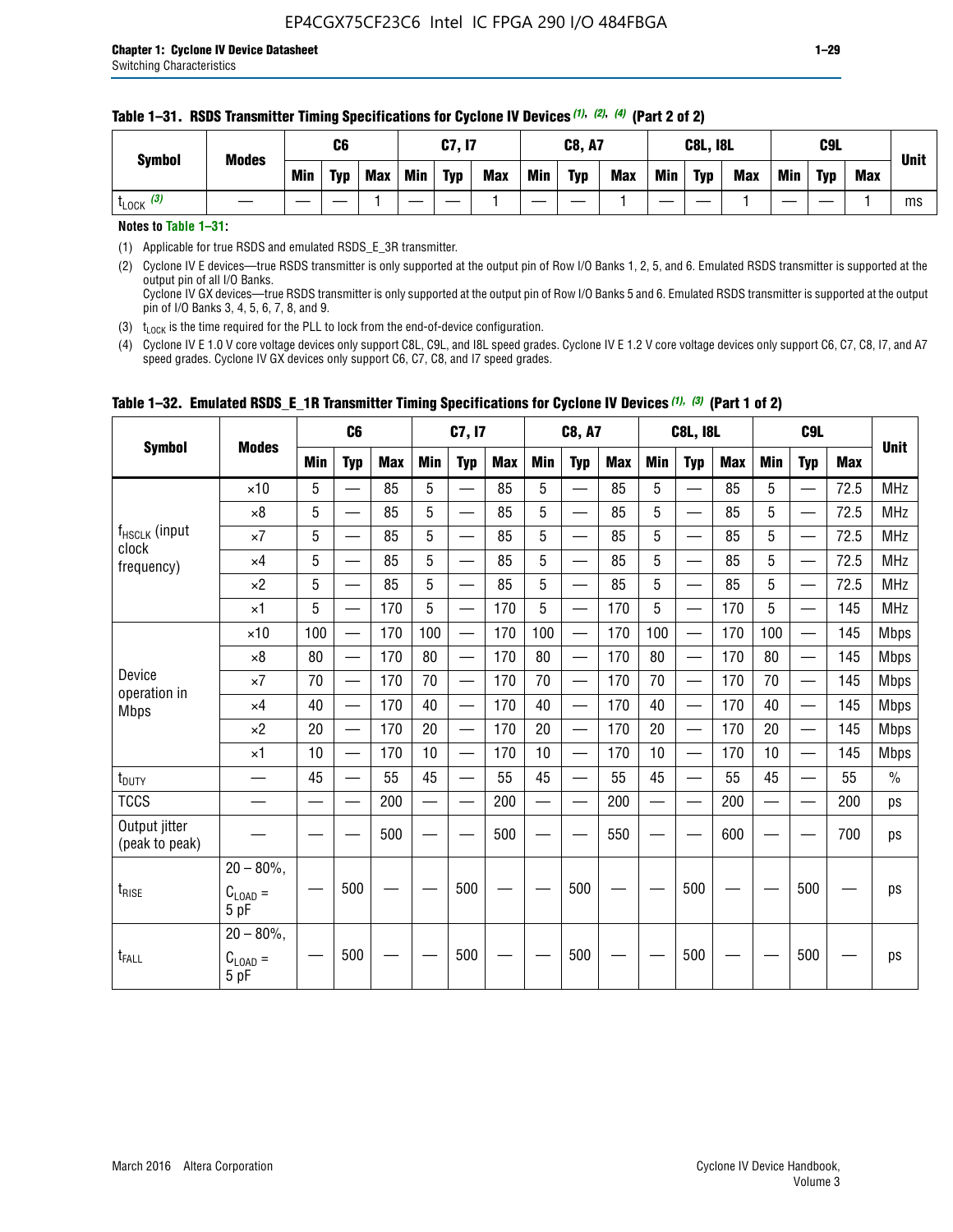| <b>Symbol</b>        | <b>Modes</b> |            | C6  |            |            | C7, I7     |            |     | <b>C8, A7</b> |            |     | <b>C8L, I8L</b> |     |     | C <sub>9</sub> L |     | <b>Unit</b> |
|----------------------|--------------|------------|-----|------------|------------|------------|------------|-----|---------------|------------|-----|-----------------|-----|-----|------------------|-----|-------------|
|                      |              | <b>Min</b> | Typ | <b>Max</b> | <b>Min</b> | <b>Typ</b> | <b>Max</b> | Min | <b>Typ</b>    | <b>Max</b> | Min | <b>Typ</b>      | Max | Min | <b>Typ</b>       | Max |             |
| (2)<br><b>L</b> LOCK |              |            |     |            |            |            |            |     |               |            |     |                 |     |     |                  |     | ms          |

#### **Table 1–32. Emulated RSDS\_E\_1R Transmitter Timing Specifications for Cyclone IV Devices** *(1), (3)* **(Part 2 of 2)**

**Notes to Table 1–32:**

(1) Emulated RSDS\_E\_1R transmitter is supported at the output pin of all I/O Banks of Cyclone IV E devices and I/O Banks 3, 4, 5, 6, 7, 8, and 9 of Cyclone IV GX devices.

(2)  $t_{\text{LOCK}}$  is the time required for the PLL to lock from the end-of-device configuration.

(3) Cyclone IV E 1.0 V core voltage devices only support C8L, C9L, and I8L speed grades. Cyclone IV E 1.2 V core voltage devices only support C6, C7, C8, I7, and A7 speed grades. Cyclone IV GX devices only support C6, C7, C8, and I7 speed grades.

|                                 |                                       |            | C <sub>6</sub>           |            |            | C7, I7                   |            |            | <b>C8, A7</b>            |            |                          | <b>C8L, I8L</b>          |            |            | C <sub>9</sub> L |            |             |
|---------------------------------|---------------------------------------|------------|--------------------------|------------|------------|--------------------------|------------|------------|--------------------------|------------|--------------------------|--------------------------|------------|------------|------------------|------------|-------------|
| <b>Symbol</b>                   | <b>Modes</b>                          | <b>Min</b> | <b>Typ</b>               | <b>Max</b> | <b>Min</b> | <b>Typ</b>               | <b>Max</b> | <b>Min</b> | <b>Typ</b>               | <b>Max</b> | <b>Min</b>               | <b>Typ</b>               | <b>Max</b> | <b>Min</b> | <b>Typ</b>       | <b>Max</b> | <b>Unit</b> |
|                                 | $\times$ 10                           | 5          | —<br>—                   | 200        | 5          |                          | 155.5      | 5          | ÷,                       | 155.5      | 5                        | $\overline{\phantom{0}}$ | 155.5      | 5          |                  | 132.5      | <b>MHz</b>  |
|                                 | $\times 8$                            | 5          | $\overline{\phantom{0}}$ | 200        | 5          | $\overline{\phantom{0}}$ | 155.5      | 5          | —                        | 155.5      | 5                        |                          | 155.5      | 5          |                  | 132.5      | <b>MHz</b>  |
| f <sub>HSCLK</sub> (input       | $\times 7$                            | 5          | $\overline{\phantom{0}}$ | 200        | 5          | —                        | 155.5      | 5          | $\overline{\phantom{0}}$ | 155.5      | 5                        |                          | 155.5      | 5          | —                | 132.5      | <b>MHz</b>  |
| clock<br>frequency)             | $\times$ 4                            | 5          | $\overline{\phantom{0}}$ | 200        | 5          | —                        | 155.5      | 5          | $\overline{\phantom{0}}$ | 155.5      | 5                        | $\overline{\phantom{0}}$ | 155.5      | 5          | —                | 132.5      | <b>MHz</b>  |
|                                 | $\times 2$                            | 5          | $\overline{\phantom{0}}$ | 200        | 5          | $\overline{\phantom{0}}$ | 155.5      | 5          | $\overline{\phantom{0}}$ | 155.5      | 5                        | $\overline{\phantom{0}}$ | 155.5      | 5          |                  | 132.5      | <b>MHz</b>  |
|                                 | $\times$ 1                            | 5          | $\overline{\phantom{0}}$ | 400        | 5          |                          | 311        | 5          | —                        | 311        | 5                        | $\overline{\phantom{0}}$ | 311        | 5          |                  | 265        | <b>MHz</b>  |
|                                 | $\times$ 10                           | 100        |                          | 400        | 100        | $\overline{\phantom{0}}$ | 311        | 100        | $\overline{\phantom{0}}$ | 311        | 100                      | $\overline{\phantom{0}}$ | 311        | 100        |                  | 265        | <b>Mbps</b> |
|                                 | $\times 8$                            | 80         | $\overline{\phantom{0}}$ | 400        | 80         | $\equiv$                 | 311        | 80         | $\overline{\phantom{0}}$ | 311        | 80                       | —                        | 311        | 80         |                  | 265        | <b>Mbps</b> |
| Device                          | $\times 7$                            | 70         | $\overline{\phantom{0}}$ | 400        | 70         | $\overline{\phantom{0}}$ | 311        | 70         | $\qquad \qquad$          | 311        | 70                       |                          | 311        | 70         |                  | 265        | <b>Mbps</b> |
| operation in<br><b>Mbps</b>     | $\times 4$                            | 40         | $\overline{\phantom{0}}$ | 400        | 40         |                          | 311        | 40         | er<br>Here               | 311        | 40                       | $\overline{\phantom{0}}$ | 311        | 40         |                  | 265        | <b>Mbps</b> |
|                                 | $\times 2$                            | 20         | $\overline{\phantom{0}}$ | 400        | 20         | —                        | 311        | 20         | $\overline{\phantom{0}}$ | 311        | 20                       | $\overline{\phantom{0}}$ | 311        | 20         |                  | 265        | <b>Mbps</b> |
|                                 | ×1                                    | 10         | $\overline{\phantom{0}}$ | 400        | 10         | —                        | 311        | 10         | $\overline{\phantom{0}}$ | 311        | 10                       | $\overline{\phantom{0}}$ | 311        | 10         |                  | 265        | <b>Mbps</b> |
| t <sub>DUTY</sub>               |                                       | 45         |                          | 55         | 45         |                          | 55         | 45         | $\overline{\phantom{0}}$ | 55         | 45                       | —                        | 55         | 45         |                  | 55         | $\%$        |
| <b>TCCS</b>                     |                                       |            |                          | 200        | —          |                          | 200        |            |                          | 200        | $\overline{\phantom{0}}$ |                          | 200        |            |                  | 200        | ps          |
| Output jitter<br>(peak to peak) |                                       |            |                          | 500        |            |                          | 500        |            |                          | 550        |                          |                          | 600        |            |                  | 700        | ps          |
| $t_{\text{RISE}}$               | $20 - 80\%$<br>$C_{LOAD} =$<br>5 pF   |            | 500                      |            |            | 500                      |            |            | 500                      |            |                          | 500                      |            |            | 500              |            | ps          |
| t <sub>FALL</sub>               | $20 - 80\%$ ,<br>$C_{LOAD} =$<br>5 pF |            | 500                      |            |            | 500                      |            |            | 500                      |            |                          | 500                      |            |            | 500              |            | ps          |
| $t_{\text{LOCK}}$ (3)           |                                       |            |                          | 1          |            |                          | 1          |            |                          | 1          |                          |                          | 1          |            |                  | 1          | ms          |

**Table 1–33. Mini-LVDS Transmitter Timing Specifications for Cyclone IV Devices** *(1)***,** *(2)***,** *(4)*

**Notes to Table 1–33:**

(1) Applicable for true and emulated mini-LVDS transmitter.

(2) Cyclone IV E—true mini-LVDS transmitter is only supported at the output pin of Row I/O Banks 1, 2, 5, and 6. Emulated mini-LVDS transmitter is supported at the output pin of all I/O banks.

Cyclone IV GX—true mini-LVDS transmitter is only supported at the output pin of Row I/O Banks 5 and 6. Emulated mini-LVDS transmitter is supported at the output pin of I/O Banks 3, 4, 5, 6, 7, 8, and 9.

(3)  $t_{\text{LOCK}}$  is the time required for the PLL to lock from the end-of-device configuration.

(4) Cyclone IV E 1.0 V core voltage devices only support C8L, C9L, and I8L speed grades. Cyclone IV E 1.2 V core voltage devices only support C6, C7, C8, I7, and A7 speed grades. Cyclone IV GX devices only support C6, C7, C8, and I7 speed grades.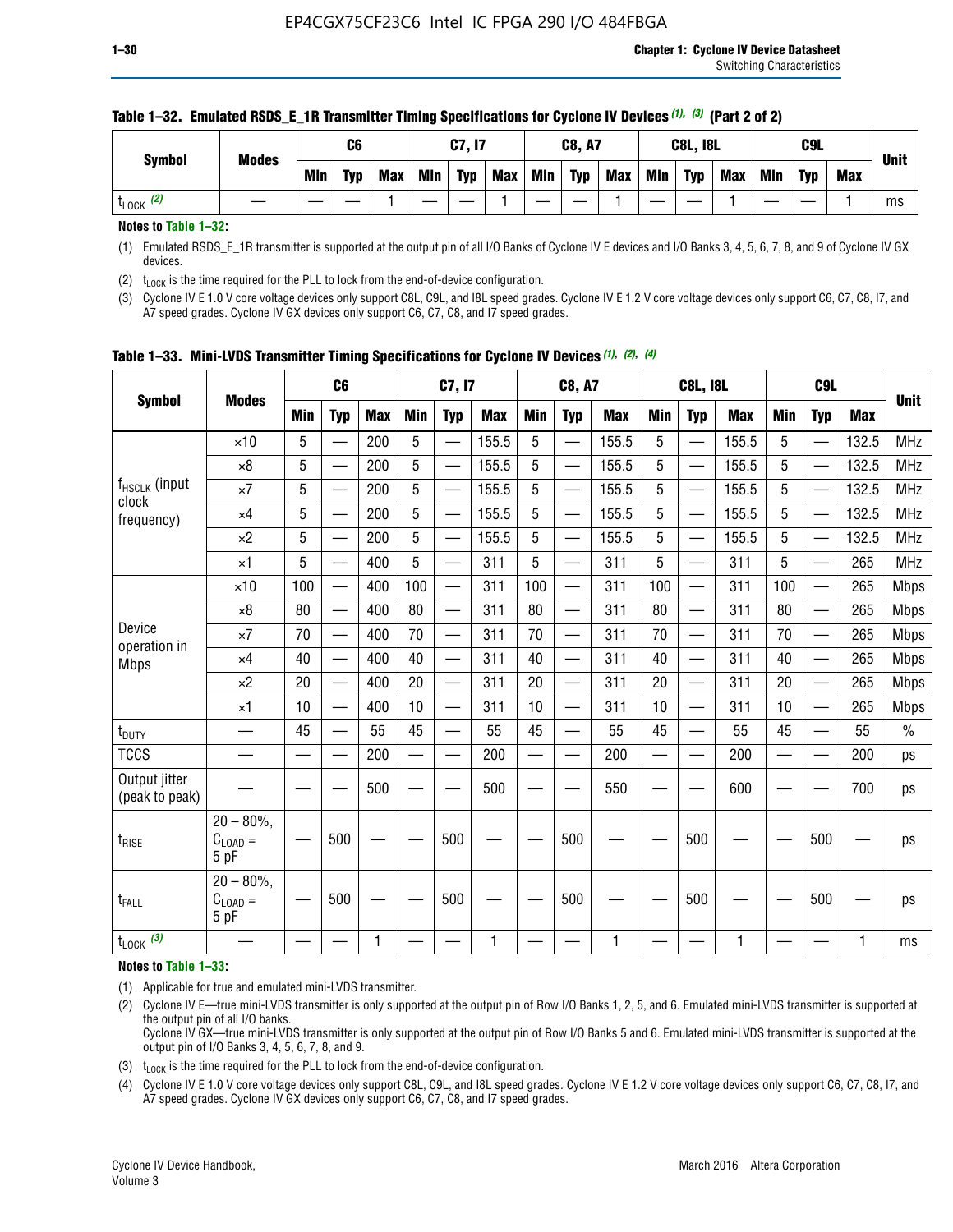|                                 |              |     | C <sub>6</sub> |     | C7, I7     |            | <b>C8, A7</b> |     | <b>C8L, I8L</b> | C <sub>9</sub> L |            |               |
|---------------------------------|--------------|-----|----------------|-----|------------|------------|---------------|-----|-----------------|------------------|------------|---------------|
| <b>Symbol</b>                   | <b>Modes</b> | Min | <b>Max</b>     | Min | <b>Max</b> | <b>Min</b> | <b>Max</b>    | Min | <b>Max</b>      | <b>Min</b>       | <b>Max</b> | <b>Unit</b>   |
|                                 | $\times$ 10  | 5   | 420            | 5   | 370        | 5          | 320           | 5   | 320             | 5                | 250        | <b>MHz</b>    |
|                                 | $\times 8$   | 5   | 420            | 5   | 370        | 5          | 320           | 5   | 320             | 5                | 250        | <b>MHz</b>    |
| f <sub>HSCLK</sub> (input       | $\times 7$   | 5   | 420            | 5   | 370        | 5          | 320           | 5   | 320             | 5                | 250        | <b>MHz</b>    |
| clock<br>frequency)             | $\times$ 4   | 5   | 420            | 5   | 370        | 5          | 320           | 5   | 320             | 5                | 250        | <b>MHz</b>    |
|                                 | $\times 2$   | 5   | 420            | 5   | 370        | 5          | 320           | 5   | 320             | 5                | 250        | <b>MHz</b>    |
|                                 | $\times$ 1   | 5   | 420            | 5   | 402.5      | 5          | 402.5         | 5   | 362             | 5                | 265        | <b>MHz</b>    |
|                                 | $\times$ 10  | 100 | 840            | 100 | 740        | 100        | 640           | 100 | 640             | 100              | 500        | <b>Mbps</b>   |
|                                 | $\times 8$   | 80  | 840            | 80  | 740        | 80         | 640           | 80  | 640             | 80               | 500        | <b>Mbps</b>   |
| <b>HSIODR</b>                   | $\times 7$   | 70  | 840            | 70  | 740        | 70         | 640           | 70  | 640             | 70               | 500        | <b>Mbps</b>   |
|                                 | $\times$ 4   | 40  | 840            | 40  | 740        | 40         | 640           | 40  | 640             | 40               | 500        | <b>Mbps</b>   |
|                                 | $\times 2$   | 20  | 840            | 20  | 740        | 20         | 640           | 20  | 640             | 20               | 500        | <b>Mbps</b>   |
|                                 | $\times$ 1   | 10  | 420            | 10  | 402.5      | 10         | 402.5         | 10  | 362             | 10               | 265        | <b>Mbps</b>   |
| t <sub>DUTY</sub>               |              | 45  | 55             | 45  | 55         | 45         | 55            | 45  | 55              | 45               | 55         | $\frac{0}{0}$ |
| <b>TCCS</b>                     |              |     | 200            |     | 200        |            | 200           |     | 200             |                  | 200        | ps            |
| Output jitter<br>(peak to peak) |              |     | 500            |     | 500        |            | 550           |     | 600             |                  | 700        | ps            |
| $t_{\text{LOCK}}$ (2)           |              |     | 1              |     | 1          |            | 1             |     | 1               |                  | 1          | ms            |

**Table 1–34. True LVDS Transmitter Timing Specifications for Cyclone IV Devices** *(1)***,** *(3)*

**Notes to Table 1–34:**

(1) Cyclone IV E—true LVDS transmitter is only supported at the output pin of Row I/O Banks 1, 2, 5, and 6. Cyclone IV GX—true LVDS transmitter is only supported at the output pin of Row I/O Banks 5 and 6.

(2)  $t_{\text{LOCK}}$  is the time required for the PLL to lock from the end-of-device configuration.

(3) Cyclone IV E 1.0 V core voltage devices only support C8L, C9L, and I8L speed grades. Cyclone IV E 1.2 V core voltage devices only support C6, C7, C8, I7, and A7 speed grades. Cyclone IV GX devices only support C6, C7, C8, and I7 speed grades.

|  |  |  |  | Table 1–35. Emulated LVDS Transmitter Timing Specifications for Cyclone IV Devices <sup>(1),</sup> <sup>(3)</sup> (Part 1 of 2) |  |  |
|--|--|--|--|---------------------------------------------------------------------------------------------------------------------------------|--|--|
|--|--|--|--|---------------------------------------------------------------------------------------------------------------------------------|--|--|

| <b>Symbol</b>               |              | C <sub>6</sub> |            | C7, I7     |            | <b>C8, A7</b> |            | <b>C8L, I8L</b> |            |            | C <sub>9</sub> L |             |
|-----------------------------|--------------|----------------|------------|------------|------------|---------------|------------|-----------------|------------|------------|------------------|-------------|
|                             | <b>Modes</b> | Min            | <b>Max</b> | <b>Min</b> | <b>Max</b> | <b>Min</b>    | <b>Max</b> | <b>Min</b>      | <b>Max</b> | <b>Min</b> | <b>Max</b>       | <b>Unit</b> |
|                             | $\times$ 10  | 5              | 320        | 5          | 320        | 5             | 275        | 5               | 275        | 5          | 250              | <b>MHz</b>  |
|                             | $\times 8$   | 5              | 320        | 5          | 320        | 5             | 275        | 5               | 275        | 5          | 250              | <b>MHz</b>  |
| $f_{HSCLK}$ (input<br>clock | $\times 7$   | 5              | 320        | 5          | 320        | 5             | 275        | 5               | 275        | 5          | 250              | <b>MHz</b>  |
| frequency)                  | $\times$ 4   | 5              | 320        | 5          | 320        | 5             | 275        | 5               | 275        | 5          | 250              | <b>MHz</b>  |
|                             | $\times 2$   | 5              | 320        | 5          | 320        | 5             | 275        | 5               | 275        | 5          | 250              | <b>MHz</b>  |
|                             | $\times$ 1   | 5              | 402.5      | 5          | 402.5      | 5             | 402.5      | 5               | 362        | 5          | 265              | <b>MHz</b>  |
|                             | $\times$ 10  | 100            | 640        | 100        | 640        | 100           | 550        | 100             | 550        | 100        | 500              | <b>Mbps</b> |
|                             | $\times 8$   | 80             | 640        | 80         | 640        | 80            | 550        | 80              | 550        | 80         | 500              | <b>Mbps</b> |
| <b>HSIODR</b>               | $\times 7$   | 70             | 640        | 70         | 640        | 70            | 550        | 70              | 550        | 70         | 500              | <b>Mbps</b> |
|                             | $\times$ 4   | 40             | 640        | 40         | 640        | 40            | 550        | 40              | 550        | 40         | 500              | <b>Mbps</b> |
|                             | $\times 2$   | 20             | 640        | 20         | 640        | 20            | 550        | 20              | 550        | 20         | 500              | <b>Mbps</b> |
|                             | $\times$ 1   | 10             | 402.5      | 10         | 402.5      | 10            | 402.5      | 10              | 362        | 10         | 265              | <b>Mbps</b> |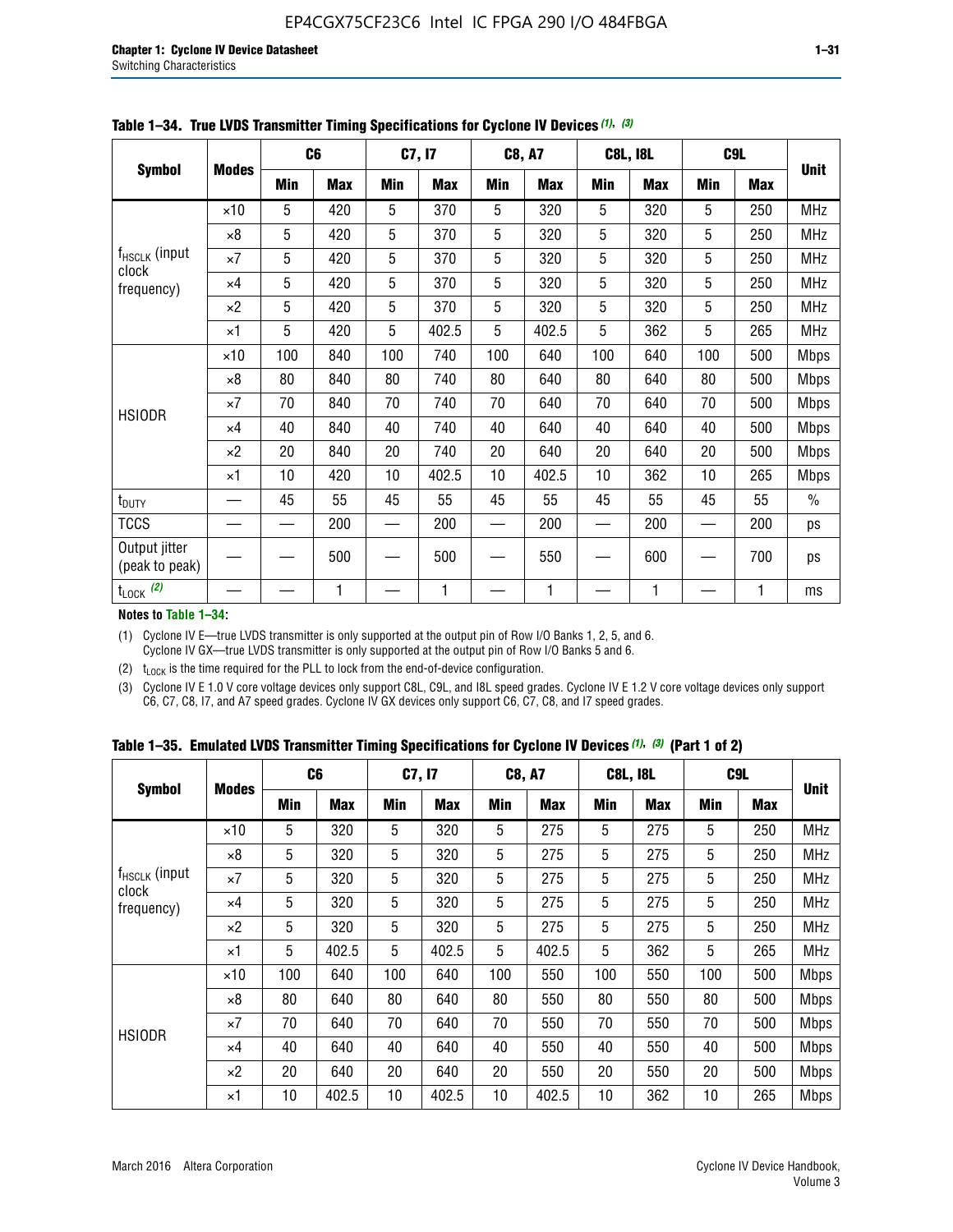| <b>Symbol</b>                   |              | C <sub>6</sub> |            | C7, I7 |            | <b>C8, A7</b> |            | <b>C8L, I8L</b> |            |     | C <sub>9</sub> L |               |
|---------------------------------|--------------|----------------|------------|--------|------------|---------------|------------|-----------------|------------|-----|------------------|---------------|
|                                 | <b>Modes</b> | Min            | <b>Max</b> | Min    | <b>Max</b> | <b>Min</b>    | <b>Max</b> | <b>Min</b>      | <b>Max</b> | Min | <b>Max</b>       | <b>Unit</b>   |
| t <sub>DUTY</sub>               |              | 45             | 55         | 45     | 55         | 45            | 55         | 45              | 55         | 45  | 55               | $\frac{0}{0}$ |
| <b>TCCS</b>                     |              |                | 200        |        | 200        |               | 200        |                 | 200        |     | 200              | ps            |
| Output jitter<br>(peak to peak) |              |                | 500        |        | 500        |               | 550        |                 | 600        | —   | 700              | ps            |
| $t_{\text{LOCK}}$ (2)           |              |                |            |        |            |               |            |                 |            |     |                  | ms            |

#### **Table 1–35. Emulated LVDS Transmitter Timing Specifications for Cyclone IV Devices** *(1)***,** *(3)* **(Part 2 of 2)**

#### **Notes to Table 1–35:**

(1) Cyclone IV E—emulated LVDS transmitter is supported at the output pin of all I/O Banks.

Cyclone IV GX—emulated LVDS transmitter is supported at the output pin of I/O Banks 3, 4, 5, 6, 7, 8, and 9.

(2)  $t_{\text{LOCK}}$  is the time required for the PLL to lock from the end-of-device configuration.

(3) Cyclone IV E 1.0 V core voltage devices only support C8L, C9L, and I8L speed grades. Cyclone IV E 1.2 V core voltage devices only support C6, C7, C8, I7, and A7 speed grades. Cyclone IV GX devices only support C6, C7, C8, and I7 speed grades.

|                                    |              |     | C <sub>6</sub> | C7, I7 |       | <b>C8, A7</b> |            | <b>C8L, I8L</b> |            | C <sub>9</sub> L |     |             |
|------------------------------------|--------------|-----|----------------|--------|-------|---------------|------------|-----------------|------------|------------------|-----|-------------|
| <b>Symbol</b>                      | <b>Modes</b> | Min | <b>Max</b>     | Min    | Max   | Min           | <b>Max</b> | Min             | <b>Max</b> | Min              | Max | <b>Unit</b> |
|                                    | $\times$ 10  | 10  | 437.5          | 10     | 370   | 10            | 320        | 10              | 320        | 10               | 250 | MHz         |
|                                    | ×8           | 10  | 437.5          | 10     | 370   | 10            | 320        | 10              | 320        | 10               | 250 | <b>MHz</b>  |
| f <sub>HSCLK</sub> (input<br>clock | ×7           | 10  | 437.5          | 10     | 370   | 10            | 320        | 10              | 320        | 10               | 250 | <b>MHz</b>  |
| frequency)                         | $\times 4$   | 10  | 437.5          | 10     | 370   | 10            | 320        | 10              | 320        | 10               | 250 | <b>MHz</b>  |
|                                    | $\times 2$   | 10  | 437.5          | 10     | 370   | 10            | 320        | 10              | 320        | 10               | 250 | <b>MHz</b>  |
|                                    | ×1           | 10  | 437.5          | 10     | 402.5 | 10            | 402.5      | 10              | 362        | 10               | 265 | <b>MHz</b>  |
|                                    | $\times$ 10  | 100 | 875            | 100    | 740   | 100           | 640        | 100             | 640        | 100              | 500 | <b>Mbps</b> |
|                                    | $\times 8$   | 80  | 875            | 80     | 740   | 80            | 640        | 80              | 640        | 80               | 500 | <b>Mbps</b> |
| <b>HSIODR</b>                      | ×7           | 70  | 875            | 70     | 740   | 70            | 640        | 70              | 640        | 70               | 500 | <b>Mbps</b> |
|                                    | $\times 4$   | 40  | 875            | 40     | 740   | 40            | 640        | 40              | 640        | 40               | 500 | <b>Mbps</b> |
|                                    | $\times 2$   | 20  | 875            | 20     | 740   | 20            | 640        | 20              | 640        | 20               | 500 | <b>Mbps</b> |
|                                    | ×1           | 10  | 437.5          | 10     | 402.5 | 10            | 402.5      | 10              | 362        | 10               | 265 | <b>Mbps</b> |
| SW                                 |              |     | 400            |        | 400   |               | 400        |                 | 550        |                  | 640 | ps          |
| Input jitter<br>tolerance          |              |     | 500            |        | 500   |               | 550        |                 | 600        |                  | 700 | ps          |
| $t_{\text{LOCK}}$ (2)              |              |     | 1              |        | 1     |               | 1          |                 | 1          |                  | 1   | ms          |

**Table 1–36. LVDS Receiver Timing Specifications for Cyclone IV Devices** *(1)***,** *(3)*

#### **Notes to Table 1–36:**

(1) Cyclone IV E—LVDS receiver is supported at all I/O Banks.

Cyclone IV GX—LVDS receiver is supported at I/O Banks 3, 4, 5, 6, 7, 8, and 9.

(2)  $t_{\text{LOCK}}$  is the time required for the PLL to lock from the end-of-device configuration.

(3) Cyclone IV E 1.0 V core voltage devices only support C8L, C9L, and I8L speed grades. Cyclone IV E 1.2 V core voltage devices only support C6, C7, C8, I7, and A7 speed grades. Cyclone IV GX devices only support C6, C7, C8, and I7 speed grades.

#### **External Memory Interface Specifications**

The external memory interfaces for Cyclone IV devices are auto-calibrating and easy to implement.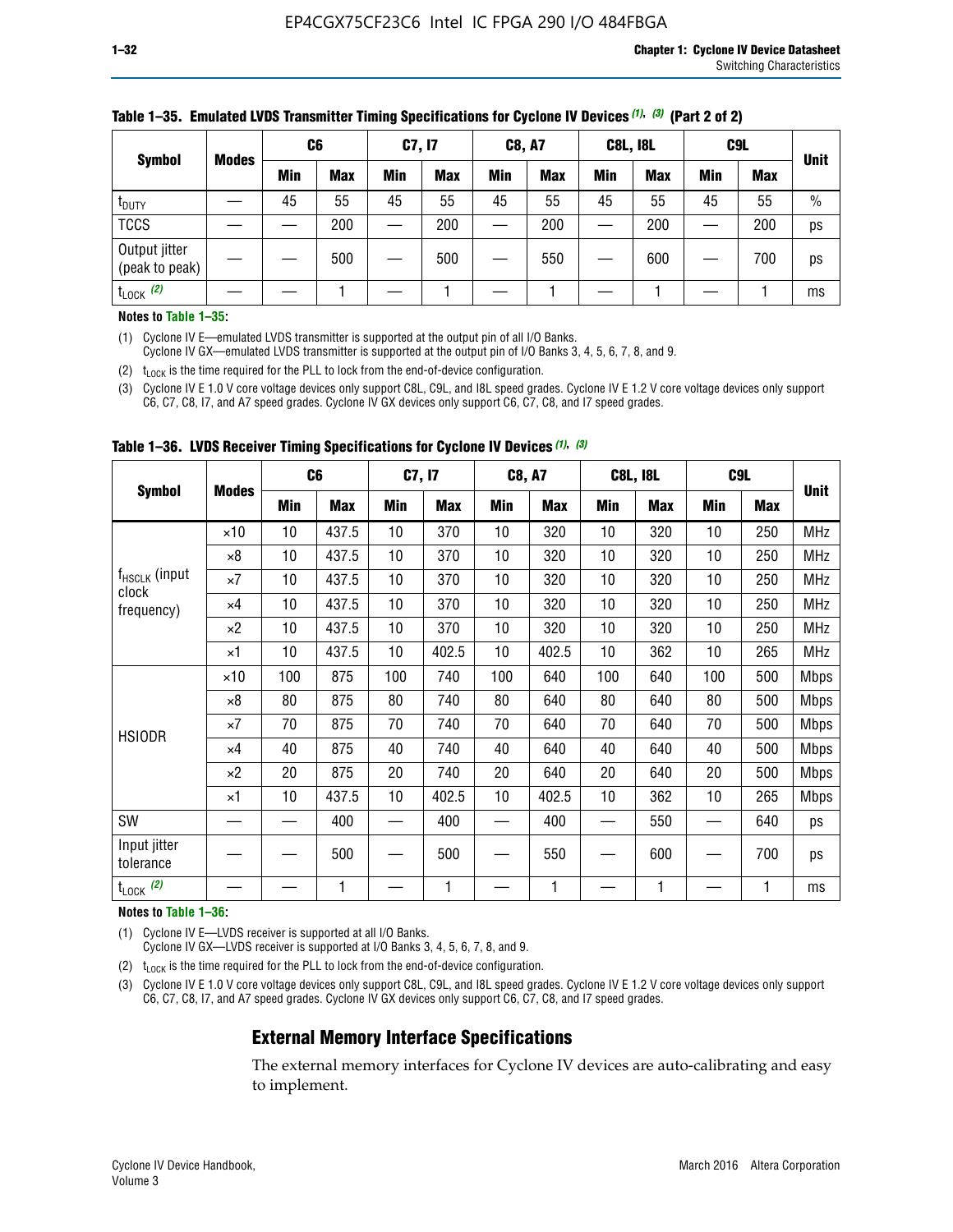**for more information about the supported maximum clock rate, device and pin** planning, IP implementation, and device termination, refer to *[Section III: System](http://www.altera.com/literature/hb/external-memory/emi_intro_specs.pdf)  [Performance Specifications](http://www.altera.com/literature/hb/external-memory/emi_intro_specs.pdf)* of the *External Memory Interface Handbook*.

Table 1–37 lists the memory output clock jitter specifications for Cyclone IV devices.

**Table 1–37. Memory Output Clock Jitter Specifications for Cyclone IV Devices** *(1)***,** *(2)*

| <b>Parameter</b>             | <b>Symbol</b>  | Min    | <b>Max</b> | <b>Unit</b> |
|------------------------------|----------------|--------|------------|-------------|
| Clock period jitter          | $L$ JIT(per)   | $-125$ | 125        | ps          |
| Cycle-to-cycle period jitter | $L$ JIT $(cc)$ | $-200$ | 200        | ps          |
| Duty cycle jitter            | LJIT(duty)     | $-150$ | 150        | рs          |

**Notes to Table 1–37:**

- (1) Memory output clock jitter measurements are for 200 consecutive clock cycles, as specified in the JEDEC DDR2 standard.
- (2) The clock jitter specification applies to memory output clock pins generated using DDIO circuits clocked by a PLL output routed on a global clock (GCLK) network.

### **Duty Cycle Distortion Specifications**

Table 1–38 lists the worst case duty cycle distortion for Cyclone IV devices.

**Table 1–38. Duty Cycle Distortion on Cyclone IV Devices I/O Pins** *(1)***,** *(2), (3)*

| <b>Symbol</b>     | C <sub>6</sub> |            | C7, I7     |            | <b>C8, I8L, A7</b> |            |            | C9L        | <b>Unit</b>   |
|-------------------|----------------|------------|------------|------------|--------------------|------------|------------|------------|---------------|
|                   | Min            | <b>Max</b> | <b>Min</b> | <b>Max</b> | Min                | <b>Max</b> | <b>Min</b> | <b>Max</b> |               |
| Output Duty Cycle | 45             | 55         | 45         | 55         | 45                 | 55         | 45         | 55         | $\frac{0}{0}$ |

**Notes to Table 1–38:**

(1) The duty cycle distortion specification applies to clock outputs from the PLLs, global clock tree, and IOE driving the dedicated and general purpose I/O pins.

(2) Cyclone IV devices meet the specified duty cycle distortion at the maximum output toggle rate for each combination of I/O standard and current strength.

(3) Cyclone IV E 1.0 V core voltage devices only support C8L, C9L, and I8L speed grades. Cyclone IV E 1.2 V core voltage devices only support C6, C7, C8, I7, and A7 speed grades. Cyclone IV GX devices only support C6, C7, C8, and I7 speed grades.

### **OCT Calibration Timing Specification**

Table 1–39 lists the duration of calibration for series OCT with calibration at device power-up for Cyclone IV devices.

#### **Table 1–39. Timing Specification for Series OCT with Calibration at Device Power-Up for Cyclone IV Devices** *(1)*

| Symbol  | <b>Description</b>                                            | <b>Maximum</b> | <b>Units</b> |
|---------|---------------------------------------------------------------|----------------|--------------|
| LOCTCAL | Duration of series OCT with<br>calibration at device power-up | 20             | μs           |

#### **Note to Table 1–39***:*

(1) OCT calibration takes place after device configuration and before entering user mode.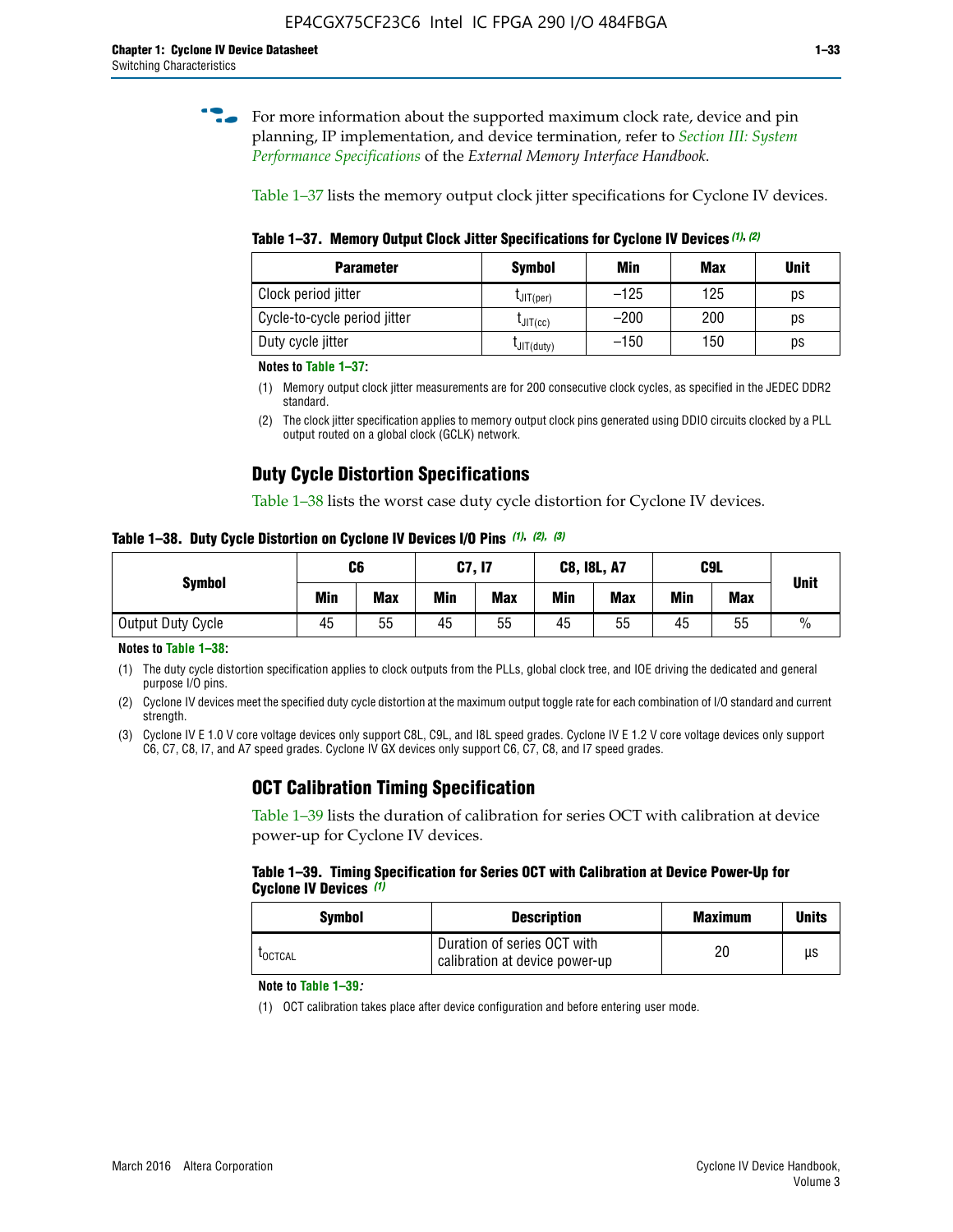### **IOE Programmable Delay**

Table 1–40 and Table 1–41 list the IOE programmable delay for Cyclone IV E 1.0 V core voltage devices.

#### **Table 1–40. IOE Programmable Delay on Column Pins for Cyclone IV E 1.0 V Core Voltage Devices** *(1)***,** *(2)*

|                                                                       |                                | <b>Number</b>  |                      | <b>Max Offset</b>  |            |       |                    |       |             |  |
|-----------------------------------------------------------------------|--------------------------------|----------------|----------------------|--------------------|------------|-------|--------------------|-------|-------------|--|
| <b>Parameter</b>                                                      | <b>Paths Affected</b>          | 0f             | Min<br><b>Offset</b> | <b>Fast Corner</b> |            |       | <b>Slow Corner</b> |       | <b>Unit</b> |  |
|                                                                       |                                | <b>Setting</b> |                      | C8L                | <b>18L</b> | C8L   | C9L                | 18L   |             |  |
| Input delay from pin to<br>internal cells                             | Pad to I/O<br>dataout to core  |                | 0                    | 2.054              | 1.924      | 3.387 | 4.017              | 3.411 | ns          |  |
| Input delay from pin to<br>input register                             | Pad to I/O input<br>register   | 8              | 0                    | 2.010              | 1.875      | 3.341 | 4.252              | 3.367 | ns          |  |
| Delay from output register<br>to output pin                           | I/O output<br>register to pad  | 2              | 0                    | 0.641              | 0.631      | 1.111 | 1.377              | 1.124 | ns          |  |
| Input delay from<br>dual-purpose clock pin to<br>fan-out destinations | Pad to global<br>clock network | 12             | 0                    | 0.971              | 0.931      | 1.684 | 2.298              | 1.684 | ns          |  |

#### **Notes to Table 1–40:**

(1) The incremental values for the settings are generally linear. For the exact values for each setting, use the latest version of the Quartus II software.

(2) The minimum and maximum offset timing numbers are in reference to setting **0** as available in the Quartus II software.

| Table 1–41. IOE Programmable Delay on Row Pins for Cyclone IV E 1.0 V Core Voltage Devices (1), (2) |  |  |
|-----------------------------------------------------------------------------------------------------|--|--|
|-----------------------------------------------------------------------------------------------------|--|--|

|                                                                       |                                | <b>Number</b> |                                        |       | <b>Max Offset</b>  |                    |             |       |    |  |  |
|-----------------------------------------------------------------------|--------------------------------|---------------|----------------------------------------|-------|--------------------|--------------------|-------------|-------|----|--|--|
| <b>Parameter</b>                                                      | <b>Paths Affected</b>          | 0f            | Min<br><b>Offset</b><br><b>Setting</b> |       | <b>Fast Corner</b> | <b>Slow Corner</b> | <b>Unit</b> |       |    |  |  |
|                                                                       |                                |               |                                        | C8L   | <b>18L</b>         | C8L                | C9L         | 18L   |    |  |  |
| Input delay from pin to<br>internal cells                             | Pad to I/O<br>dataout to core  | 7             | 0                                      | 2.057 | 1.921              | 3.389              | 4.146       | 3.412 | ns |  |  |
| Input delay from pin to<br>input register                             | Pad to I/O input<br>register   | 8             | 0                                      | 2.059 | 1.919              | 3.420              | 4.374       | 3.441 | ns |  |  |
| Delay from output register<br>to output pin                           | I/O output<br>register to pad  | 2             | 0                                      | 0.670 | 0.623              | 1.160              | 1.420       | 1.168 | ns |  |  |
| Input delay from<br>dual-purpose clock pin to<br>fan-out destinations | Pad to global<br>clock network | 12            | 0                                      | 0.960 | 0.919              | 1.656              | 2.258       | 1.656 | ns |  |  |

#### **Notes to Table 1–41:**

(1) The incremental values for the settings are generally linear. For the exact values for each setting, use the latest version of the Quartus II software.

(2) The minimum and maximum offset timing numbers are in reference to setting **0** as available in the Quartus II software.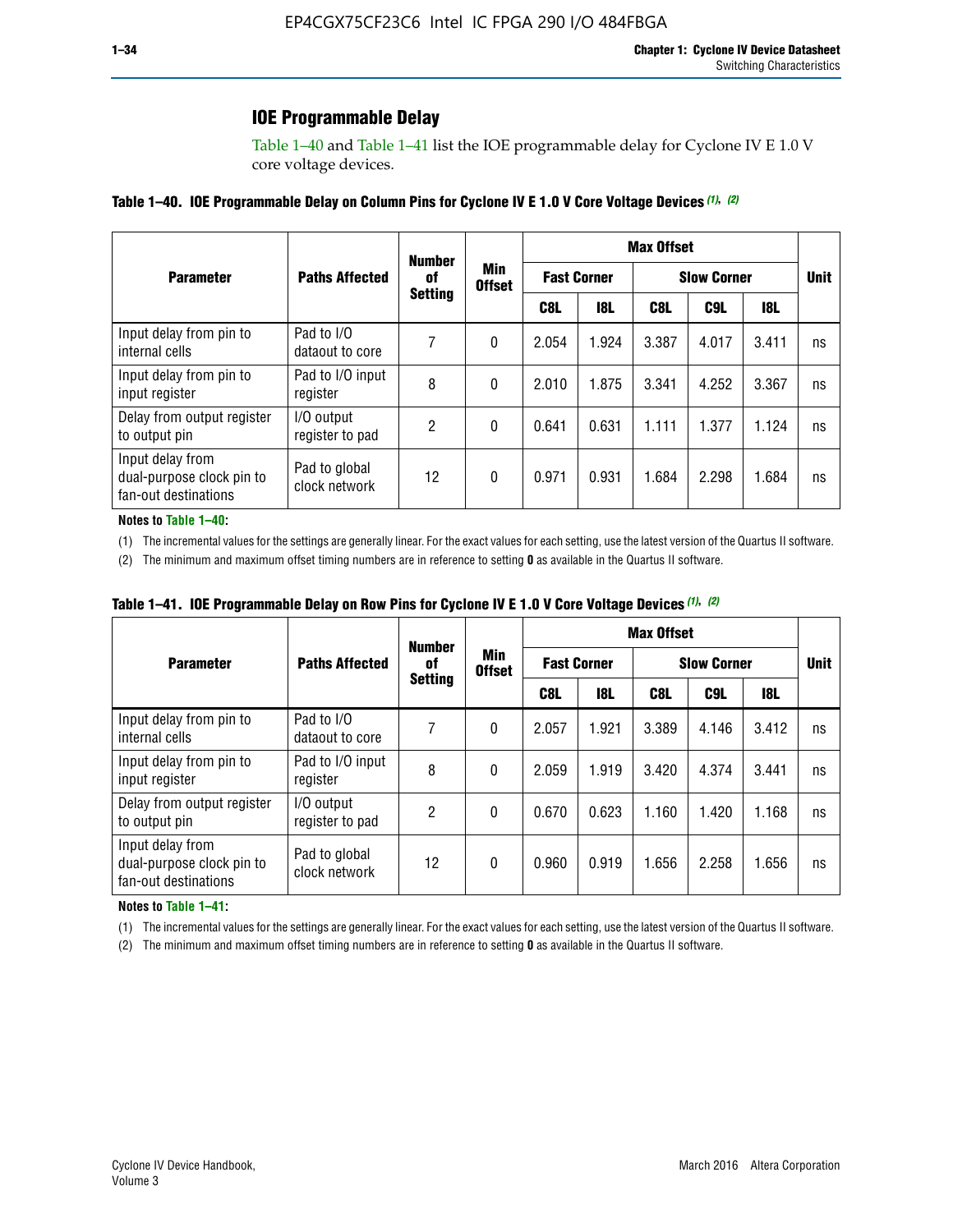Table 1–42 and Table 1–43 list the IOE programmable delay for Cyclone IV E 1.2 V core voltage devices.

|                                                                       |                                   | <b>Number</b>  |                             |                |                    |           |       | <b>Max Offset</b>  |       |                 |           |    |
|-----------------------------------------------------------------------|-----------------------------------|----------------|-----------------------------|----------------|--------------------|-----------|-------|--------------------|-------|-----------------|-----------|----|
| <b>Parameter</b>                                                      | <b>Paths</b><br><b>Affected</b>   | 0f             | <b>Min</b><br><b>Offset</b> |                | <b>Fast Corner</b> |           |       | <b>Slow Corner</b> |       |                 |           |    |
|                                                                       |                                   | <b>Setting</b> |                             | C <sub>6</sub> | $\overline{17}$    | <b>A7</b> | C6    | C7                 | C8    | $\overline{17}$ | <b>A7</b> |    |
| Input delay from pin to<br>internal cells                             | Pad to I/O<br>dataout to<br>core  | 7              | $\Omega$                    | 1.314          | 1.211              | 1.211     | 2.177 | 2.340              | 2.433 | 2.388           | 2.508     | ns |
| Input delay from pin to<br>input register                             | Pad to I/O<br>input register      | 8              | $\Omega$                    | 1.307          | 1.203              | 1.203     | 2.19  | 2.387              | 2.540 | 2.430           | 2.545     | ns |
| Delay from output<br>register to output pin                           | I/O output<br>register to<br>pad  | 2              | $\Omega$                    | 0.437          | 0.402              | 0.402     | 0.747 | 0.820              | 0.880 | 0.834           | 0.873     | ns |
| Input delay from<br>dual-purpose clock pin<br>to fan-out destinations | Pad to global<br>clock<br>network | 12             | 0                           | 0.693          | 0.665              | 0.665     | 1.200 | 1.379              | 1.532 | 1.393           | 1.441     | ns |

**Table 1–42. IOE Programmable Delay on Column Pins for Cyclone IV E 1.2 V Core Voltage Devices** *(1)***,** *(2)*

**Notes to Table 1–42:**

(1) The incremental values for the settings are generally linear. For the exact values for each setting, use the latest version of the Quartus II software.

(2) The minimum and maximum offset timing numbers are in reference to setting **0** as available in the Quartus II software.

|                                                                       |                                   | <b>Number</b>  |                      |       |                    |       |       | <b>Max Offset</b>  |       |              |       |    |
|-----------------------------------------------------------------------|-----------------------------------|----------------|----------------------|-------|--------------------|-------|-------|--------------------|-------|--------------|-------|----|
| <b>Parameter</b>                                                      | <b>Paths</b><br><b>Affected</b>   | 0f             | Min<br><b>Offset</b> |       | <b>Fast Corner</b> |       |       | <b>Slow Corner</b> |       |              |       |    |
|                                                                       |                                   | <b>Setting</b> |                      | C6    | $\overline{17}$    | A7    | C6    | C <sub>7</sub>     | C8    | $\mathbf{I}$ | A7    |    |
| Input delay from pin to<br>internal cells                             | Pad to I/O<br>dataout to<br>core  | 7              | 0                    | 1.314 | 1.209              | 1.209 | 2.201 | 2.386              | 2.510 | 2.429        | 2.548 | ns |
| Input delay from pin to<br>input register                             | Pad to I/O<br>input register      | 8              | $\theta$             | 1.312 | 1.207              | 1.207 | 2.202 | 2.402              | 2.558 | 2.447        | 2.557 | ns |
| Delay from output<br>register to output pin                           | I/O output<br>register to<br>pad  | 2              | $\Omega$             | 0.458 | 0.419              | 0.419 | 0.783 | 0.861              | 0.924 | 0.875        | 0.915 | ns |
| Input delay from<br>dual-purpose clock pin<br>to fan-out destinations | Pad to global<br>clock<br>network | 12             | 0                    | 0.686 | 0.657              | 0.657 | 1.185 | 1.360              | 1.506 | 1.376        | 1.422 | ns |

**Table 1–43. IOE Programmable Delay on Row Pins for Cyclone IV E 1.2 V Core Voltage Devices** *(1)***,** *(2)*

#### **Notes to Table 1–43:**

(1) The incremental values for the settings are generally linear. For the exact values for each setting, use the latest version of the Quartus II software.

(2) The minimum and maximum offset timing numbers are in reference to setting **0** as available in the Quartus II software.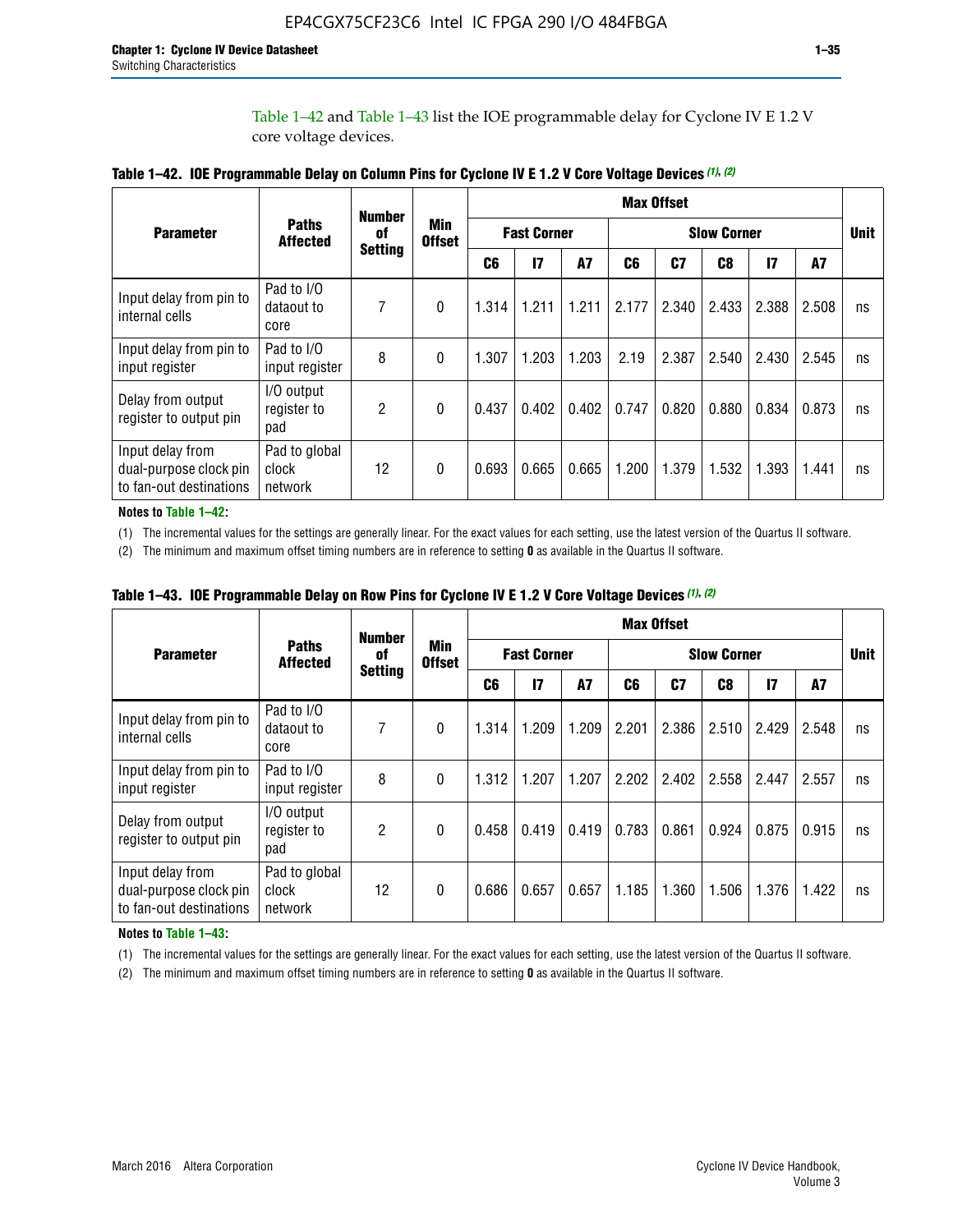Table 1–44 and Table 1–45 list the IOE programmable delay for Cyclone IV GX devices.

|                                                                       |                                   | <b>Number</b>   |                             | <b>Max Offset</b> |                    |       |                    |       |       |             |  |
|-----------------------------------------------------------------------|-----------------------------------|-----------------|-----------------------------|-------------------|--------------------|-------|--------------------|-------|-------|-------------|--|
| <b>Parameter</b>                                                      | <b>Paths</b><br><b>Affected</b>   | 0f              | <b>Min</b><br><b>Offset</b> |                   | <b>Fast Corner</b> |       | <b>Slow Corner</b> |       |       | <b>Unit</b> |  |
|                                                                       |                                   | <b>Settings</b> |                             | C6                | $\mathsf{I}7$      | C6    | C7                 | C8    | 17    |             |  |
| Input delay from pin to<br>internal cells                             | Pad to I/O<br>dataout to<br>core  | 7               | $\boldsymbol{0}$            | 1.313             | 1.209              | 2.184 | 2.336              | 2.451 | 2.387 | ns          |  |
| Input delay from pin to<br>input register                             | Pad to I/O<br>input register      | 8               | $\mathbf{0}$                | 1.312             | 1.208              | 2.200 | 2.399              | 2.554 | 2.446 | ns          |  |
| Delay from output<br>register to output pin                           | I/O output<br>register to<br>pad  | $\mathfrak{p}$  | $\mathbf{0}$                | 0.438             | 0.404              | 0.751 | 0.825              | 0.886 | 0.839 | ns          |  |
| Input delay from<br>dual-purpose clock pin<br>to fan-out destinations | Pad to global<br>clock<br>network | 12              | $\mathbf{0}$                | 0.713             | 0.682              | 1.228 | 1.41               | 1.566 | 1.424 | ns          |  |

**Table 1–44. IOE Programmable Delay on Column Pins for Cyclone IV GX Devices** *(1)***,** *(2)*

**Notes to Table 1–44:**

(1) The incremental values for the settings are generally linear. For exact values of each setting, use the latest version of the Quartus II software.

(2) The minimum and maximum offset timing numbers are in reference to setting **0** as available in the Quartus II software.

|                                                                       |                                  | <b>Number</b>   |                      |       |                    |                    | <b>Max Offset</b> |       |               |             |
|-----------------------------------------------------------------------|----------------------------------|-----------------|----------------------|-------|--------------------|--------------------|-------------------|-------|---------------|-------------|
| <b>Parameter</b>                                                      | <b>Paths</b><br><b>Affected</b>  | 0f              | Min<br><b>Offset</b> |       | <b>Fast Corner</b> | <b>Slow Corner</b> |                   |       |               | <b>Unit</b> |
|                                                                       |                                  | <b>Settings</b> |                      | C6    | 17                 | C6                 | C7                | C8    | $\mathsf{I}7$ |             |
| Input delay from pin to<br>internal cells                             | Pad to I/O<br>dataout to<br>core | 7               | $\mathbf{0}$         | 1.314 | 1.210              | 2.209              | 2.398             | 2.526 | 2.443         | ns          |
| Input delay from pin to<br>input register                             | Pad to I/O<br>input register     | 8               | $\mathbf{0}$         | 1.313 | 1.208              | 2.205              | 2.406             | 2.563 | 2.450         | ns          |
| Delay from output<br>register to output pin                           | I/O output<br>register to<br>pad | $\overline{2}$  | $\mathbf{0}$         | 0.461 | 0.421              | 0.789              | 0.869             | 0.933 | 0.884         | ns          |
| Input delay from<br>dual-purpose clock pin<br>to fan-out destinations | Pad to global<br>clock network   | 12              | $\mathbf{0}$         | 0.712 | 0.682              | 1.225              | 1.407             | 1.562 | 1.421         | ns          |

**Table 1–45. IOE Programmable Delay on Row Pins for Cyclone IV GX Devices** *(1)***,** *(2)*

#### **Notes to Table 1–45:**

(1) The incremental values for the settings are generally linear. For exact values of each setting, use the latest version of Quartus II software.

(2) The minimum and maximum offset timing numbers are in reference to setting **0** as available in the Quartus II software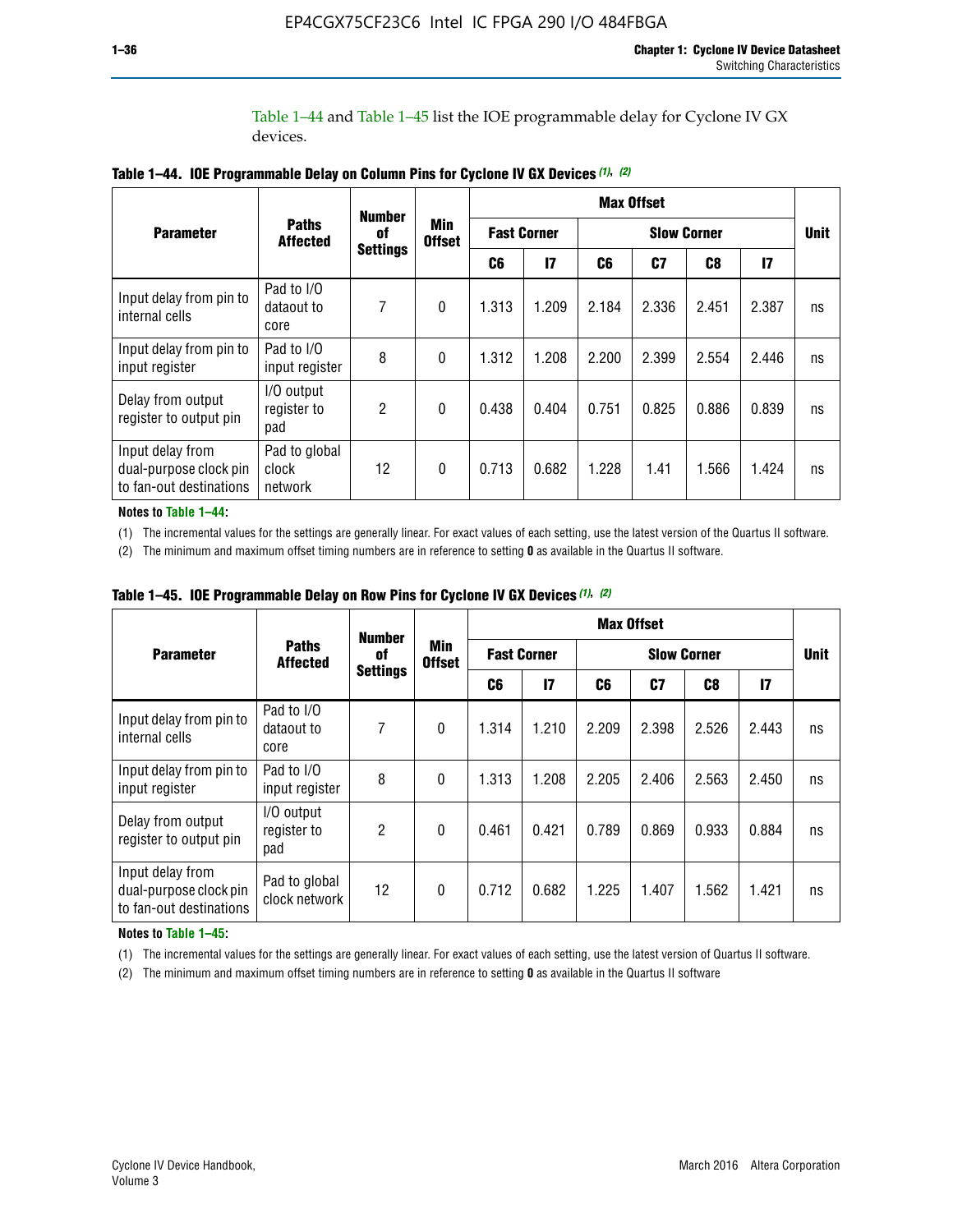# **I/O Timing**

Use the following methods to determine I/O timing:

- the Excel-based I/O Timing
- the Quartus II timing analyzer

The Excel-based I/O timing provides pin timing performance for each device density and speed grade. The data is typically used prior to designing the FPGA to get a timing budget estimation as part of the link timing analysis. The Quartus II timing analyzer provides a more accurate and precise I/O timing data based on the specifics of the design after place-and-route is complete.

**For The Excel-based I/O Timing spreadsheet is downloadable from Cyclone IV Devices** [Literature](http://www.altera.com/literature/lit-cyclone-iv.jsp) website.

# **Glossary**

Table 1–46 lists the glossary for this chapter.

| <b>Letter</b> | <b>Term</b>                                                     | <b>Definitions</b>                                                                                                                               |  |  |  |  |  |  |  |
|---------------|-----------------------------------------------------------------|--------------------------------------------------------------------------------------------------------------------------------------------------|--|--|--|--|--|--|--|
| A             |                                                                 |                                                                                                                                                  |  |  |  |  |  |  |  |
| B             |                                                                 |                                                                                                                                                  |  |  |  |  |  |  |  |
| C             |                                                                 |                                                                                                                                                  |  |  |  |  |  |  |  |
| D             |                                                                 |                                                                                                                                                  |  |  |  |  |  |  |  |
| E             |                                                                 |                                                                                                                                                  |  |  |  |  |  |  |  |
| F             | $f_{\sf HSCLK}$                                                 | High-speed I/O block: High-speed receiver/transmitter input and output clock frequency.                                                          |  |  |  |  |  |  |  |
| G             | <b>GCLK</b>                                                     | Input pin directly to Global Clock network.                                                                                                      |  |  |  |  |  |  |  |
|               | <b>GCLK PLL</b>                                                 | Input pin to Global Clock network through the PLL.                                                                                               |  |  |  |  |  |  |  |
| н             | <b>HSIODR</b>                                                   | High-speed I/O block: Maximum/minimum LVDS data transfer rate (HSIODR = 1/TUI).                                                                  |  |  |  |  |  |  |  |
|               | Input Waveforms<br>for the SSTL<br>Differential I/O<br>Standard | $\frac{1}{\sqrt{1+\frac{1}{2}}}\left\{ \frac{1}{\sqrt{1+\frac{1}{2}}}\right\}$<br><b>V</b> swing<br>$\cdots$ $V_{REF}$<br>\<br>$\sim V_{\rm IL}$ |  |  |  |  |  |  |  |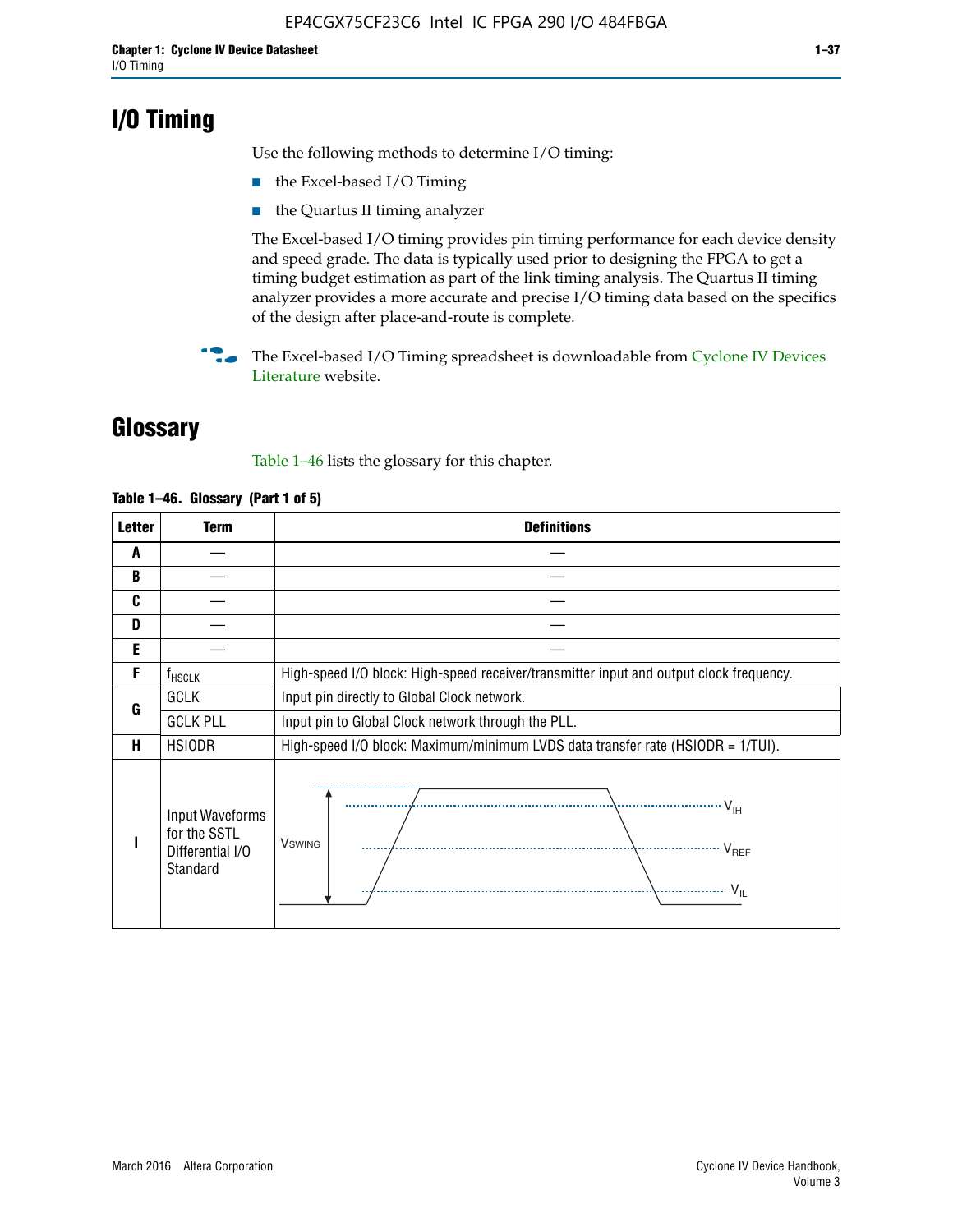### **Table 1–46. Glossary (Part 2 of 5)**

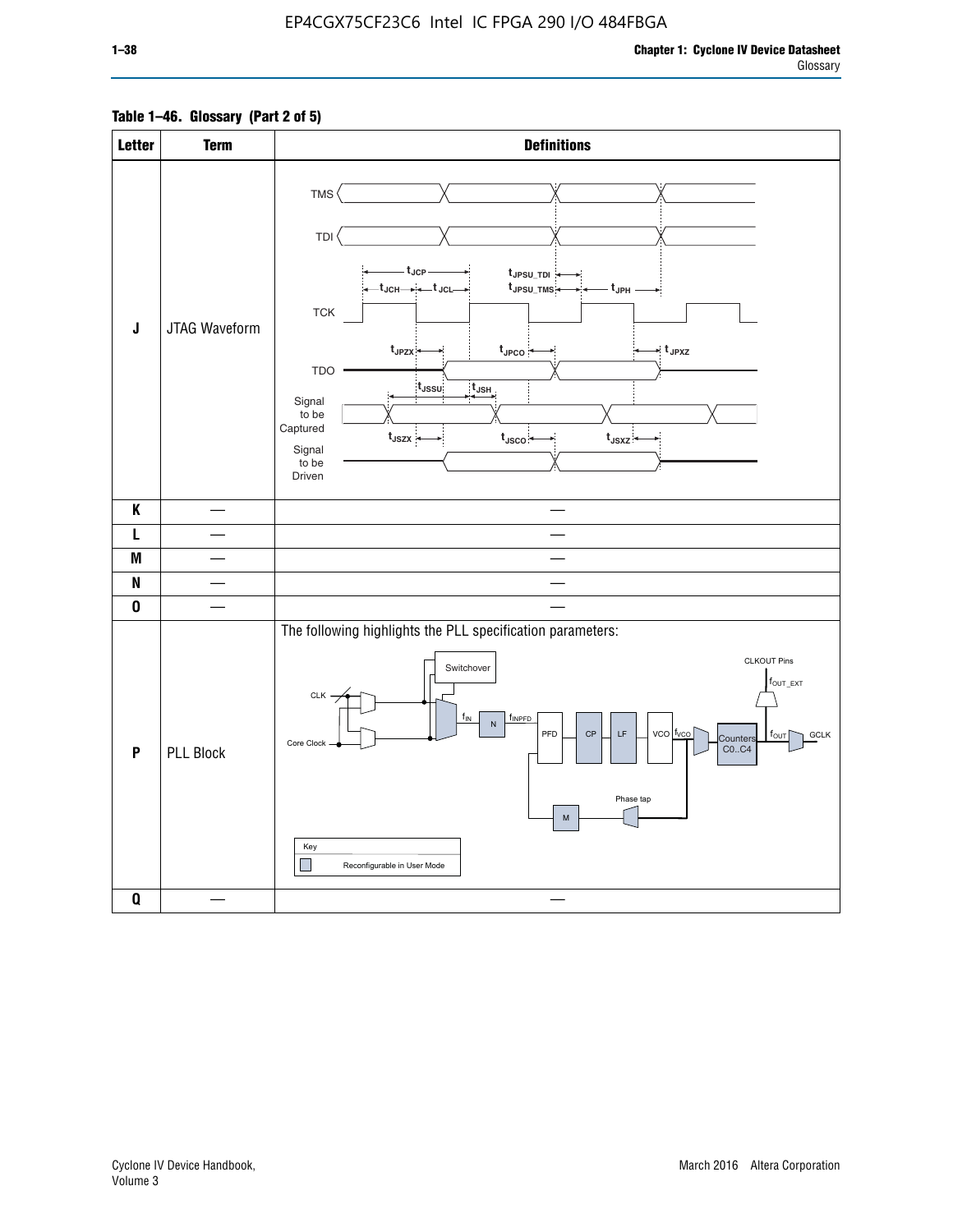#### **Table 1–46. Glossary (Part 3 of 5)**

| <b>Letter</b> | <b>Term</b>              | <b>Definitions</b>                                                                                                                                                                              |
|---------------|--------------------------|-------------------------------------------------------------------------------------------------------------------------------------------------------------------------------------------------|
|               | $R_L$                    | Receiver differential input discrete resistor (external to Cyclone IV devices).                                                                                                                 |
|               |                          | Receiver input waveform for LVDS and LVPECL differential standards:                                                                                                                             |
|               |                          | <b>Single-Ended Waveform</b>                                                                                                                                                                    |
|               |                          | Positive Channel (p) = $V_{\text{H}}$                                                                                                                                                           |
|               |                          | $V_{ID}$                                                                                                                                                                                        |
|               |                          | Negative Channel (n) = $V_{\parallel}$<br>$V_{CM}$                                                                                                                                              |
|               | Receiver Input           | Ground                                                                                                                                                                                          |
| R             | Waveform                 |                                                                                                                                                                                                 |
|               |                          | Differential Waveform (Mathematical Function of Positive & Negative Channel)                                                                                                                    |
|               |                          |                                                                                                                                                                                                 |
|               |                          | $V_{ID}$                                                                                                                                                                                        |
|               |                          | 0V<br>$\mathsf{V}_{\mathsf{ID}}$                                                                                                                                                                |
|               |                          | $p - n$                                                                                                                                                                                         |
|               | Receiver input           |                                                                                                                                                                                                 |
|               | skew margin              | High-speed I/O block: The total margin left after accounting for the sampling window and TCCS.<br>$RSKM = (TUI - SW - TCCS) / 2.$                                                               |
|               | (RSKM)                   |                                                                                                                                                                                                 |
|               |                          | $V_{CCIO}$                                                                                                                                                                                      |
|               |                          |                                                                                                                                                                                                 |
|               |                          | $V_{\text{OH}}$                                                                                                                                                                                 |
|               |                          | V <sub>IH(AC)</sub>                                                                                                                                                                             |
|               |                          | $V_{IH(DC)}$<br>$V_{REF}$                                                                                                                                                                       |
|               |                          | $V_{IL(DC)}$                                                                                                                                                                                    |
|               | Single-ended<br>voltage- | VIL(AC)                                                                                                                                                                                         |
|               | referenced I/O           | $V_{OL}$                                                                                                                                                                                        |
| S             | Standard                 | $\overline{\mathsf{V}}_\mathsf{SS}^-$                                                                                                                                                           |
|               |                          |                                                                                                                                                                                                 |
|               |                          | The JEDEC standard for SSTI and HSTL I/O standards defines both the AC and DC input signal                                                                                                      |
|               |                          | values. The AC values indicate the voltage levels at which the receiver must meet its timing<br>specifications. The DC values indicate the voltage levels at which the final logic state of the |
|               |                          | receiver is unambiguously defined. After the receiver input crosses the AC value, the receiver                                                                                                  |
|               |                          | changes to the new logic state. The new logic state is then maintained as long as the input stays                                                                                               |
|               |                          | beyond the DC threshold. This approach is intended to provide predictable receiver timing in the<br>presence of input waveform ringing.                                                         |
|               | SW (Sampling             | High-speed I/O block: The period of time during which the data must be valid to capture it                                                                                                      |
|               | Window)                  | correctly. The setup and hold times determine the ideal strobe position in the sampling window.                                                                                                 |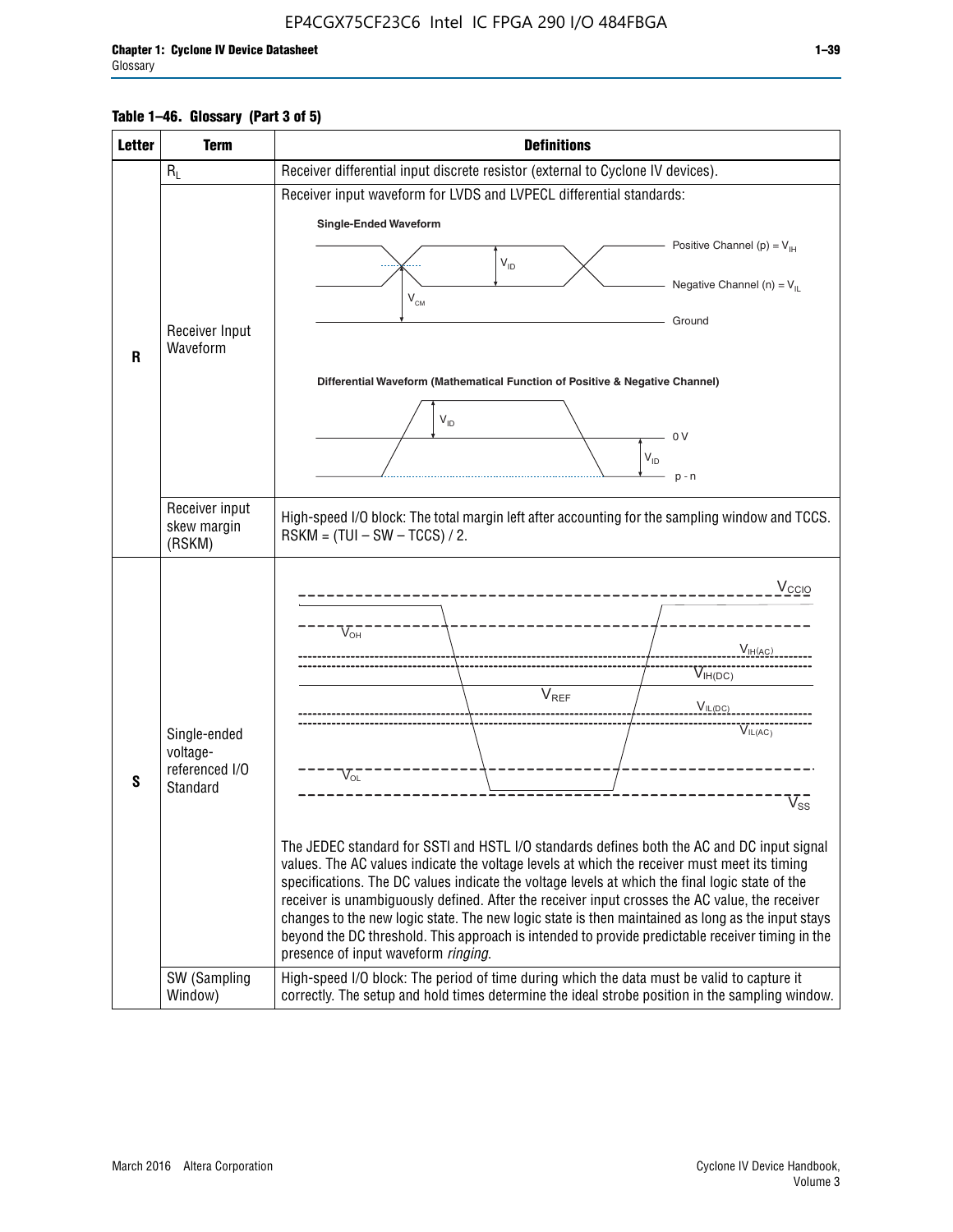| <b>Letter</b> | <b>Term</b>                           | <b>Definitions</b>                                                                                                                                                                                                                                                                                                                                                                        |  |  |  |  |  |  |  |  |
|---------------|---------------------------------------|-------------------------------------------------------------------------------------------------------------------------------------------------------------------------------------------------------------------------------------------------------------------------------------------------------------------------------------------------------------------------------------------|--|--|--|--|--|--|--|--|
|               | $t_{C}$                               | High-speed receiver and transmitter input and output clock period.                                                                                                                                                                                                                                                                                                                        |  |  |  |  |  |  |  |  |
|               | Channel-to-<br>channel-skew<br>(TCCS) | High-speed I/O block: The timing difference between the fastest and slowest output edges,<br>including $t_{C0}$ variation and clock skew. The clock is included in the TCCS measurement.                                                                                                                                                                                                  |  |  |  |  |  |  |  |  |
|               | $t_{\text{cin}}$                      | Delay from the clock pad to the I/O input register.                                                                                                                                                                                                                                                                                                                                       |  |  |  |  |  |  |  |  |
|               | $t_{CO}$                              | Delay from the clock pad to the I/O output.                                                                                                                                                                                                                                                                                                                                               |  |  |  |  |  |  |  |  |
|               | $t_{\text{cout}}$                     | Delay from the clock pad to the I/O output register.                                                                                                                                                                                                                                                                                                                                      |  |  |  |  |  |  |  |  |
|               | t <sub>DUTY</sub>                     | High-speed I/O block: Duty cycle on high-speed transmitter output clock.                                                                                                                                                                                                                                                                                                                  |  |  |  |  |  |  |  |  |
|               | $t_{FALL}$                            | Signal high-to-low transition time (80-20%).                                                                                                                                                                                                                                                                                                                                              |  |  |  |  |  |  |  |  |
|               | $t_H$                                 | Input register hold time.                                                                                                                                                                                                                                                                                                                                                                 |  |  |  |  |  |  |  |  |
|               | <b>Timing Unit</b><br>Interval (TUI)  | High-speed I/O block: The timing budget allowed for skew, propagation delays, and data<br>sampling window. (TUI = $1/($ Receiver Input Clock Frequency Multiplication Factor) = $tC/w$ ).                                                                                                                                                                                                 |  |  |  |  |  |  |  |  |
|               | t <sub>INJITTER</sub>                 | Period jitter on the PLL clock input.                                                                                                                                                                                                                                                                                                                                                     |  |  |  |  |  |  |  |  |
|               | t <sub>outjitter_dedclk</sub>         | Period jitter on the dedicated clock output driven by a PLL.                                                                                                                                                                                                                                                                                                                              |  |  |  |  |  |  |  |  |
|               | t <sub>outjitter_io</sub>             | Period jitter on the general purpose I/O driven by a PLL.                                                                                                                                                                                                                                                                                                                                 |  |  |  |  |  |  |  |  |
|               | t <sub>pllcin</sub>                   | Delay from the PLL inclk pad to the I/O input register.                                                                                                                                                                                                                                                                                                                                   |  |  |  |  |  |  |  |  |
| Τ             | t <sub>plicout</sub>                  | Delay from the PLL inclk pad to the I/O output register.                                                                                                                                                                                                                                                                                                                                  |  |  |  |  |  |  |  |  |
|               | Transmitter<br>Output<br>Waveform     | Transmitter output waveforms for the LVDS, mini-LVDS, PPDS and RSDS Differential I/O<br>Standards:<br><b>Single-Ended Waveform</b><br>Positive Channel (p) = $V_{OH}$<br>VOD<br>Negative Channel (n) = $V_{OL}$<br>$V_{OS}$<br>Ground<br>Differential Waveform (Mathematical Function of Positive & Negative Channel)<br>$V_{OD}$<br>$\bigcap V$<br>$\mathsf{V}_{\mathsf{OD}}$<br>$p - n$ |  |  |  |  |  |  |  |  |
|               | $t_{\text{RISE}}$                     | Signal low-to-high transition time (20-80%).                                                                                                                                                                                                                                                                                                                                              |  |  |  |  |  |  |  |  |
|               | $t_{\text{SU}}$                       | Input register setup time.                                                                                                                                                                                                                                                                                                                                                                |  |  |  |  |  |  |  |  |
| U             |                                       |                                                                                                                                                                                                                                                                                                                                                                                           |  |  |  |  |  |  |  |  |

#### **Table 1–46. Glossary (Part 4 of 5)**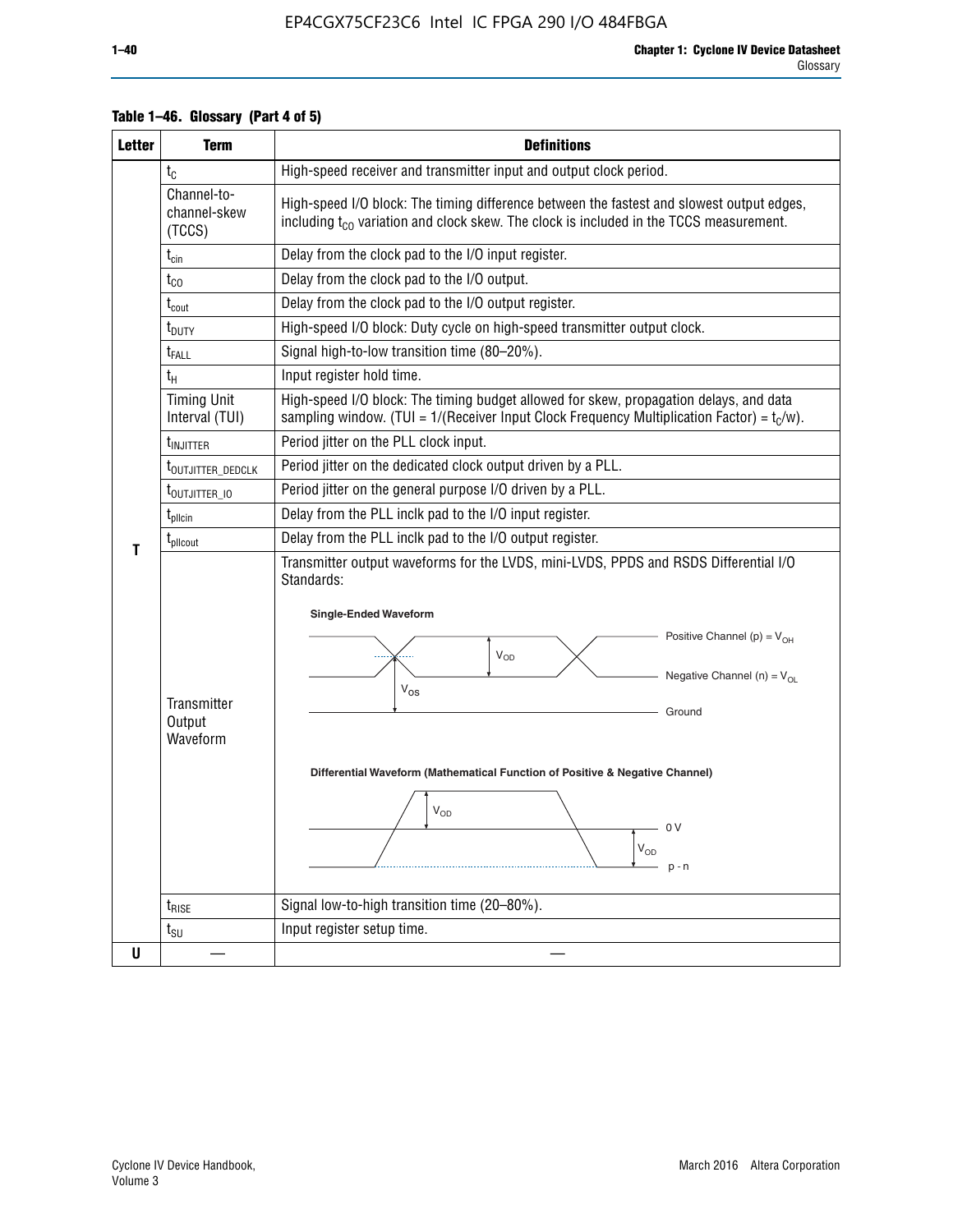#### **Table 1–46. Glossary (Part 5 of 5)**

| <b>Letter</b> | <b>Term</b>                             | <b>Definitions</b>                                                                                                                                                                                |
|---------------|-----------------------------------------|---------------------------------------------------------------------------------------------------------------------------------------------------------------------------------------------------|
|               | $V_{CM(DC)}$                            | DC common mode input voltage.                                                                                                                                                                     |
|               | $V_{DIF(AC)}$                           | AC differential input voltage: The minimum AC input differential voltage required for switching.                                                                                                  |
|               | $V_{DIF(DC)}$                           | DC differential input voltage: The minimum DC input differential voltage required for switching.                                                                                                  |
|               | V <sub>ICM</sub>                        | Input common mode voltage: The common mode of the differential signal at the receiver.                                                                                                            |
|               | $V_{ID}$                                | Input differential voltage swing: The difference in voltage between the positive and<br>complementary conductors of a differential transmission at the receiver.                                  |
|               | $V_{\text{IH}}$                         | Voltage input high: The minimum positive voltage applied to the input that is accepted by the<br>device as a logic high.                                                                          |
|               | $\mathsf{V}_{\mathsf{IH}(\mathsf{AC})}$ | High-level AC input voltage.                                                                                                                                                                      |
|               | $V_{IH(DC)}$                            | High-level DC input voltage.                                                                                                                                                                      |
|               | $V_{IL}$                                | Voltage input low: The maximum positive voltage applied to the input that is accepted by the<br>device as a logic low.                                                                            |
|               | $V_{IL(AC)}$                            | Low-level AC input voltage.                                                                                                                                                                       |
|               | $V_{IL(DC)}$                            | Low-level DC input voltage.                                                                                                                                                                       |
|               | $V_{\text{IN}}$                         | DC input voltage.                                                                                                                                                                                 |
|               | $\rm V_{\rm OCM}$                       | Output common mode voltage: The common mode of the differential signal at the transmitter.                                                                                                        |
| $\mathbf{V}$  | $V_{OD}$                                | Output differential voltage swing: The difference in voltage between the positive and<br>complementary conductors of a differential transmission at the transmitter. $V_{OD} = V_{OH} - V_{OL}$ . |
|               | $V_{OH}$                                | Voltage output high: The maximum positive voltage from an output that the device considers is<br>accepted as the minimum positive high level.                                                     |
|               | $V_{OL}$                                | Voltage output low: The maximum positive voltage from an output that the device considers is<br>accepted as the maximum positive low level.                                                       |
|               | $V_{OS}$                                | Output offset voltage: $V_{OS} = (V_{OH} + V_{OL}) / 2$ .                                                                                                                                         |
|               | $V_{OX (AC)}$                           | AC differential output cross point voltage: the voltage at which the differential output signals<br>must cross.                                                                                   |
|               | V <sub>REF</sub>                        | Reference voltage for the SSTL and HSTL I/O standards.                                                                                                                                            |
|               | $V_{REF\,(AC)}$                         | AC input reference voltage for the SSTL and HSTL I/O standards. $V_{REF(AC)} = V_{REF(DC)} +$ noise. The<br>peak-to-peak AC noise on $V_{REF}$ must not exceed 2% of $V_{REF(DC)}$ .              |
|               | $V_{REF(DC)}$                           | DC input reference voltage for the SSTL and HSTL I/O standards.                                                                                                                                   |
|               | $V_{\text{SWING (AC)}}$                 | AC differential input voltage: AC input differential voltage required for switching. For the SSTL<br>differential I/O standard, refer to Input Waveforms.                                         |
|               | $V_{SWING (DC)}$                        | DC differential input voltage: DC input differential voltage required for switching. For the SSTL<br>differential I/O standard, refer to Input Waveforms.                                         |
|               | $\text{V}_{\text{TT}}$                  | Termination voltage for the SSTL and HSTL I/O standards.                                                                                                                                          |
|               | $V_{X(AC)}$                             | AC differential input cross point voltage: The voltage at which the differential input signals must<br>cross.                                                                                     |
| W             |                                         |                                                                                                                                                                                                   |
| X             |                                         |                                                                                                                                                                                                   |
| Y             |                                         |                                                                                                                                                                                                   |
| Z             |                                         |                                                                                                                                                                                                   |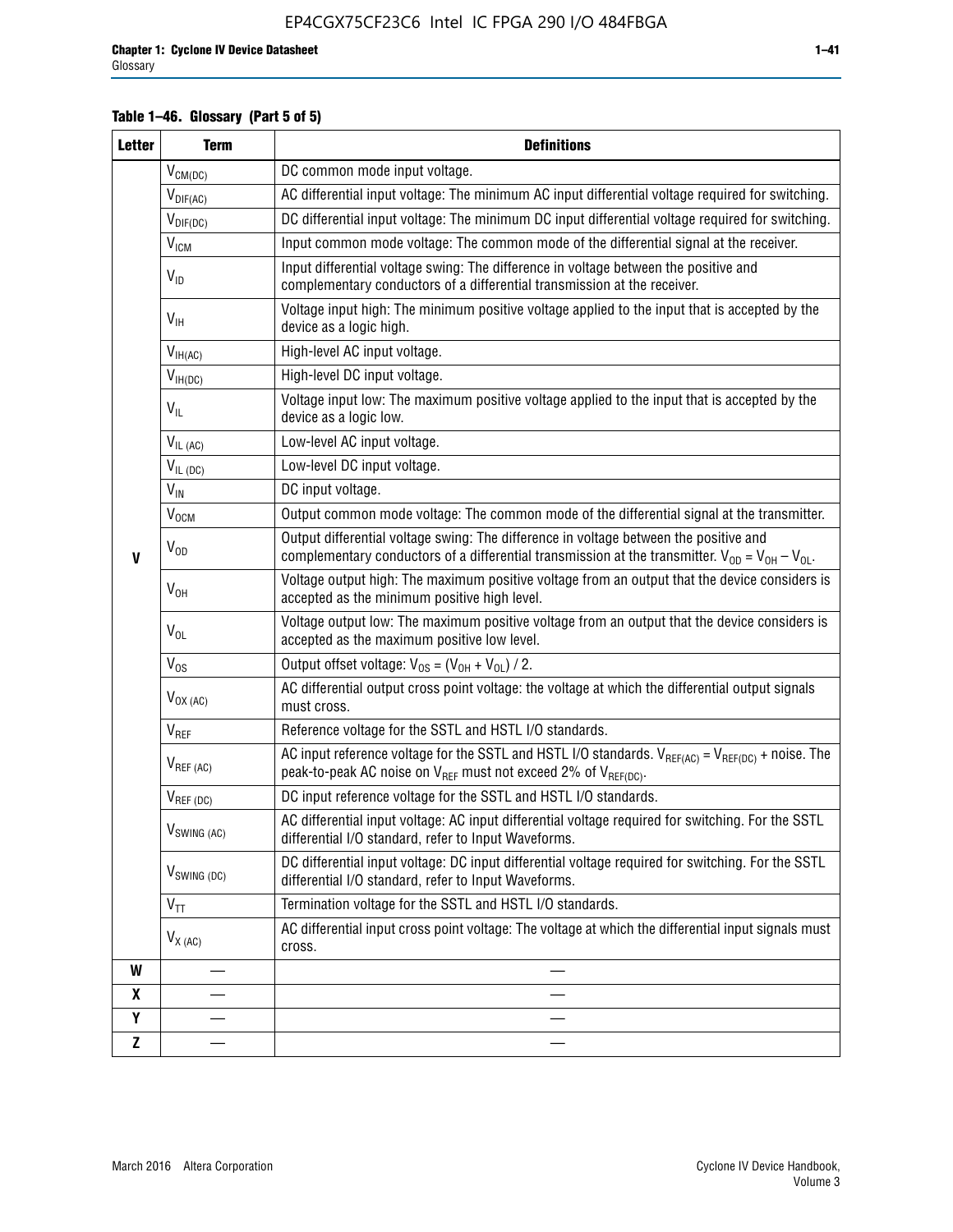# **Document Revision History**

Table 1–47 lists the revision history for this chapter.

| <b>Date</b>      | <b>Version</b> | <b>Changes</b>                                                                                                                                                                                                                            |
|------------------|----------------|-------------------------------------------------------------------------------------------------------------------------------------------------------------------------------------------------------------------------------------------|
| March 2016       | 2.0            | Updated note (5) in Table $1-21$ to remove support for the N148 package.                                                                                                                                                                  |
| October 2014     | 1.9            | Updated maximum value for $V_{CCD, PL}$ in Table 1-1.                                                                                                                                                                                     |
|                  |                | Removed extended temperature note in Table 1-3.                                                                                                                                                                                           |
| December 2013    | 1.8            | Updated Table 1-21 by adding Note (15).                                                                                                                                                                                                   |
| May 2013         | 1.7            | Updated Table 1-15 by adding Note (4).                                                                                                                                                                                                    |
| October 2012     | 1.6            | Dpdated the maximum value for $V_1$ , $V_{CCD\_PLL}$ , $V_{CC10}$ , $V_{CC\_CLKIN}$ , $V_{CCH\_GXB}$ , and $V_{CCA\_GXB}$<br>Table $1-1$ .                                                                                                |
|                  |                | $\blacksquare$ Updated Table 1-11 and Table 1-22.                                                                                                                                                                                         |
|                  |                | $\blacksquare$ Updated Table 1-21 to include peak-to-peak differential input voltage for the<br>Cyclone IV GX transceiver input reference clock.                                                                                          |
|                  |                | $\blacksquare$ Updated Table 1-29 to include the typical DCLK value.                                                                                                                                                                      |
|                  |                | <b>Updated the minimum f<sub>HSCLK</sub></b> value in Table 1-31, Table 1-32, Table 1-33,<br>Table 1-34, and Table 1-35.                                                                                                                  |
| November 2011    | 1.5            | • Updated "Maximum Allowed Overshoot or Undershoot Voltage", "Operating<br>Conditions", and "PLL Specifications" sections.                                                                                                                |
|                  |                | Updated Table 1-2, Table 1-3, Table 1-4, Table 1-5, Table 1-8, Table 1-9,<br>Table 1-15, Table 1-18, Table 1-19, and Table 1-21.                                                                                                          |
|                  |                | ■ Updated Figure $1-1$ .                                                                                                                                                                                                                  |
| December 2010    | 1.4            | • Updated for the Quartus II software version 10.1 release.                                                                                                                                                                               |
|                  |                | $\blacksquare$ Updated Table 1-21 and Table 1-25.                                                                                                                                                                                         |
|                  |                | $\blacksquare$ Minor text edits.                                                                                                                                                                                                          |
|                  | 1.3            | Updated for the Quartus II software version 10.0 release:                                                                                                                                                                                 |
| <b>July 2010</b> |                | Updated Table 1-3, Table 1-4, Table 1-21, Table 1-25, Table 1-28, Table 1-30,<br>Table 1-40, Table 1-41, Table 1-42, Table 1-43, Table 1-44, and Table 1-45.                                                                              |
|                  |                | ■ Updated Figure $1-2$ and Figure $1-3$ .                                                                                                                                                                                                 |
|                  |                | Removed SW Requirement and TCCS for Cyclone IV Devices tables.                                                                                                                                                                            |
|                  |                | $\blacksquare$ Minor text edits.                                                                                                                                                                                                          |
|                  | 1.2            | Updated to include automotive devices:                                                                                                                                                                                                    |
| March 2010       |                | • Updated the "Operating Conditions" and "PLL Specifications" sections.                                                                                                                                                                   |
|                  |                | $\blacksquare$ Updated Table 1-1, Table 1-8, Table 1-9, Table 1-21, Table 1-26, Table 1-27,<br>Table 1-31, Table 1-32, Table 1-33, Table 1-34, Table 1-35, Table 1-36,<br>Table 1-37, Table 1-38, Table 1-40, Table 1-42, and Table 1-43. |
|                  |                | Added Table 1-5 to include ESD for Cyclone IV devices GPIOs and HSSI I/Os.                                                                                                                                                                |
|                  |                | Added Table 1-44 and Table 1-45 to include IOE programmable delay for<br>Cyclone IV E 1.2 V core voltage devices.                                                                                                                         |
|                  |                | Minor text edits.                                                                                                                                                                                                                         |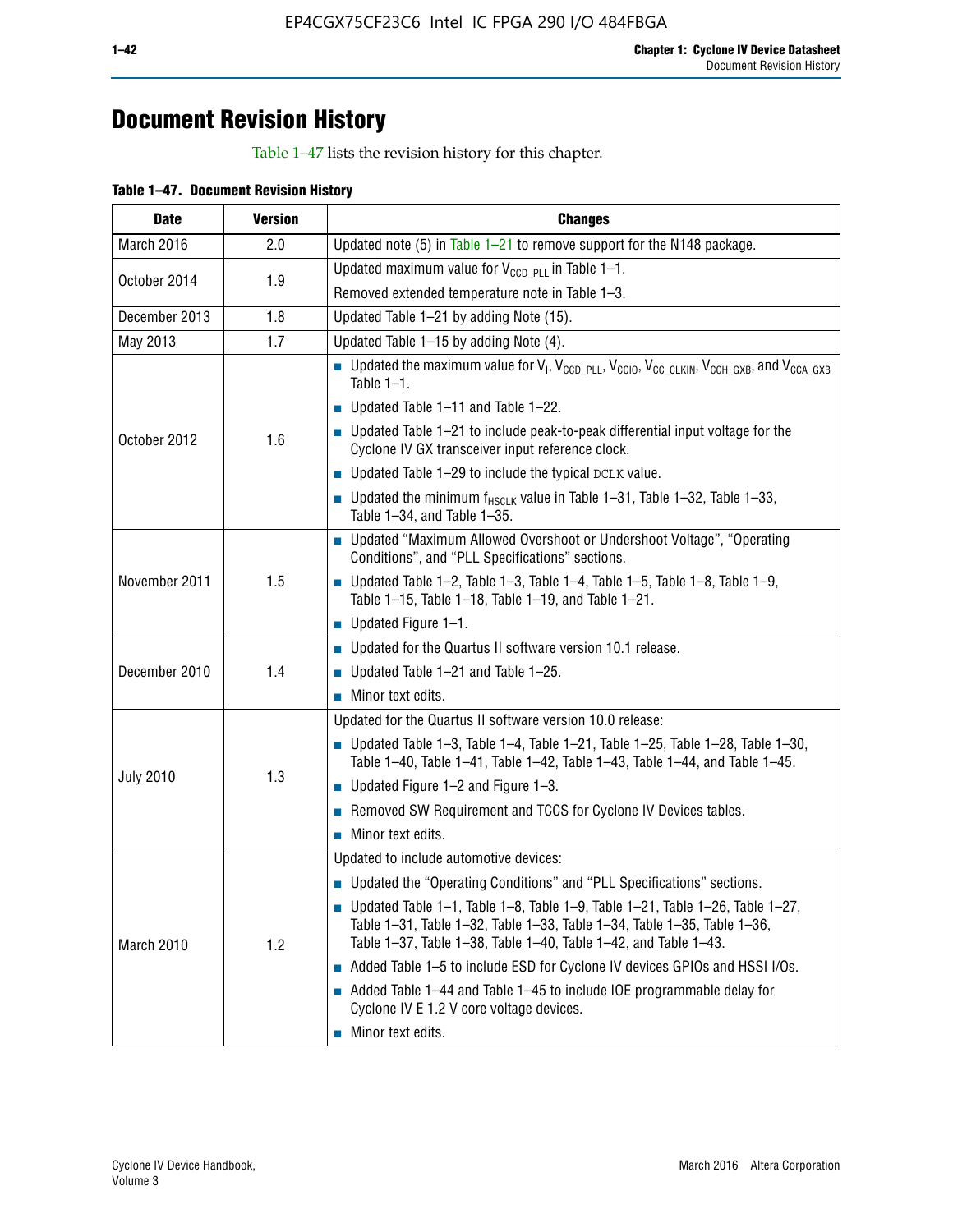#### **Table 1–47. Document Revision History**

| <b>Date</b>   | <b>Version</b> | <b>Changes</b>                                                                                                                                                                          |
|---------------|----------------|-----------------------------------------------------------------------------------------------------------------------------------------------------------------------------------------|
| February 2010 | 1.1            | Updated Table 1-3 through Table 1-44 to include information for Cyclone IV E<br>devices and Cyclone IV GX devices for Quartus II software version 9.1 SP1 release.<br>Minor text edits. |
| November 2009 | 1.0            | Initial release.                                                                                                                                                                        |